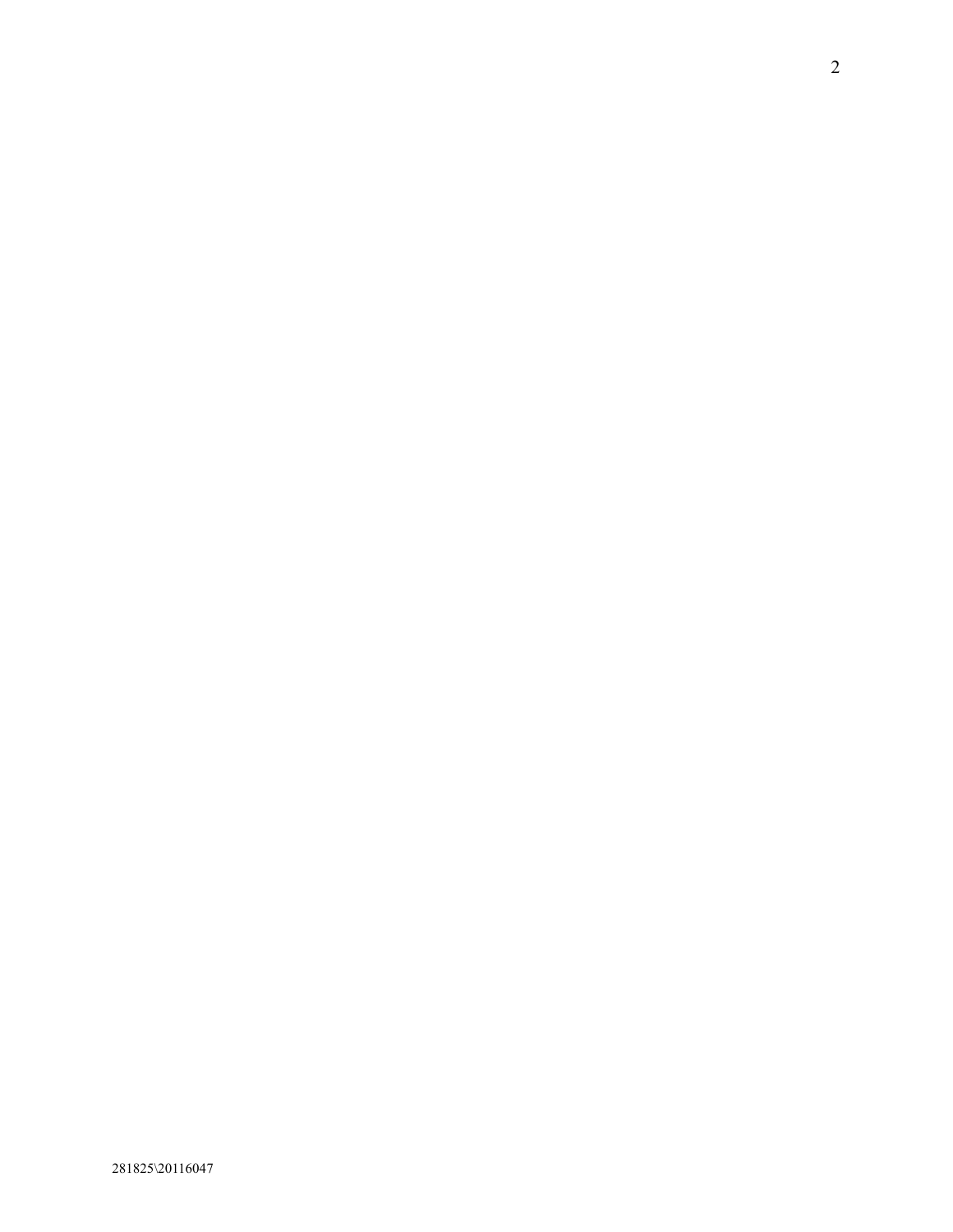| Section One: AN OVERVIEW OF HERONFIELD ACADEMY                | Pages $7-10$  |
|---------------------------------------------------------------|---------------|
| A Brief History<br>Mission and Philosophy                     |               |
| Core Values                                                   |               |
| Diversity, Equity and Inclusion                               |               |
| Non-Discrimination Policy                                     |               |
| Section Two: GENERAL SCHOOL INFORMATION                       | Pages $11-14$ |
| <b>Accreditation and Partnerships</b>                         |               |
| Governance                                                    |               |
| Family and School Communication                               |               |
| Parent-Teacher Communication and Conferences                  |               |
| <b>Current Family Contact Information</b>                     |               |
| Multiple Households                                           |               |
| Religious and Cultural Observances                            |               |
| <b>Student Media Information</b>                              |               |
| <b>Background Checks</b>                                      |               |
| <b>Visitors to Campus</b><br>Pets on Campus                   |               |
| Academic Progress, Report Cards, and Transcripts              |               |
| Lost and Found                                                |               |
| School Supplies and Books                                     |               |
| Gift Giving, Birthdays, and Teacher Appreciation              |               |
| Section Three: DAILY LIFE AT SCHOOL                           | Pages 15-18   |
| School Day Schedule                                           |               |
| Drop Off / Pick Up Procedures                                 |               |
| Walking or Riding a Bike to School                            |               |
| School Closings, Late Openings and Early Dismissals           |               |
| Before and After School Supervision                           |               |
| <b>Student Lockers</b>                                        |               |
| Food at School                                                |               |
| <b>School Meetings and Assemblies</b><br>The Advisory Program |               |
| Announcements and Information                                 |               |
| Section Four: THE ACADEMIC PROGRAM                            | Pages 19-22   |
| Curriculum & Course Load                                      |               |
| Independent Study                                             |               |
| Academic Assessment and Accommodations                        |               |
| Assessments, Tests and Projects                               |               |
| Homework                                                      |               |
| Absences and Academic Obligations                             |               |
| Grading System and Honors Courses                             |               |
| <b>Academic Standards and Promotion</b>                       |               |
| <b>Academic Concerns</b>                                      |               |
| <b>Standardized Testing</b><br>Graduation                     |               |
| Section Five: STUDENT CONDUCT                                 | Pages 23-26   |
| Heronfield Academy Honor Code                                 |               |
| Discipline at Heronfield                                      |               |
| <b>Prohibited Conduct</b>                                     |               |
| Out-of-School Behavior                                        |               |
| Academic Dishonesty and Plagiarism                            |               |
| Section Six: SCHOOL POLICIES                                  | Pages 27-31   |
| General Conduct                                               |               |
| <b>Attendance and Absences</b>                                |               |
| Late Arrivals and Early Dismissals                            |               |
| Security                                                      |               |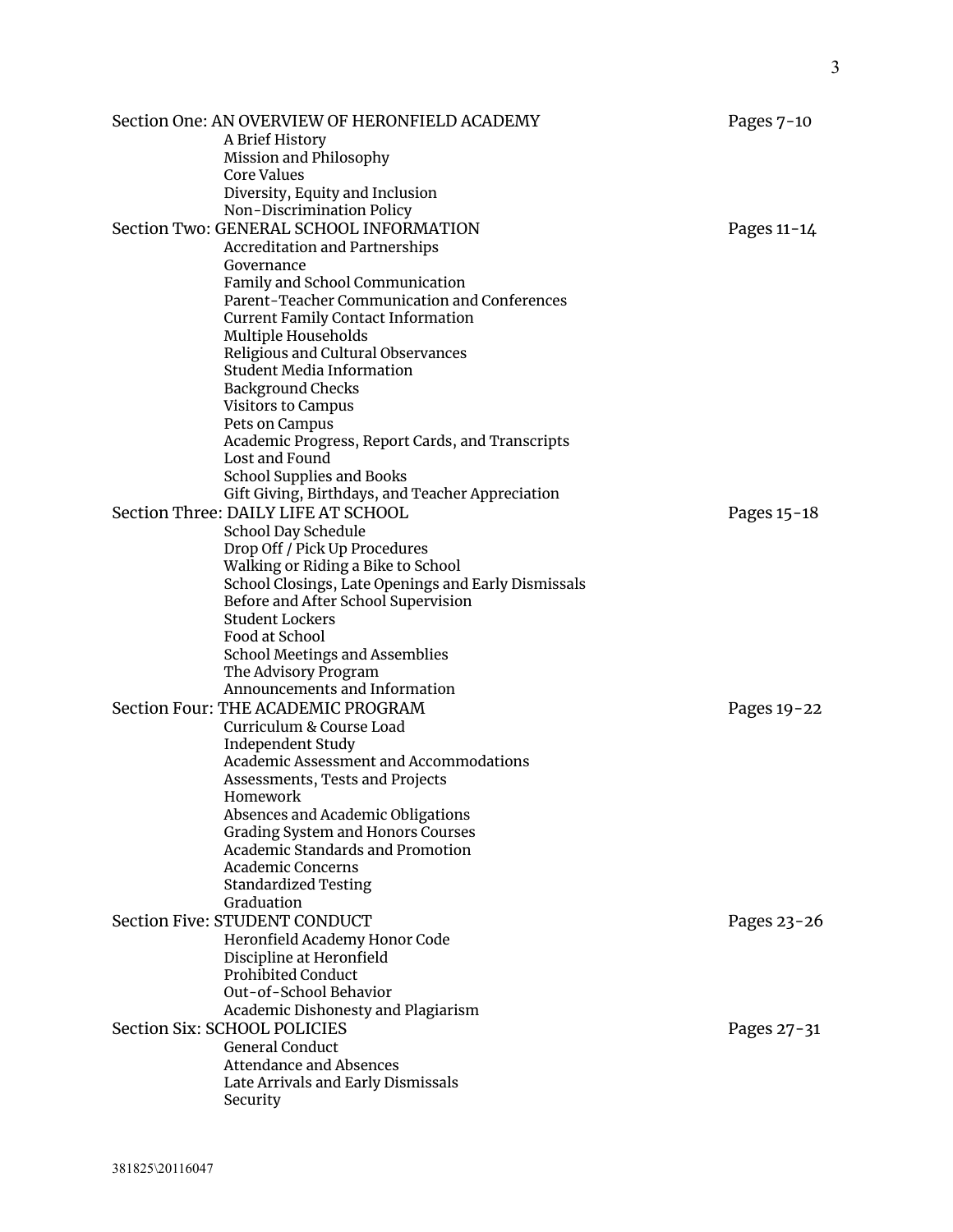| Fire Drills and Other Emergency Drills                       |             |
|--------------------------------------------------------------|-------------|
| Dress Code and Appearance                                    |             |
| <b>Field Trips and Permissions</b>                           |             |
| Harassment and Bullying                                      |             |
| Sexual Harassment, Sexual Abuse, and Safe Schools Reporting  |             |
| Electronic Communications and Responsible Use                |             |
| <b>Student Laptops</b>                                       |             |
| Email and Google Apps for Education                          |             |
| Social Media                                                 |             |
| <b>Cell Phones and Electronic Devices</b>                    |             |
|                                                              |             |
| Seeking Help                                                 |             |
| Section Seven: CO-CURRICULAR AND EXTRA-CURRICULAR ACTIVITIES | Pages 32-33 |
| <b>Athletics</b>                                             |             |
| Music                                                        |             |
| Clubs and Activities                                         |             |
| Yearbook                                                     |             |
| Library                                                      |             |
| Field Trips                                                  |             |
| Section Eight: SPECIAL EVENTS                                | Pages 34-35 |
| <b>Special Days</b>                                          |             |
| <b>Evening Student Events</b>                                |             |
| <b>Parent Gatherings</b>                                     |             |
| Back to School Night                                         |             |
| School Trips and Chaperones                                  |             |
| Special Overnight Trips                                      |             |
| Dances                                                       |             |
| Section Nine: HEALTH AND WELLNESS                            | Pages 36-39 |
| Health Care at School                                        |             |
| School Counselor                                             |             |
| Medical Accommodations and Medical Leave                     |             |
| <b>Medications at School</b>                                 |             |
| <b>Health Records</b>                                        |             |
| <b>Immunizations and Communicable Diseases</b>               |             |
| Food Allergies and Dietary Restrictions                      |             |
| Emergencies                                                  |             |
| <b>Health and Wellness Classes</b>                           |             |
| Section Ten: STUDENT SUPPORT                                 |             |
|                                                              | Page 40     |
| Academic Help and Tutoring                                   |             |
| Academic Accommodations                                      |             |
| Mental Health Support                                        |             |
| Privacy and Confidentiality                                  |             |
| <b>Section Eleven: PARENTS AS PARTNERS</b>                   | Page 41     |
| Parent Comportment and Support for School Policies           |             |
| Heronfield Academy Parent Partnership                        |             |
| The Heronfield Fund and other Fundraising Efforts            |             |
| Section Twelve: FINANCIAL INFORMATION                        | Page 42     |
| <b>Enrollment Contracts</b>                                  |             |
| <b>Tuition and Tuition Assistance</b>                        |             |
| <b>Tuition Billing Schedule</b>                              |             |
| <b>Billing</b>                                               |             |
|                                                              |             |
| Appendix A: STUDENT DRESS GUIDELINES                         | Page 43     |
| Appendix B: HARASSMENT, SEXUAL HARASSMENT, SEXUAL            | Pages 44-49 |
| ABUSE, BULLYING, AND REPORTING REQUIREMENTS                  |             |
| Appendix C: RESPONSIBLE USE OF SCHOOL TECHNOLOGY             | Pages 50-53 |
|                                                              |             |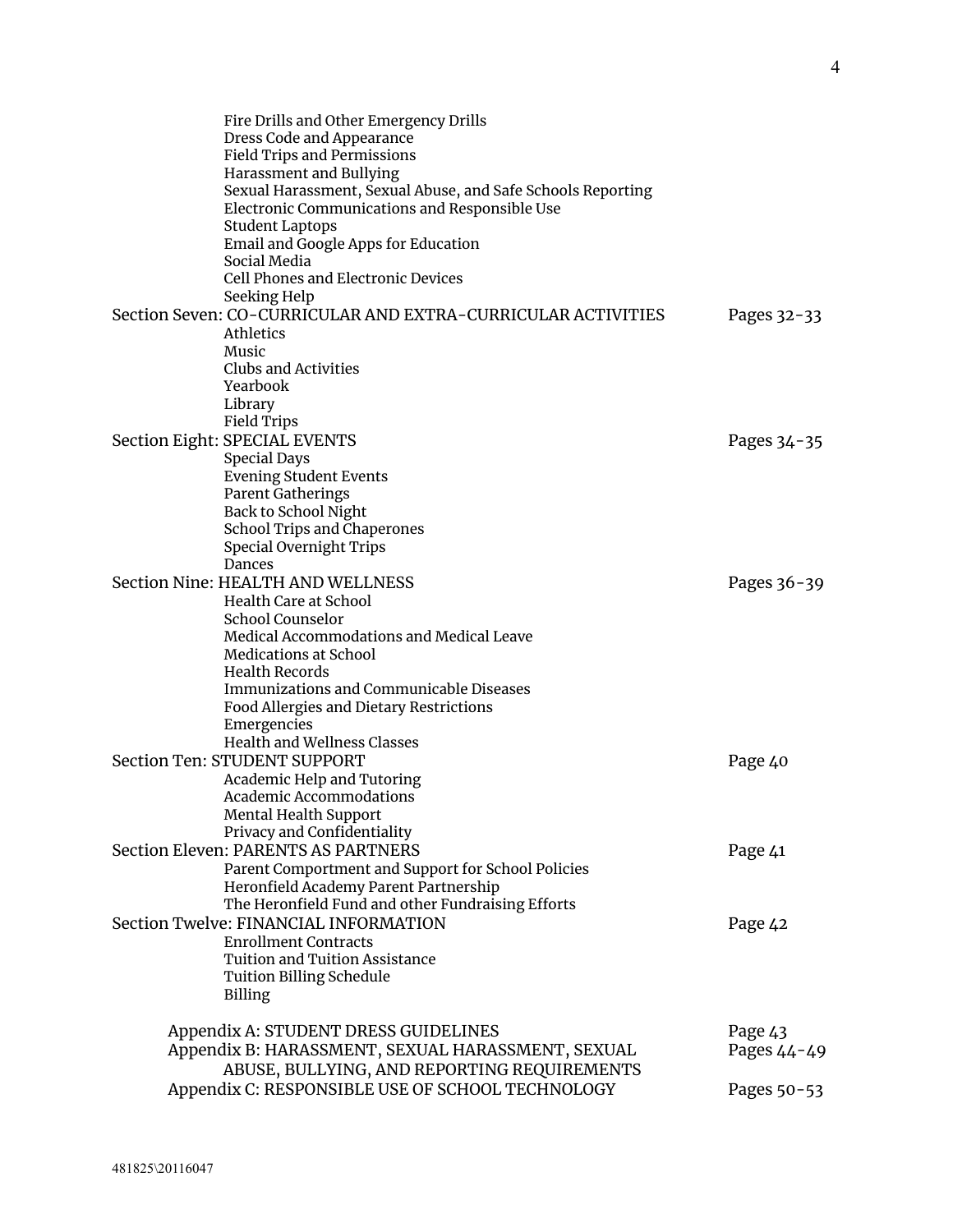# Welcome to Heronfield Academy's 15th Year!

I hope you share my excitement as Heronfield opens its doors for yet another wonderful school year. From its founding in 2007, the school gets better and better each year as we strengthen our program, expand and enrich our facilities, and welcome new families to our community. The year offers so many promises, especially as the school looks forward to returning to its full array of co-curricular and extracurricular activities, and also as we make full use of many of our many learning spaces to provide the best possible experiences throughout the school day.

The *2021-2022 Community Handbook* offers a wealth of information about the school, its daily operations, and the many policies and principles that guide our experiences together. While it is intended to offer as much information as possible, each of us should hold in mind that specific instances may necessitate a modification of the rules and principles presented here, and that the final determination in all matters rests with the Head of School.

Please note that we anticipate returning to pre-pandemic operations for the 2021-2022 school year as much as we possibly can. The school reserves the right to suspend or alter the policies as written in this handbook should a public health or other emergency require us to do so.

In reviewing this handbook, I encourage you to notice the many times that the words 'community', 'families' and 'partnership' appear. Indeed, it is through the strong and ever-growing relationships between home and school that we are able to develop and build such a strong Heronfield Academy, one that extends well beyond the initial image of children in a classroom. Rather, the ways that we all collaborate to teach, to learn, to hear and value one another bring forward the community that we seek, the community we build together in the service of raising remarkable young people who will enrich the world ahead of them.

Looking forward to a great year!

Solutur

5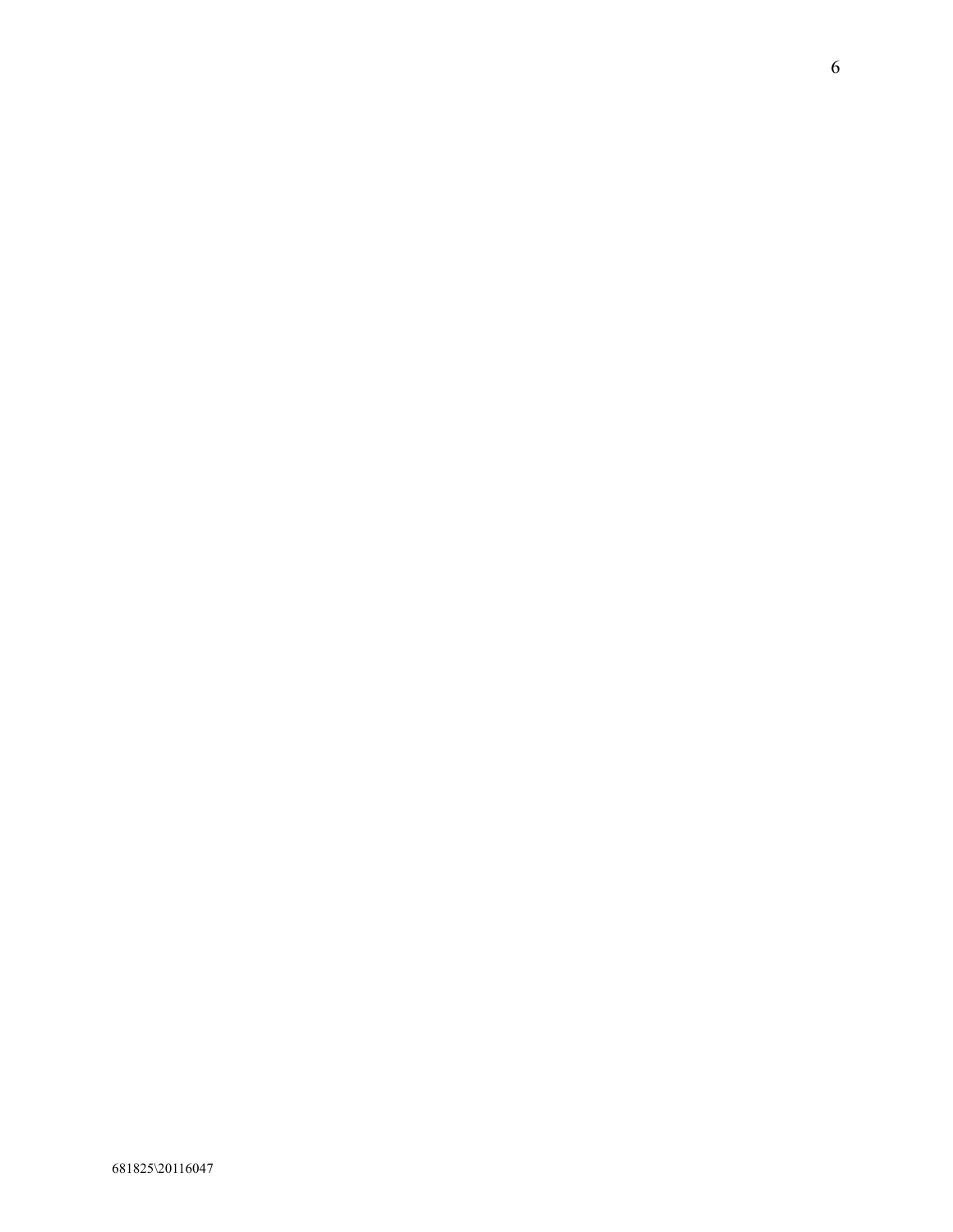## **Section One: An Overview of Heronfield Academy**

#### **A Brief History**

In October 2002, the Rev. Canon Tim Rich, then Rector of St. John's Episcopal Church in Portsmouth, felt strongly about the value of progressive, spiritual education, and invited others to join him for an exploratory discussion about founding a school that would provide an important option on the New Hampshire seacoast. Soon enough, the group formed a Board of Trustees with the goal of establishing an independent middle school.

In 2006, Scott Votey was hired as the founding Head of School, and Liberty Farm on Exeter Road in Hampton Falls emerged as the potential site for the school. Successful fundraising and a growing partnership with the town of Hampton Falls allowed the Board to announce that the new school would open its doors in September of 2007.

On Wednesday, August 29, the Reverend Canon Tim Rich cut the ribbon to our schoolhouse and students, faculty, staff, and trustees gathered for an historic "thumbs up" picture. Six days later, the school's inaugural Convocation was held in the yard behind the farmhouse under beautiful skies. Bishop Gene Robinson offered the invocation, followed by a benediction and a blessing by Rabbi Larry Karol. Further words were shared, songs were sung, and Heronfield Academy was indeed underway. The first year brought wonderful memories and initiated many traditions, including December's Festival of Light and weekly Chapel (now Sanctuary) talks presented by religious leaders, faculty members, and students. Most importantly, the school's dedicated teachers established an academic program that continues to challenge, engage and inspire Heronfield's students.

Heronfield welcomed its second Head of School, Martha Shepardson-Killam, in its third year. Under Martha's leadership the school increased its enrollment, enhanced its facilities, and built a strong fundraising program. In March of 2015, Heronfield purchased its permanent home on twelve acres of Liberty Farm. Martha and her husband, music director David Killam, retired in June of 2018.

Betsy Kelly served as the Head of School from July of 2018 until June 2020. She was instrumental in the vision and creation of the Technology, Engineering and Art (TEA) program and the iStudio that houses it.

In January of 2020, Heronfield Academy opened the doors of its new 20,000 square-foot Field House, providing a space for physical education classes, athletic practice and competition, and other community programs. The impressive new space was made possible through the hard work and generosity of many, including the Board of Trustees, parents, grandparents, alumni parents and grandparents, the Head of School, the former Head of School and the Town of Hampton Falls.

John Turner joined the Heronfield community in the summer of 2020 as the school's interim Head of School, and he was named the school's fourth Head of School in December of the same year. The 2020-2021 school year and the global coronavirus pandemic presented many challenges, and yet the entire community - the Board of Trustees, the faculty and staff, parents and students - worked well together to ensure that the school navigated the challenges as safely and smoothly as possible. Entering the 2021-2022 school year, there is clear momentum as Heronfield Academy looks to build on its past and move boldly toward its future.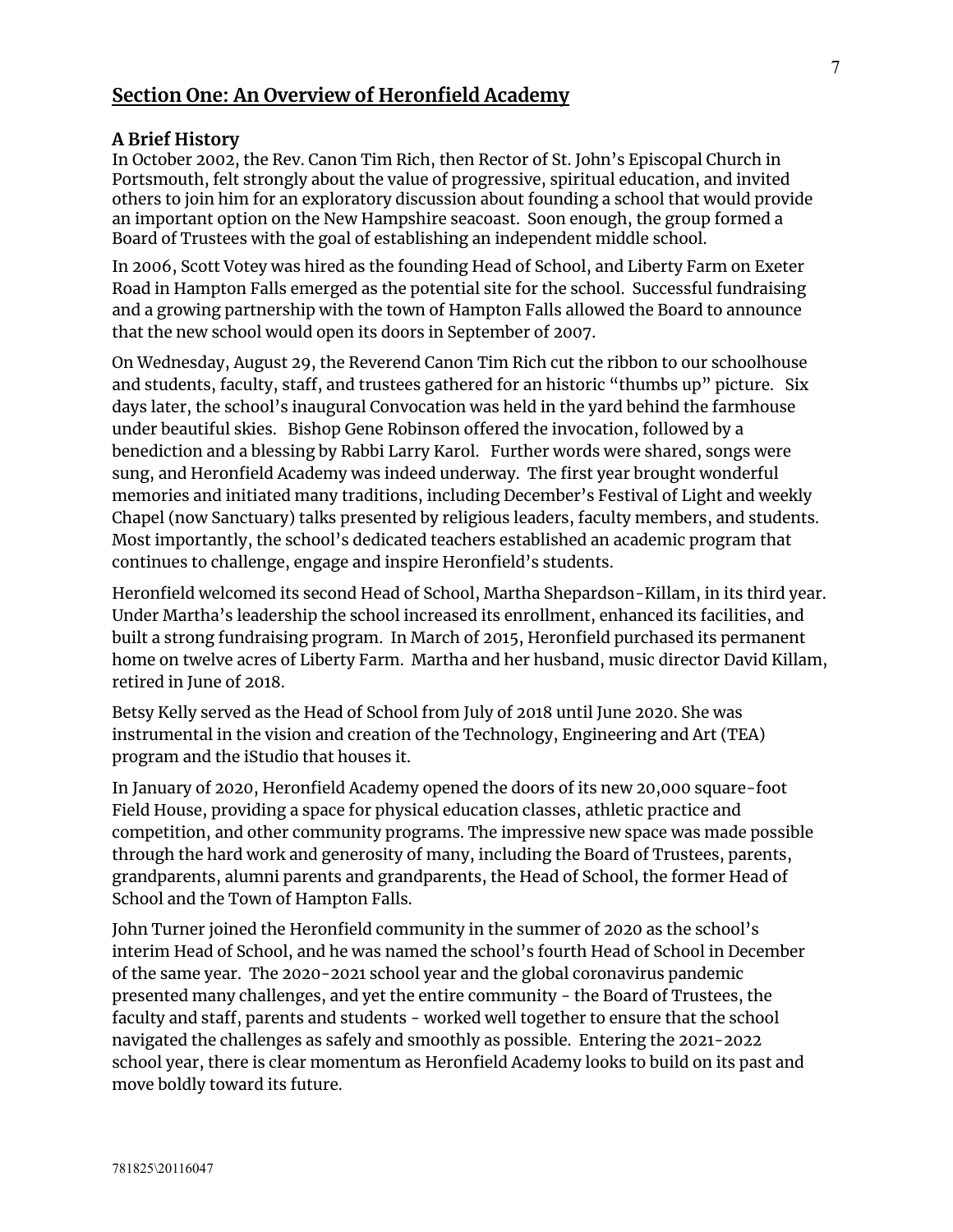#### **Mission and Philosophy**

Heronfield Academy is purposefully designed to serve middle school students in sixth, seventh, and eighth grades, and we are deeply invested in each student's academic and personal development during this important stage of their lives. Our size provides for a vibrant community and also assures that our students and teachers make meaningful connections.

Students know that they are seen and heard, known and valued at Heronfield. We delight in seeing them take on challenges and grow as they engage in each experience and activity. We think deeply about the roles of critical thinking and creative expression, of collaboration and curiosity.

There is no greater period in the lives of young people than the middle school years. At Heronfield, we think deeply about the arc of the middle school years, a period of physical, social, and emotional development only matched by the first three years of a child's life. By dedicating our energies, passions, and resources to students in grades 6, 7, and 8, we are able to take advantage of the ways that young people's minds are opening and how they are learning to engage with others and with the world around them.

Each experience at Heronfield – from new student orientation before the year begins to eighth grade graduation in June – is considered with the student in mind, and we are inspired by the difference that Heronfield makes in the lives of students and their families.

#### **Core Values**

- Honesty *We seek truth and foster honesty as we create and maintain a safe and supportive community for all.*
- Diligence *We work carefully and persistently to stretch our abilities, growing through thoughtful effort and habits of the mind which leads to action that will serve us well.*
- Respect *We actively promote a culture of social awareness and understanding where different experiences, thoughts, and opinions are respectfully expressed and thoughtfully heard.*
- Caring *Members of the Heronfield Academy support one another, the school, and the greater community. Caring and kindness are the foundation of our school culture.*
- Celebration *We celebrate differences, risk-taking, effort and achievement. We honor our unique abilities and understand that life's challenges help us to grow as individuals.*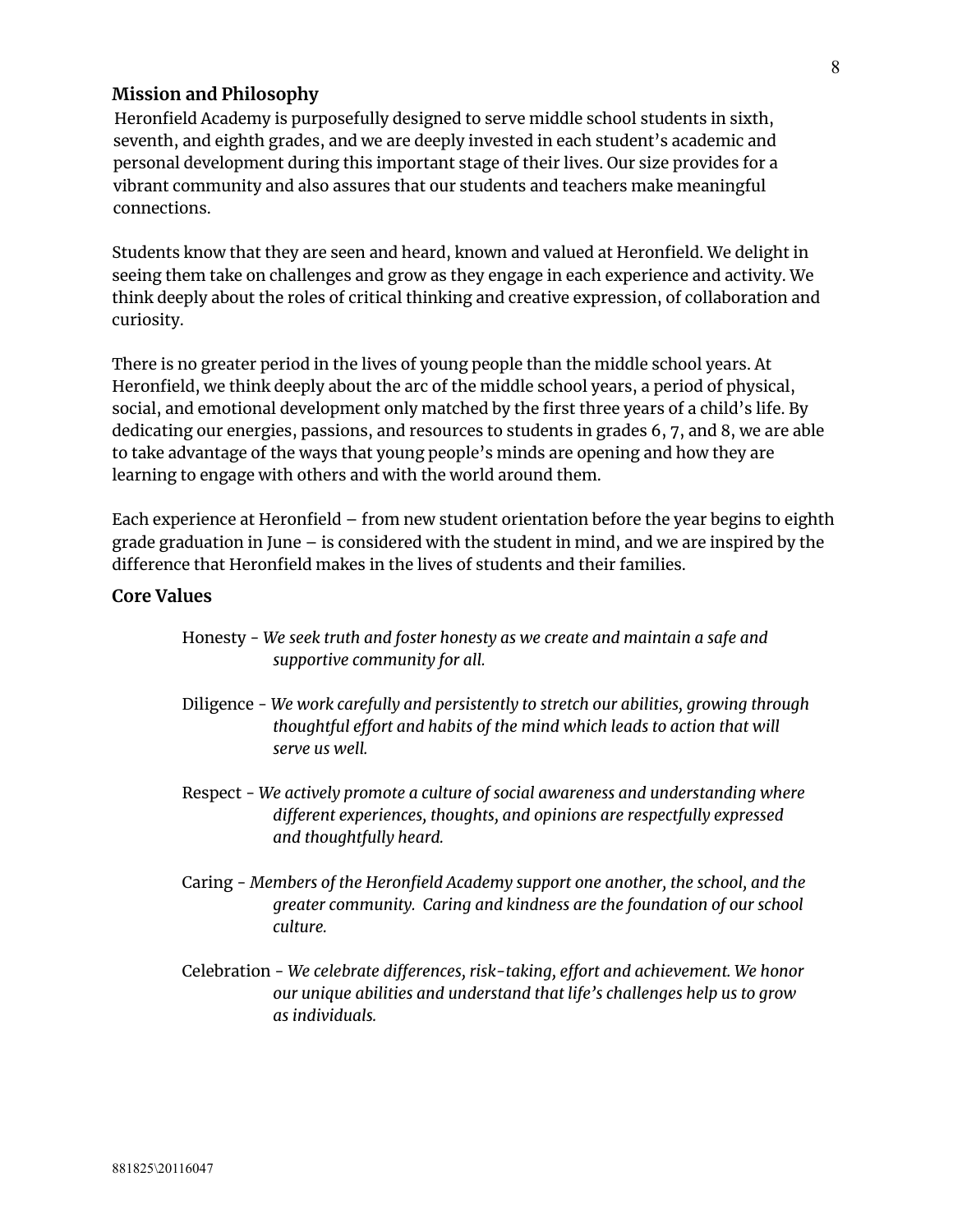#### **Diversity, Equity and Inclusion at Heronfield Academy**

*Written in the Fall of 2020 by a joint board and faculty committee, and adopted thereafter by the Board of Trustees and Heronfield Academy Faculty and Staff.*

At Heronfield Academy, we cherish our collected community, where each person's story is honored and where we work together to ensure that all members experience a full sense of belonging. We appreciate every individual's unique intersectional identities, which include, but are not limited to, their race, gender, age, ability/disability, ethnicity, culture, religion, geographic background, family structure, sexual orientation, gender identity and expression, and socioeconomic status.

As in all aspects of the Heronfield mission, our commitment to a diverse and inclusive community is rooted in our Core Values:

**Caring:** We meet each person with compassion and empathy. As an intentional part of our core curriculum, we aim to foster a sense of social responsibility in our students.

**Diligence:** Both as individuals and as a community of learners, we continually examine and question our methods and narratives. We seek to recognize and challenge injustice wherever we may see it, and we will revise our programs and policies to reflect our shared growth.

**Celebration:** We celebrate and affirm the lived experience of our community members, believing that diversity enriches our exchange of ideas and broadens our minds to new perspectives.

**Honesty**: We are committed to openly addressing the challenges of this ongoing work in order to create and maintain a physically and emotionally safe environment for everyone at Heronfield.

**Respect**: We actively promote a culture of social awareness and understanding where different experiences, thoughts, and opinions are respectfully expressed and thoughtfully heard.

We believe that by living these values, we will build a caring and compassionate community for our students, our families, and our faculty and staff as we all seek to contribute to a more just and equitable world.

#### **Non-Discrimination Policy**

Heronfield Academy expects all employees, students, and members of the school community to conduct themselves in an appropriate and professional manner and with the highest respect for the personal dignity of each employee, students, community member and visitor. It is the responsibility of each member of our school community to demonstrate a basic generosity of spirit devoid of any expression of bias or bigotry. Employees, students, and visitors come to Heronfield Academy from many different backgrounds and cultures including different races, religions, and ethnic ancestries. The Academy encourages its members to seek to understand the differences and similarities among us and to celebrate the richness that such diversity provides to an educational community. All members of our school community are entitled to be treated with dignity and respect. Harassment and discrimination will not be tolerated, whether intended or not.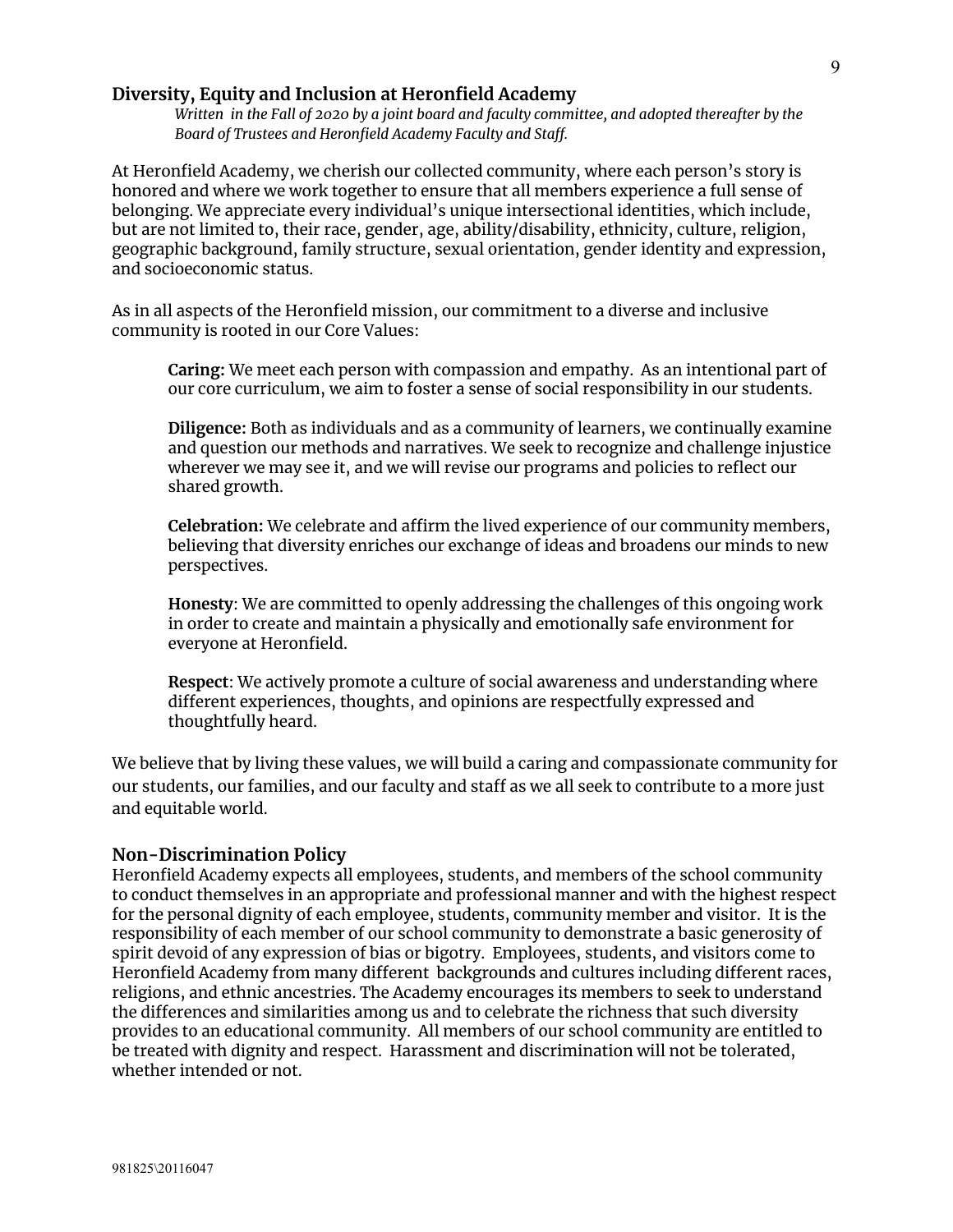The School admits qualified students of any race, color, national or ethnic origin, ancestry, sex, religion, mental or physical disability, gender identity or sexual orientation to all the rights, privileges, programs, and activities generally accorded or made available to students at the School. The School does not discriminate on the basis of race, color, national or ethnic origin, ancestry, sex, religion, mental or physical disability, gender identity or sexual orientation, or any other status protected by applicable law in the administration of its educational, admissions, financial aid, athletic and other policies and programs.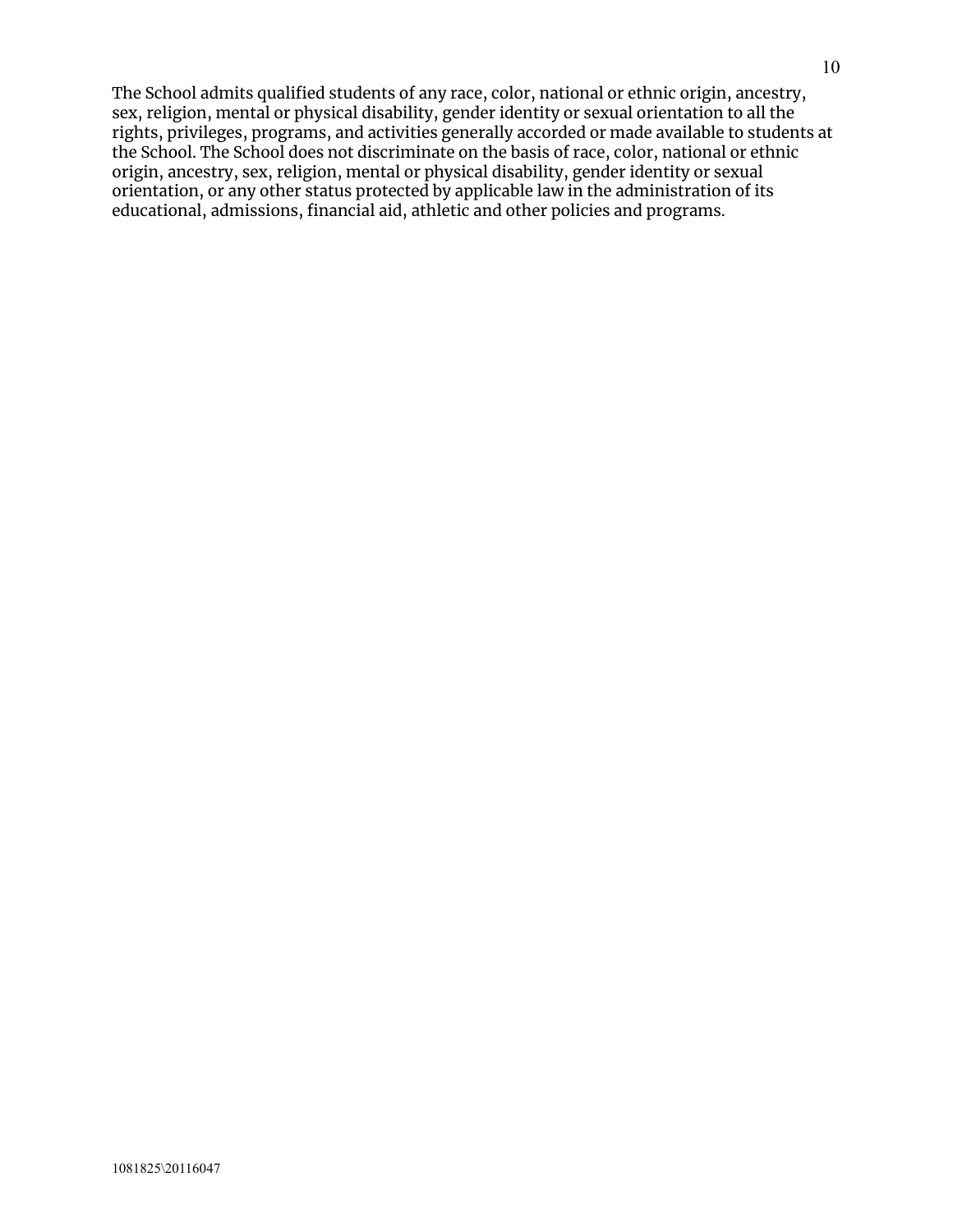## **Section Two: General School Information**

#### **Accreditation and Partnerships**

Heronfield Academy is accredited by the New England Association of Schools and Colleges (NEASC). The accreditation process occurs once every ten years and the school was last accredited in 2013. The school will begin a comprehensive review of all aspects of its operations during the 2022-2023 school year in anticipation of the full accreditation process in the fall of 2023.

Heronfield is an active member of the Association of Independent Schools of New England (AISNE) and the National Association of Independent Schools (NAIS).

#### **Governance**

Heronfield Academy is governed by the school's Board of Trustees, a ten- to twelve-person coalition of parents, past parents, and community members who provide board oversight of the Head of School and the school as a whole. Board members may serve three-year renewable terms.

#### **Family and School Communication**

The partnership between school and home is vital to the daily and ongoing operation of our school community, and all communication should support this collaboration. Weekly and other periodic mailings will be shared with the whole school community or with families of each grade level, as needed, and teachers and advisors will be in touch to share further information or to let families know of academic or social concerns as they arise.

Parents should feel free to contact their child's advisor or another faculty and staff member as needed, the front office and the Head of School can provide assistance on many other matters as well.. Parents should kindly allow 24 hours in awaiting a response, as faculty and staff members may be quite busy during the school day and may also need to gather information in preparing a reply. For matters of immediate attention, please contact the Front Office at the school's main telephone number, 603-772-9093.

Community members should keep in mind that the email is a helpful tool in exchanging basic information, but that phone calls and in-person meetings provide better opportunities to converse in greater detail and to work through moments of concern.

#### **Parent-Teacher Communication and Conferences**

While the parent should view their child's advisor as the primary point of contact, parents are also welcome to contact individual teachers and staff members as needed.

On occasion, both parents and the school can request a parent-school conference to discuss any ongoing academic and behavioral concerns. Such conversations can provide vital opportunities to share observations and to collaborate on a solution that benefits the student and everyone involved.

Twice each year - after the first and third academic quarters - Heronfield hosts student-led parent conferences. As students are asked to lead these conversations, they will work with their advisor to plan how they will review their academic work and speak of their time in the community. The three-way conversation can be valuable in looking back on the most recent weeks in a student's time at Heronfield and to develop goals and strategies for future performance.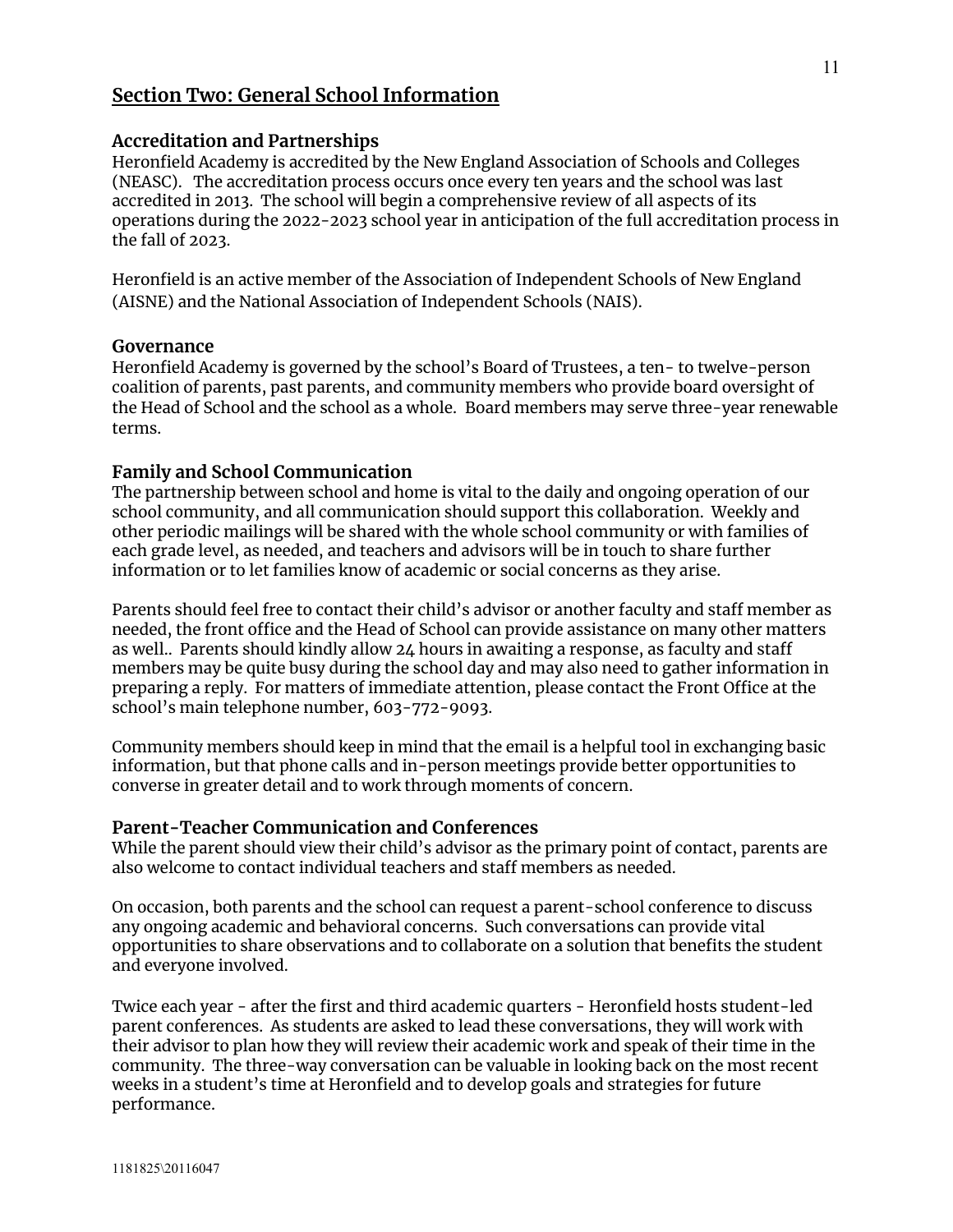#### **Current Family Contact Information**

It is vital for each family to provide detailed contact information at the beginning of the school year and to provide updated information upon any change of address or phone numbers. If a student's parents or caregivers will be out of town and the student will be under the care of others, such as relatives or another family, the student's family should provide this information to the school in advance.

#### **Multiple Households**

If two parents share custody of a student but live in different households, the school will make every effort to communicate with both parents as much as possible with regard to routine mailings and individual communications as needed. If, however, a parent initiates a conversation by phone or through email, the teacher or staff member will respond to that person and will only add the other parent to subsequent communications with the knowledge of the first parent.

In order for the school to most effectively communicate with parents and support each student, it is important for teachers and administrators to be aware of students who spend time in multiple households. Please be sure to communicate to the school about primary caregivers in the event of an emergency, and whether special co-parenting arrangements exist. If there are court-ordered guidelines regarding visitations, picking up a student from school, parent involvement in field trips or other issues, please include the school in the communication loop. These situations can be stressful for parents and confusing for students, and assistance in minimizing the school's phone calls for clarification is very important. Unless otherwise specified, each parent for whom the school has current contact information will receive a copy of the student's report card as well as other informational mailings and electronic communications during the year.

The school also understands that significant others may live in or be affiliated with the household who are unrelated to a parent or student and who are also involved in the student's life. If a parent wishes to designate such an adult as someone who is permitted to receive information about the student, pick up a student from school or otherwise participate in school events, the school requires that a parent provide that information in writing to the school. If there is disagreement between parents about such a designation, the school will not permit the additional adult to have access to the school until the dispute is resolved—absent input from the school.

#### **Religious and Cultural Observances**

Heronfield Academy regularly observes several religious and national holidays throughout the school year. In addition to the school being closed on many of these days, the school will make every effort to provide minimal academic obligations during these observances so that students are able to enjoy and take part in honoring these days with their families.

If a student must miss school in observing a religious holy day that occurs while school is otherwise in session, he or she may do so, and teachers will provide accommodations to make up any work that might be missed.

#### **Student Media Information**

The School makes a concerted effort to highlight the accomplishments of our students and faculty, as well as to publicize the strength of the entire program offered by the School, in a variety of media formats. Student Media Information—including student names, photographic images (for example, portrait, picture, video, or other reproductions), audio recordings of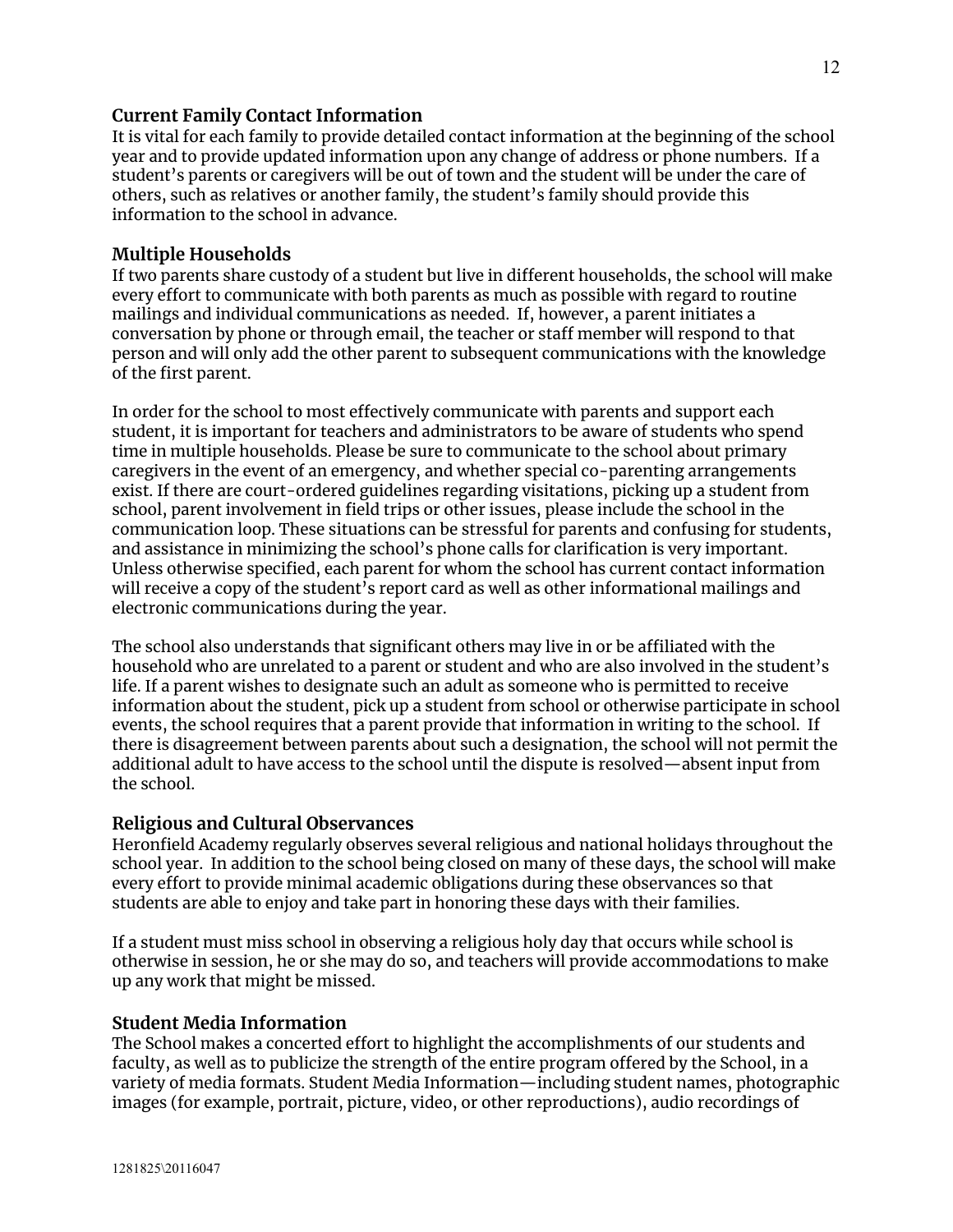students' voices, video recordings of students and/or reproductions of students' work and likenesses—may be used for educational and/or promotional purposes in print and electronic media. Outlets for publication of Student Media Information may include, but not be limited to, the School magazine, marketing materials, the School website, newsletters, and local newspapers. The School adheres to the following general guidelines when using Student Media Information:

- Photographs or references to Student Media Information in traditional, print publications, distributed internally to the school community, such as our yearbook and School publications, may include the first and/or last names of students and community members.
- Photographs or references to Student Media Information on the public portion of our website will not include last names.
- The School will not post student names on social media websites.

Heronfield asks each family to complete a Media Release from at the beginning of each school year. Parents are asked to indicate their wishes on the form if they would like to opt out of the use of Student Media Information.

## **Visitors to Campus**

All visitors to Heronfield Academy must check in at the Front Office upon arrival. While there are two designated visitor parking places, visitors may park in any available space.

## **Pets on Campus**

We love seeing so many dogs during the morning drop-off, but families are reminded that pets are not permitted to be on campus during a school day as a general rule. Well-behaved dogs can come to campus for outside afternoon and evening events, such as a cross-country meet, provided they are on a six-foot leash and are under the control of their owner.

## **Academic Progress, Report Cards, and Transcripts**

Heronfield uses TeacherEase as its online platform for sharing student progress over the course of the year and to share academic information with students and families as needed. Parents and students should keep in mind that a given assessment may not be graded immediately and should allow a few days for each item to be posted, from 2-3 days for a quiz to up to a week to ten days for a paper or a major project. Also, grades and averages posted on TeacherEase reflect a student's performance up to a particular moment in time, and a grade may change as new items are added, especially in the days just before and just after the end of a grading period.

Report cards will be made available for viewing on TeacherEase 7-10 days after the close of each grading period. Student-led conferences will follow the first and third quarters on the year, while narrative comments will be provided with grades and academic behavior ratings after the close of each semester in January and June.

Families may request that the school send a current transcript to a school as part of the secondary school placement process, and the school will send a complete transcript to a student's next school at the conclusion of the academic year.

## **Lost and Found**

Lost items will be placed in the entryway of the Front Office in the Schoolhouse, and those who are missing items should check there first. Misplaced items might also be found in a cubby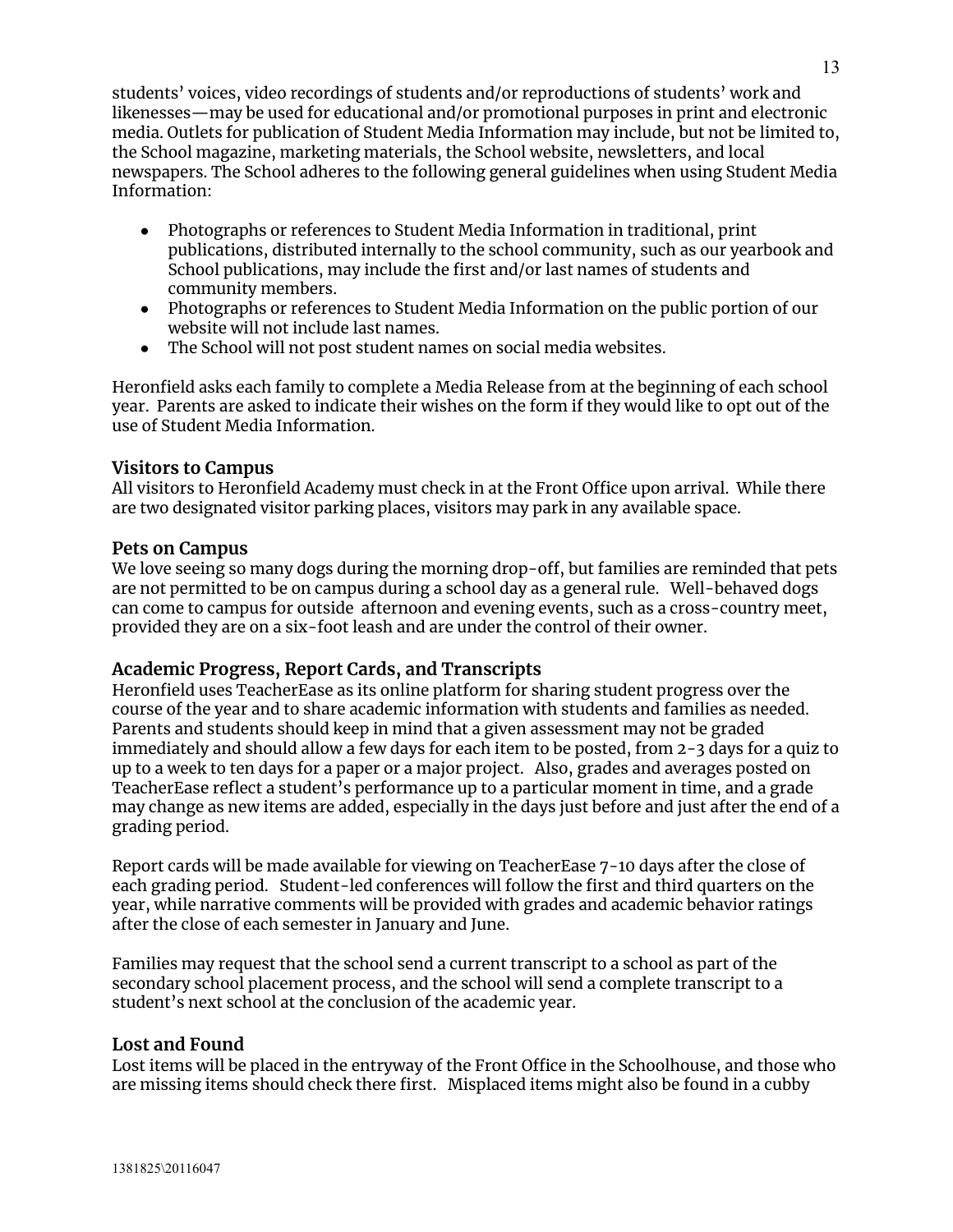area or classroom. As many items look quite similar, families will do well to label any clothing or personal items so that they can be reunited with their owner as easily as possible.

#### **School Supplies and Books**

Heronfield will supply the hardcover textbooks for many classes, and families are asked to purchase any workbooks and smaller books, such as novels, that may be used in other classes. A complete list of books and supplies needed for the upcoming school year will be provided to families in July.

## **Gift Giving and Invitations**

It is certainly fun to give gifts or cards to mark a birthday or a special holiday, such as Valentine's Day. In the spirit of creating an inclusive campus, though, we ask that students do not provide gifts or cards to just a few people but rather to the whole advisor group or the whole grade, if desired.

Likewise, we ask that a student refrain from giving invitations to a party to a small group of students at school, and note that such invitations should be shared within the whole grade if they are to be handed out on campus.

#### **Teacher Appreciation Gifts**

Just before Winter Break and at the close of the school year, many families choose to honor their child's teacher with a modest gift, a homemade treat, or a card. Many families have also found it helpful to be able to contribute to a school-wide Teacher Appreciation Fund that is then divided among the many faculty and staff members in recognition of their work and dedication. Word of his opportunity will be shared with the parent community in early December and mid-May of each year, though all should understand that there is no obligation to participate and that all gifts of gratitude, even modest ones, are deeply appreciated.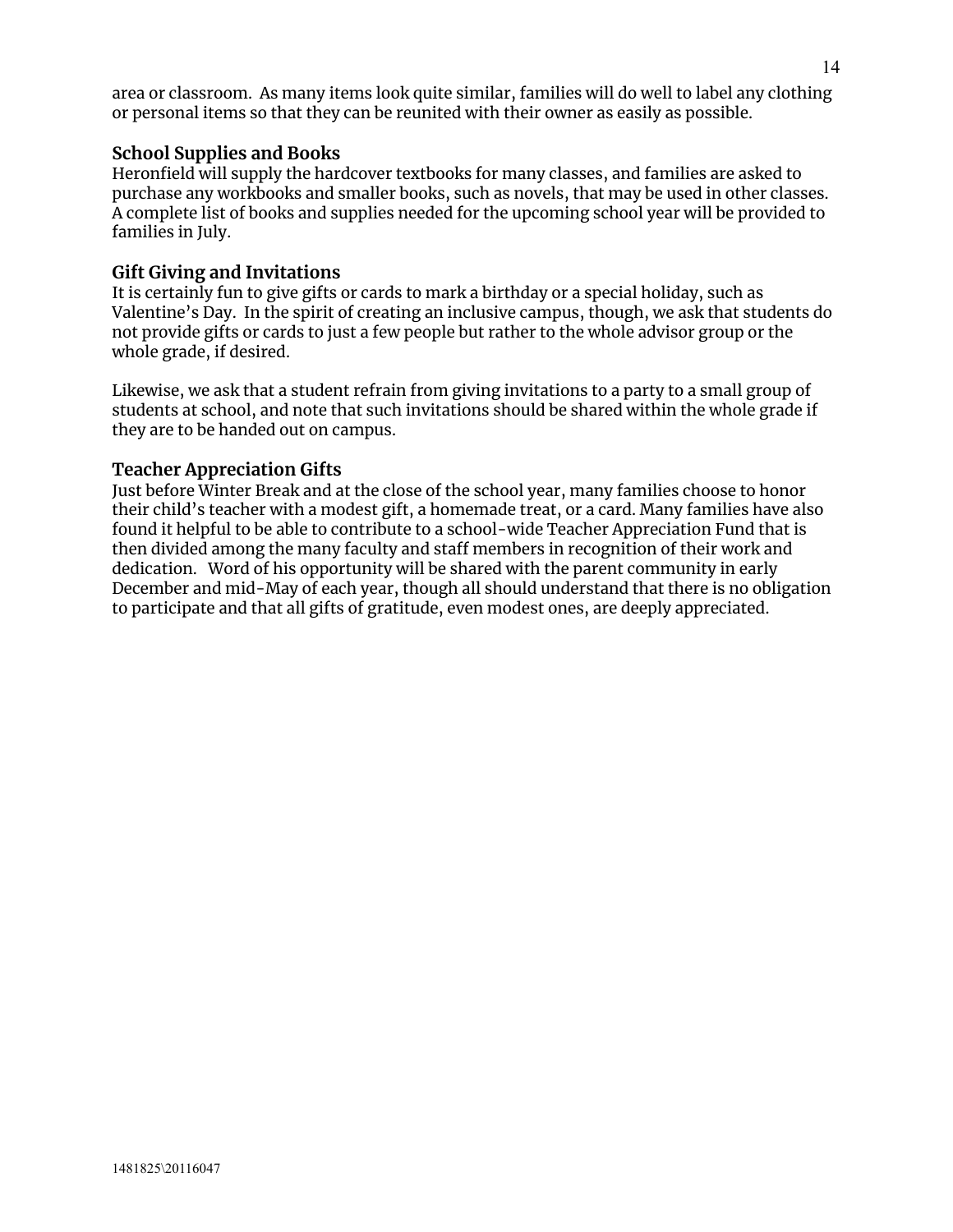## **Section Three: Daily Life at School**

#### **School Day Schedule**

The school day begins at 7:55 with either advisory, Community Meeting, or Sanctuary. Students should arrive in time to visit their cubbies and be fully present for this first session of the day. Ideally, students should arrive between 7:40 and 7:50. Should a student need to arrive before 7:40 on occasion, please contact the Front Office to make arrangements for early supervision.

Classes begin at 8:20 each day, with classes either 40 or 45 minutes in length. There is a twenty-minute break period each morning and a 35-minute lunch and recess period. The school day ends at 3:00. Allowing ten minutes for students to once more visit their cubbies and organize for the evening, afternoon carpool will begin at 3:10.

After school activities, such as athletics, music, and (on occasion) drama may last until 4:15, with parent pickup shortly after.

#### **Drop-Off and Pick-Up Procedures**

#### Morning Drop-Off

All students must use the front door of the Schoolhouse when arriving. Drivers should come up the driveway, follow around the circle, and come to a complete stop outside the front door. Students should not get out of cars until checked in by an adult.

Students may enter the buildings beginning at 7:40, but parents and students should make sure that a faculty staff member is present before doing so. Please do not leave students to wait at the front door alone.

#### Afternoon Pick-Up

Afternoon dismissal begins at 3:10 pm, and drivers may arrive before this to wait in line. The first drivers should round the circle, while others may need to turn onto the auxiliary parking lot to allow traffic to avoid backing up on Exeter Road. Drivers should make every effort to keep their vehicles on the paved surfaces. Each driver should place a name placard on their car's dashboard. This allows for students to be called promptly when cars arrive.

Heronfield faculty and staff members will coordinate afternoon pick-up. They will focus on student safety and on loading cars smoothly and efficiently. Drivers must also place a premium on safety, only moving forward or beginning to exit when signaled to do so. Drivers should not change lanes or move around other cars unless specifically instructed by a faculty and staff member. Four to five vehicles are loaded simultaneously, and we ask students to always use the passenger sides of cars.

#### Maintaining safety

By arrangement with the town commissions of Exeter and Hampton Falls, Heronfield Academy must prevent backups onto the roadway at the base of the driveway. **If cars are** lined up to the end of the driveway, do not wait at the end of the line and thus create a **backup on the road. Please drive on further and return in a few minutes.**

We ask that you adhere to the posted speed of 5 mph when on our campus, and please turn off your engine, rather than idling, when waiting in the afternoon carpool lane. Fails should also be mindful of the importance of being good neighbors and to avoid excessive speeds on nearby residential streets such as Exeter Road and Ashbrook Road.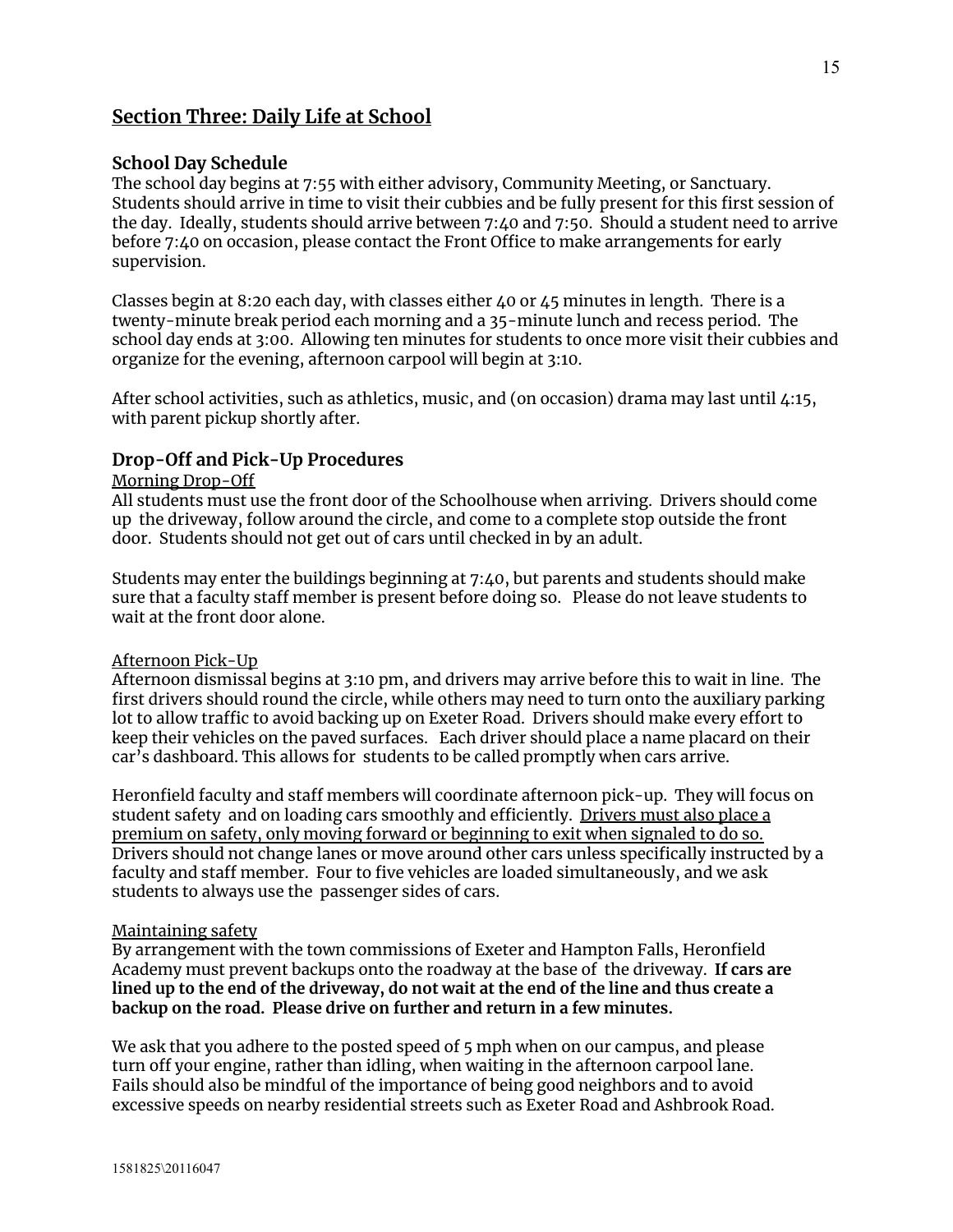#### **Walking or Riding a Bike To School**

Students are welcome to walk or ride a bike to school. Parents should provide a written note or send an email to the Front Office to let the school know if this will happen, and arrangements can be made to expect this regularly. A student who rides a bike to school should always wear an approved bicycle helmet and should lock the bike up during the school day. Students who are walking or riding a bike home at day's end must let a faculty or staff member know when they are leaving campus.

#### **School Closings, Late Openings, and Early Dismissals**

As inclement weather arrives (or other situations, such as a loss of power, require it), Heronfield Academy will share any decisions about school closings, delayed openings, or early dismissals through the automated One Call Now system, which will place an automated call to each home landline and parent cell phone number on file with the school. A test of this system will occur in the fall to ensure that each family is properly registered. By and large, Heronfield will align its weather-related decisions with local school district SAU 16, but information that is provided through One Call Now and is posted online by the school on its website and social media pages should be considered the official notification.

#### **Before and After School Care**

Students can be dropped off as early as 7:40. If family circumstances dictate that a student arrive earlier on occasion, please contact the Front Office to arrange for morning supervision.

After-school supervision will be provided on days that there are other afternoon activities. This allows families to better coordinate afternoon pickup without needing to make multiple trips to school. Families should make every effort to pick up their children at 3:10 or at the designated time if they are participating in after-school activities. Unforeseen circumstances arise from time to time, though, and parents should know that the school will always provide supervision until the last child is picked up.

#### **Student Cubbies**

Each student will be assigned an open cubby space in one of three grade-specific areas of the Schoolhouse or Farmhouse. Students may store books and other supplies in their cubby, and they may personalize it with easily removable decorations. Hooks will be provided nearby for coats and hats, and students will also be able to leave their boots in the wintertime as needed.

Students may use a backpack during the school day to carry their laptop, books, and notebooks, and should carry books for multiple classes to avoid needing to return to the cubby area after every class.

#### **Food at School**

Each student should bring a hearty snack and a healthy lunch to school each day, and perhaps an additional snack if participating in an after-school activity. Refrigeration is not provided, and one's snack and lunch should be stored in one's cubby or backpack. Food should only be eaten during specially designated times such as snack break and lunch. Due to the challenges of allergies, students should not share food with one another.

Many students find it convenient to keep a water bottle with them during the school day, and they can readily be filled at one of many dispensing stations on campus.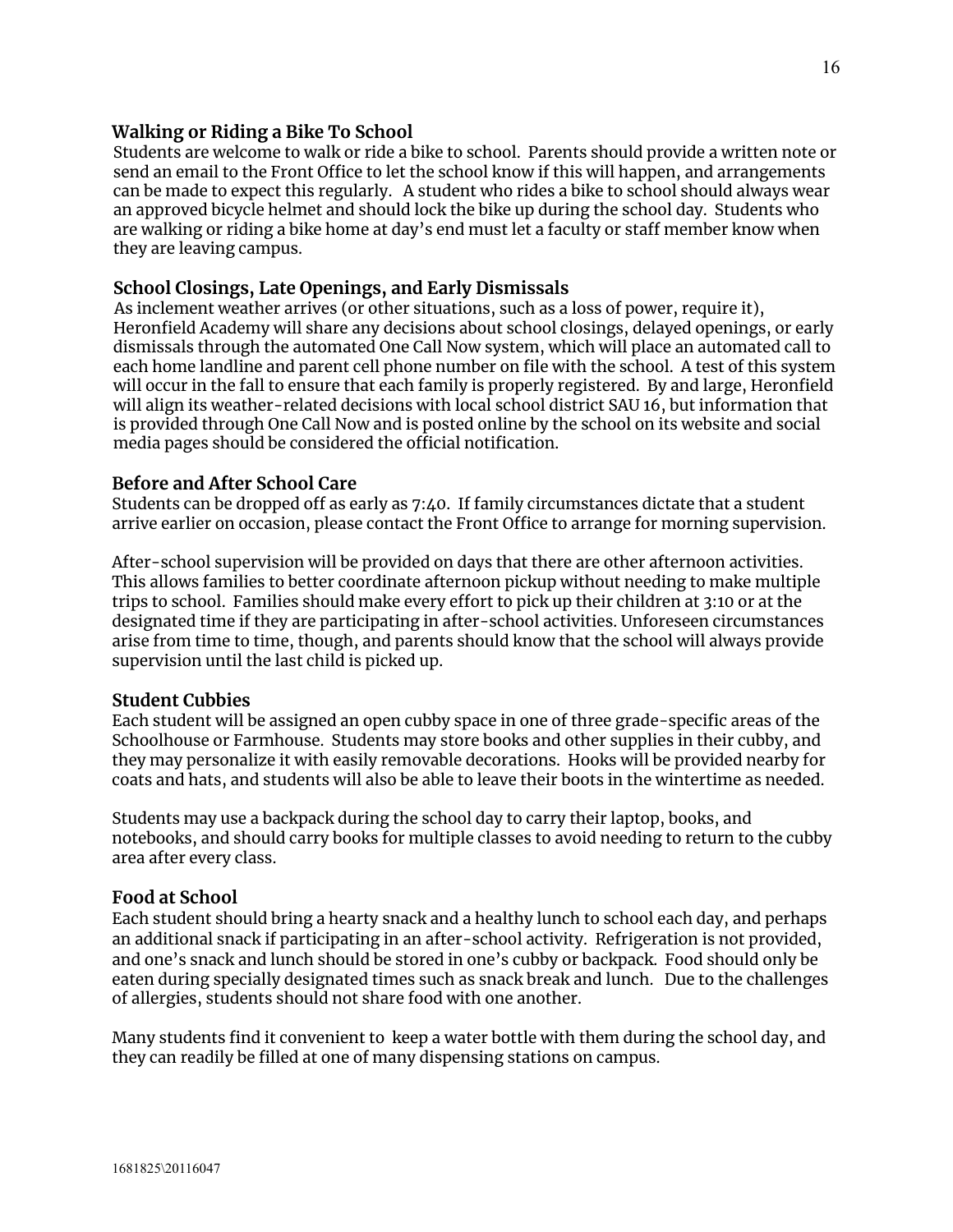On occasion, students may wish to bring a treat to school to celebrate a birthday. Parents who wish to support their child in doing so should bring such treats - enough for the whole grade to the Front Office with a complete list of ingredients. In the spirit of inclusivity, it would be helpful to provide an alternative item for any student with dietary restrictions.

Gum is never permitted at school, and candy is reserved for special occasions like class or grade level celebrations. Students should ask permission from their advisor before bringing bags of candy to share with others, even for an occasion such as a birthday.

## **School Meetings and Assemblies**

On Tuesday mornings, the students, faculty and staff gather for Community Meeting, and Wednesdays bring Sanctuary. While these gatherings have a different purpose and tone, both offer wonderful opportunities for sharing and growing as we tell and hear stories, celebrate one another, and learn a little bit more about the world that we all live in.

Community Meetings provide time to talk about campus events, to tell of our life experiences, and to connect over topics of shared interest. Most teachers have presented at a Community Meeting this year, and on occasion, a faculty member will suggest a relative or friend, or community member whose story might be meaningful.

Our Wednesday Sanctuary sessions have a different flavor and rhythm. The sessions always begin with a song and a moment to greet one another before reciting the school prayer. Sanctuary speakers come from our own faculty, our Board of Trustees, and the wider community, and each one encourages us to consider new perspectives and ideas. We have welcomed leaders and speakers from a number of different religions, realizing how each differs in its practices and yet how they all center on key values of respect, kindness, and compassion. Our faculty speakers share from their own experiences, often weaving a reading with their own history to help us consider a greater lesson.

While these two weekly meetings are intended for the on-campus community, we will be sure to invite parents to attend if their own children might be speaking or performing, and of course there are a few occasions for which we will welcome the whole parent community, such as December's Festival of Light.

#### **The Advisory Program**

Each grade is divided into three or four advisor groups headed by a faculty member. The student's advisor is the one adult on campus who looks out for his or her academic, social, physical and emotional wellbeing each day and throughout the year.

Advisor groups will meet during the first portion of the morning on Mondays, Thursdays, and Fridays. Group conversations might range from campus happenings to study skills to current events, and activities from circle discussions to group games are designed to help students know one another better and to build cohesiveness and camaraderie. On occasion, the advisor groups within a grade will gather for a class meeting.

The advisor should be the primary point of contact for the student and their parents as any questions and topics arise. At various times during the year, the advisor will meet individually with each student in the group to discuss personal goals, effort and progress, and the advisor will work with the student to prepare for the student-led conferences that occur after the first and third quarters.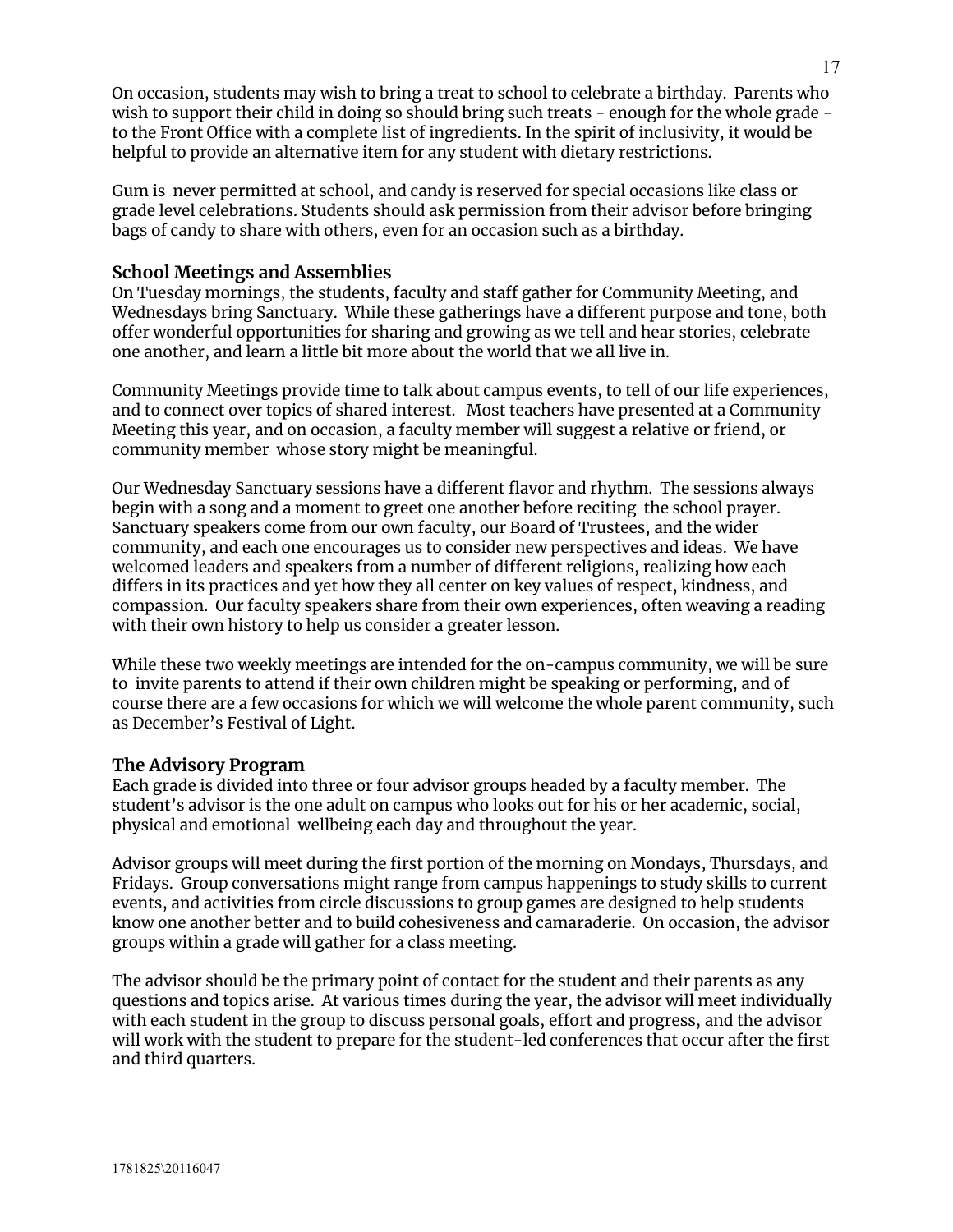#### **Announcements & Information**

Heronfield will share an electronic newsletter to all families, faculty and staff, and board members each week, usually on Tuesday afternoons. While the school will make every effort to limit the number of communications sent home each week, an additional letter or notice will be shared on occasion. All weekly newsletters and any additional bulletins will also be posted in the parent portal of the Heronfield website.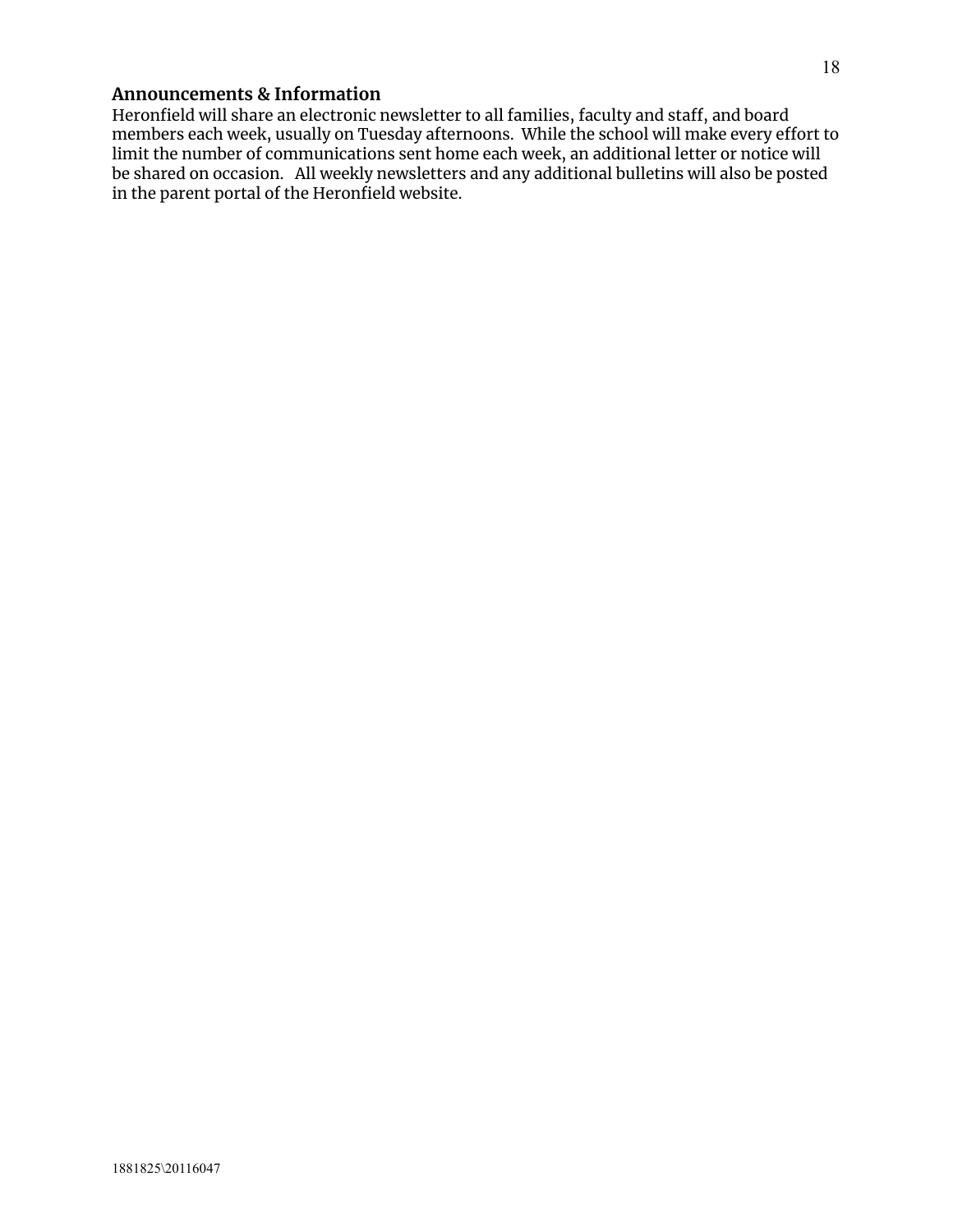## **Section Four: The Academic Program**

#### **Curriculum & Course Load**

Heronfield Academy seeks to provide an array of engaging learning experiences that encourage students to build academic skills and habits while broadening their minds and perspectives. Moving beyond memorization and rote skills, Heronfield students learn to think critically, to learn both independently and in collaboration with others, and to seek creative and reason-based solutions in all aspects of their learning. Students' minds and bodies develop tremendously in the middle school years, and Heronfield's teachers design lessons and learning experiences that reflect each grade's developmental stages and also encourage a progression of skills and thought that enables students to grow in this important stage of their adolescence.

Core courses at Heronfield include English, math, humanities (history), Spanish, and physical education. Core classes meet four or five times each week, and each course builds on the studies of the previous year. Students in all grades will also have regular TEA (technology, engineering and arts) and health & wellness classes. Sixth grade students will have music class twice each week throughout the year, while seventh and eighth grade students will have classes in drama and in leadership & life skills, depending on the semester.

#### **Independent Study**

Almost all students find that their academic interests are met by the array of courses in each grade year, but on occasion a student may have already completed a particular level, such as in math or language, before enrolling at Heronfield. In such cases, the school will work with the family to develop an alternate, independent course of study during the same time period, often making use of an online course with on-campus support to guide the student's learning experience.

#### **Academic Accommodations**

From time to time, it becomes important for a family to arrange a comprehensive assessment about their child's learning profile. The first step in this process is often a conversation between the parents, the Head of School, the student's advisor and one or more teachers, and this conversation can be initiated by the home or the school. If an assessment is considered an appropriate step, the family's home district can often be a good starting point, as each student qualifies for such an assessment even if they do not attend their districted school.

Upon completion of the assessment, it is best for the family to meet with a similar group of people to discuss the results and to explore whether one or more of the suggested accommodations will be put in place to better support the student's experience at Heronfield.

If a student has already taken part in such an evaluation before attending Heronfield, it will be important for the family to share a testing report with the school prior to the beginning of the school year so that any accommodations can be considered from the outset. Students who present the school with appropriate documentation will be granted those requested academic accommodations that are supported by the documentation and considered reasonable in this educational setting. No waivers of academic graduation requirements will be granted to students.

Even after supportive services and accommodations have been put in place, a student may still not be able to fulfill their academic requirements satisfactorily. In such instances, the student's advisor and the Head of School may notify the student's parents that the accommodations put into place may not suffice to ensure the student's success at the school.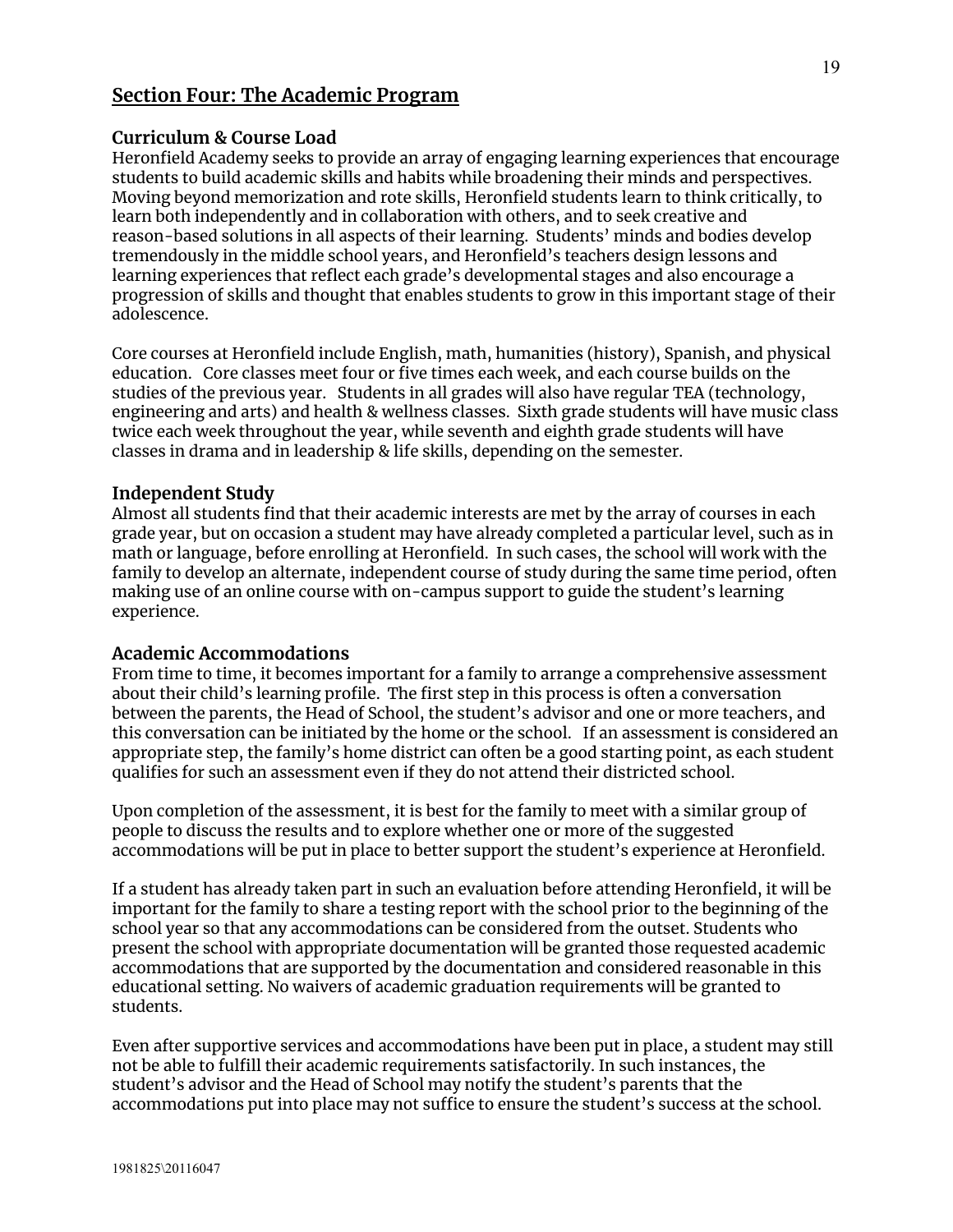At that time, the Head of School, the advisor, and the student's parents will discuss whether it makes sense for the student to continue at the school. If there is a disagreement, the school will decide, in its sole discretion, whether to issue a re-enrollment contract to the student.

Although the school endeavors to provide the finest academic programs and assistance to students in helping them to achieve their academic goals and advancement, no particular student success is, or can be, guaranteed. These are primarily the result of the individual student's effort, ability and attitude.

#### **Assessments/Test/Examinations**

In general, teachers try to coordinate major assessments and projects so that no more than two such items fall on a single day. On occasion, though, a rescheduled event or a shift in the school calendar causes an unforeseen moment in which a student has more than two major obligations. When this occurs, the student should speak with his or her advisor or teachers to develop a solution that works for all involved.

#### **Homework**

Heronfield Academy prepares students for challenging high school programs, and homework can be an important aspect of this preparation. Homework allows for greater depth and breadth of curriculum and it also helps students build vital skills of self-discipline, time management and responsibility. At the same time, the school is united with parents in recognizing the need for family time as well as time to take part in after-school activities, both formal and informal. Heronfield Academy values family time and student participation in extracurricular activities.

Seeking to find the balance between these ideals, the school suggests the following guidelines for nightly homework:

- Homework in the fall of the sixth grade will start at an average of 60 minutes per day, increasing to 75 minutes in the spring.
- $\bullet$  In the seventh grade, homework will average 75 minutes per day in the fall, increasing to 90 minutes.
- In the eighth grade, homework will average 90 minutes per day in the fall, increasing to two hours.

Families should know that the actual amount of assigned work will vary from night to night, and different students in the same grade may need a bit time or a bit less time to complete the homework of a given course. Students should not dedicate an excessive amount of time to one's homework, and they and their parents should speak to the student's teachers and advisor if nightly homework presents overwhelming challenges and pushes the student to frustration.

#### **Academic Obligations**

Students are expected to attend all scheduled classes, community gatherings, advisory meetings, and individual conferences with teachers as part of their academic commitment. Proper dress and behavior are expected at all times while at the Academy. Students are also expected to complete all work missed during an excused absence and to take responsibility and initiative for arranging a make-up schedule with their teachers.

#### **Grading System and Honors**

Students are provided with grades and narrative feedback on many assignments each quartier, and they and their parents can view an ongoing record of their work in TeacherEase. As noted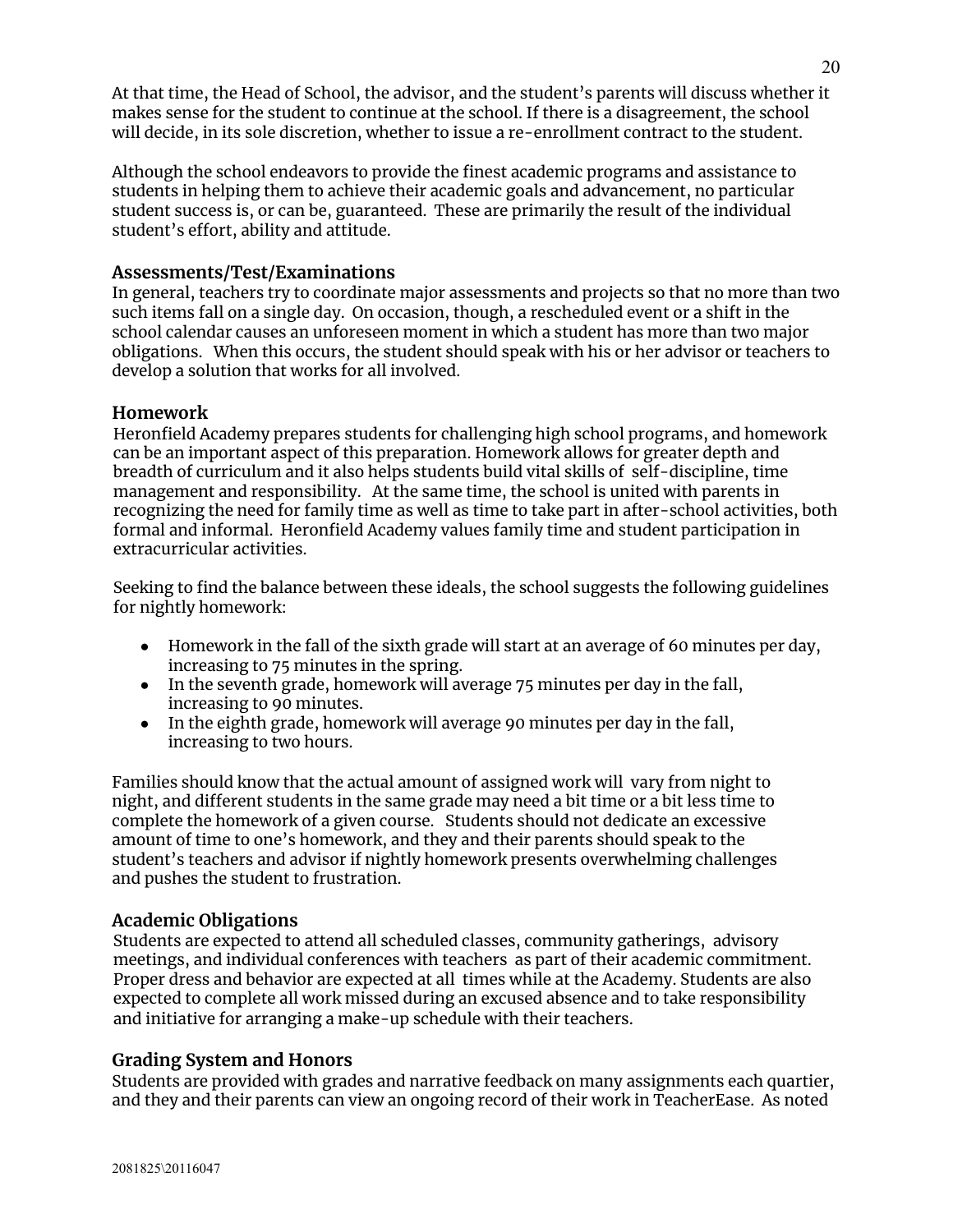earlier, students and families should keep in mind that it might take some time for each assignment to be posted and that a grade may change quite a bit as many assignments are entered near the end of a quarter.

Core classes - courses that meet several times a week- are evaluated using a standard letter grade scale (A+, A, A- and so forth), while less-frequent courses such as music, drama, or health & wellness may be evaluated on a Pass-Fail basis, depending on the subject area.

Heronfield Academy does not have designated Honors courses, though math sections may be developed to place together the students with stronger experience and proclivity, and also those students who can benefit from a deeper review of major concepts. It is the school's intention to group students in such courses with academic peers so that they can comfortably build their skills and also build confidence in their work.

## **Academic Standards and Promotion**

In general, students will advance to the next grade level each academic year. Class absences and failures in one or more courses may jeopardize a student's advancement from one grade to the next. If a student is not able to maintain academic progress even with all aspects of support in place, it may be necessary for the school and the student's family to discuss whether it is appropriate for the student to remain enrolled at Heronfield.

#### **Academic Concerns**

Students are expected to make progress in all courses across the school year, but should difficulties arise for any reason, it is important for the student, the student's advisor, and parent to meet with any teachers in subjects of concern to develop a plan of action. As severe academic difficulties often come as a result of emotional difficulties, the school's counselor may also be called into the conversation. While teachers may excuse students from some academic tasks to allow a student to more easily catch up on work, it will be imperative to establish a plan by which major assignments will be completed.

#### **Secondary School Advising Process**

Heronfield Academy seeks to support all families as they consider the secondary schools public, parochial, or independent - that will be most suitable to the student and family's interests. Three faculty members serve as the school's HASSA (Heronfield Academy Secondary School Advising) team, and they work with families beginning in the spring of the seventh grade year to guide them through the process that will take shape in eighth grade. The HASSA team will provide group information sessions at first, and they will meet with individual families as the school year begins to discuss the schools of interest and to suggest others that may be worth considering. The HASSA team will provide information about the SSATs and possible test prep options, and they will also make sure that all documents - such as transcripts and the school's letter of recommendation are sent to each school.

While the HASSA team will communicate with families regularly and will support families through the process, it is important to note that families are responsible for sending the application to each school, and it is highly recommended that the student speak to each teacher personally about writing any letters of recommendation.

#### **Standardized Testing**

Heronfield Academy does not regularly provide comprehensive standardized assessments to its students, rather relying on teachers to evaluate each student's academic and personal growth.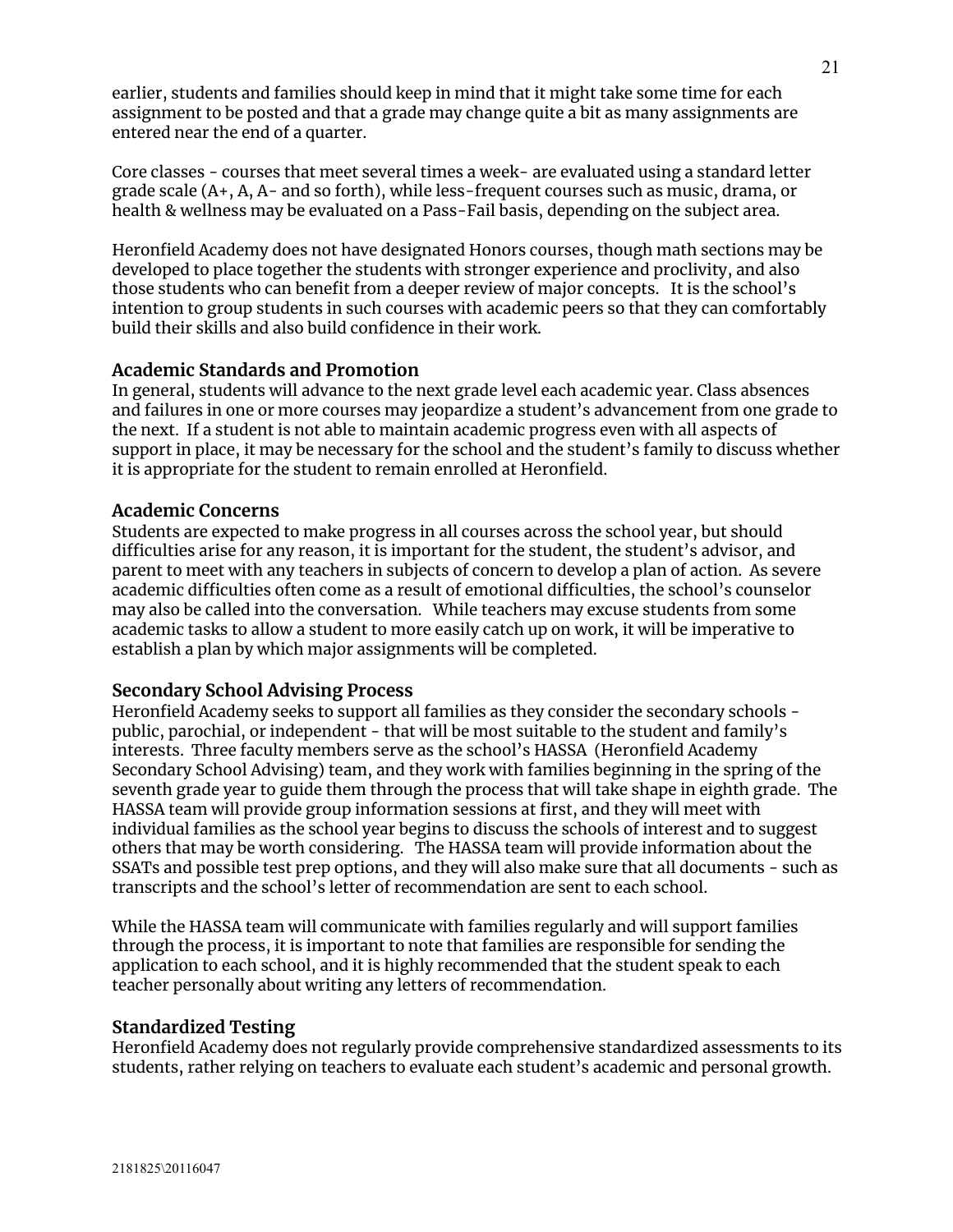Students who are interested in parochial and independent schools may be asked to take the SSAT as part of the application process. The school will host one or more testing sessions for Heronfield students, but families may certainly choose to have their child sit for the assessment at another location. In any case, the school will provide options and information about test preparation so that Heronfield's students can approach the assessment with calm and confidence.

## **Graduation**

After several years of off-campus graduation ceremonies, the school has hosted commencement ceremonies on our campus for the last two years. The event often begins with a welcome and a benediction, and the school invites a notable member of the community to provide a graduation address. The highlight of the event, though, occurs just as students receive their diplomas, for a statement of tribute for each student is read aloud, and a framed copy of the statement is provided as well.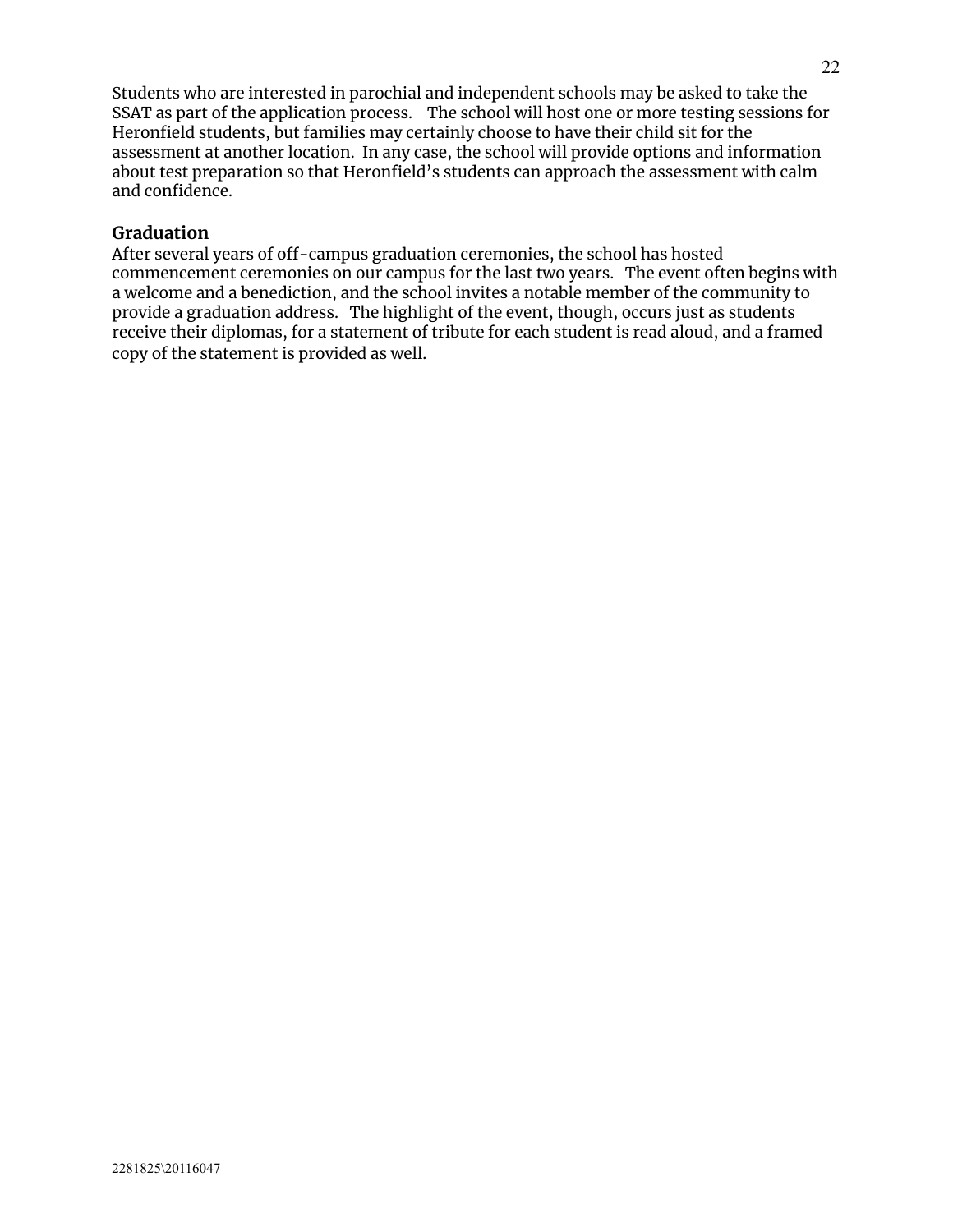## **Section Four: Student Conduct**

#### **The Heronfield Academy Honor Code**

In the school's inaugural year, Heronfield's first students developed an Honor Code that continues to outline the conduct that contributes to a positive community:

*We the students of Heronfield Academy hereby declare that we will adhere to this Honor Code:*

- *● We will use kind language.*
- *● We will respect others.*
- *● We will celebrate others and ourselves.*
- *● We will remain trustworthy to all.*
- *● We will be welcoming to all.*
- *● We will always be honest.*
- *We will represent our school respectfully at all times.*

Building from these seven statements, it is expected that all members of the Heronfield Academy community will treat one another with kindness and respect, and that every member is able to feel a full sense of belonging within the school and its program.

## **Discipline at Heronfield**

While our students, faculty and staff members largely uphold these ideals every day, it is natural and even developmentally appropriate in a community of people that difficulties arise from time to time. When this occurs, the school will seek to address the issue and hand and any underlying factors, and every effort will be made to develop a resolution that builds upon open dialogue and respects the dignity of each person. While consequences (such as a detention, or a suspension from school) may be necessary in response to a moment of challenge, such measures will be part of a larger effort to correct behaviors and restore relationships between all involved.

As with other forms of teaching at Heronfield Academy, this process of working through such moments provides support, individuality, accountability, and opportunities for growth. While the school will seek to partner with families to best move forward after incidents of wrong doing, the Head of School retains the ultimate authority over the standing of students in the school and will lead any determination of appropriate disciplinary consequences.

Routine incidents of misbehavior are often handled by teachers and advisors in the moment, and it is common for such moments to be followed by an email or a call to the students involved, both the wrongdoer and the recipient of the misbehavior, to discuss what occurred and the steps that were taken, and to build a partnership for moving forward.

When minor misbehavior becomes part of a larger pattern, or if the initial action warrants such attention by itself, the situation will be referred to the Head of School, who will discuss the concern and any necessary actions with the student's parents.

Finally, many secondary schools ask very direct questions about a student's academic and behavioral standing - especially whether a student has been suspended for any reason - as part of the application or registration process. It is Heronfield's policy to be honest in answering such questions, though the Secondary School Advising team will also do its best to advocate for a student's growth as much as possible and will work with families to ensure the best opportunity for their child moving forward.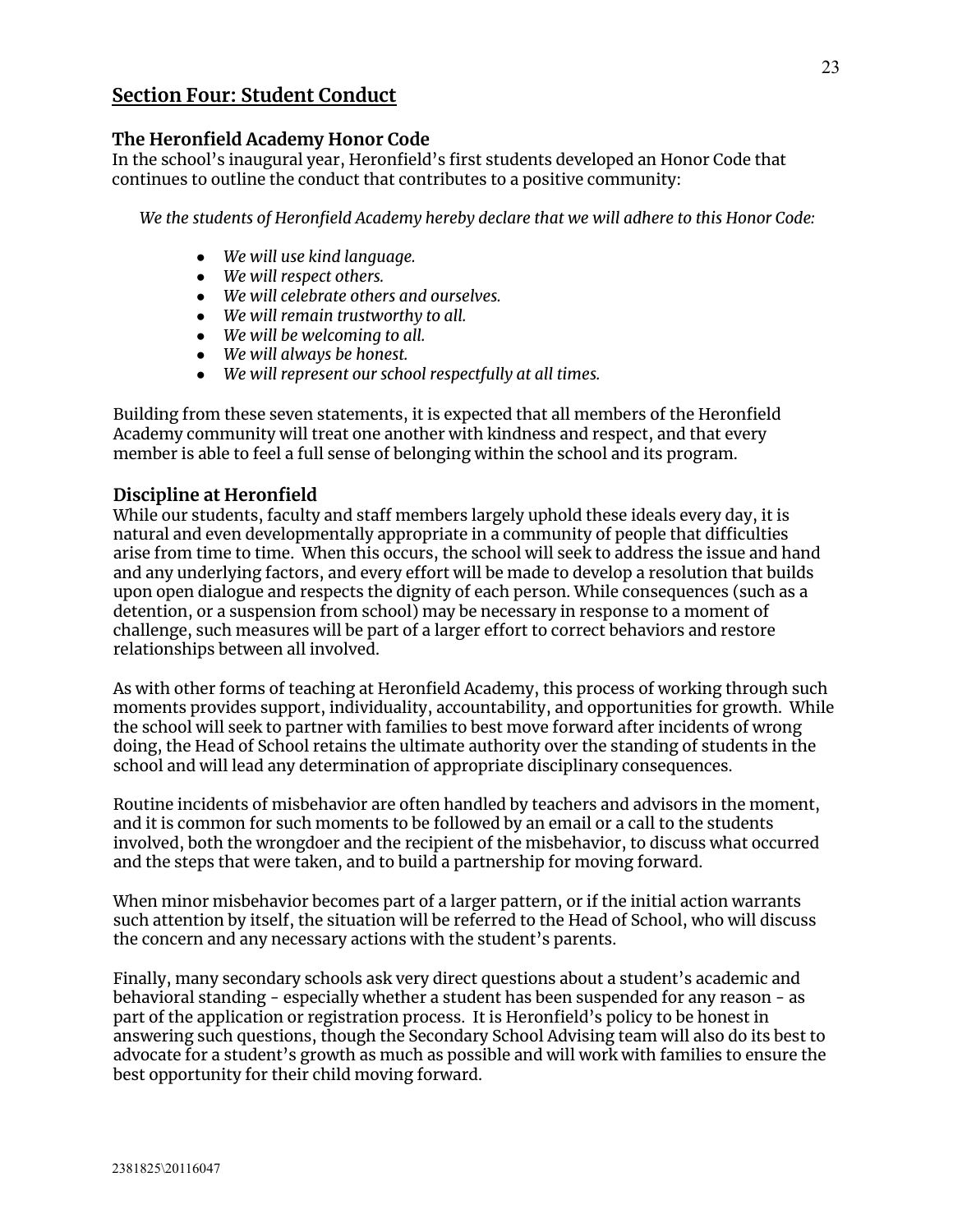## **Prohibited Conduct**

As described above, Heronfield expects that all students will conduct themselves as kind, respectful, and responsible members of the school community. While no list could possibly include all circumstances where disciplinary action will be taken, in general, any act that affects the social, emotional, or academic wellbeing of others or that adversely impacts the ongoing operations or the reputation of the school is prohibited. Such prohibited conduct can include (but is not limited to):

- Violations of any federal, state, or local law, or other conduct which, in the judgment of the Academy, endangers or threatens the personal health, safety, welfare, or property of any member of the academic community.
- Engaging in discrimination, harassment, bullying, or hazing in violation of law or Academy policy.
- Violations of any other Academy policies and regulations as stated in this Handbook and any other rule or regulation that may be enacted.
- Fraudulent or dishonest conduct, including academic dishonesty.
- Failure to comply with instructions of the school faculty and staff.
- Intentional disruption or obstruction of teaching or administrative activities.
- Theft or damage relating to any property belonging to the school or a member of the Heronfield Community or visitors to the school.
- Verbal or physical abuse or violence, or threats of such conduct, upon any member of the academic community, including bullying, cyberbullying, and sexual misconduct.
- Any behavior that is socially or morally unacceptable and unbecoming of a Heronfield student, including actions that reflect serious disregard for the school and the members of the school community.
- Any use or association will illegal or unauthorized prescription drugs, alcohol, tobacco, (including vaping products) and related items.
- Any use or possession, or storage of any firearms, fireworks, or other explosive device.
- Any misuse of or tampering with fire-warning devices, protection equipment, and other devices designed to protect the safety of the community.
- Repeated offenses, which, by themselves, would not warrant suspension or expulsion, but collectively indicate that further attendance by the student is not in the best interests of the student or of the school.

## **Out-of-School Behavior**

Heronfield relies on the willingness and good faith of parents to help us ensure that our school is a safe and welcoming environment for all students. If Heronfield becomes aware that students have engaged in inappropriate behavior toward each other outside of school, the school will inform all parties and encourage appropriate dialogue and consequences in individual homes to correct the behavior. If the incident affects the students at school or affects the wider operations of the school program, the school may become more deeply involved in order to assist all parties in resolving the issue, which may involve the implementation of consequences.

Incidents of inappropriate off-campus behavior often involve email, texts (including group chats), and social media. The school will include programming on appropriate use in its Health and Wellness program, and it is hoped that families will support student growth in this area with conversations at home regarding family values and the thoughtful use of technology.

#### **Academic Dishonesty and Plagiarism**

Academic Dishonesty, or cheating, occurs when a student uses or provides unauthorized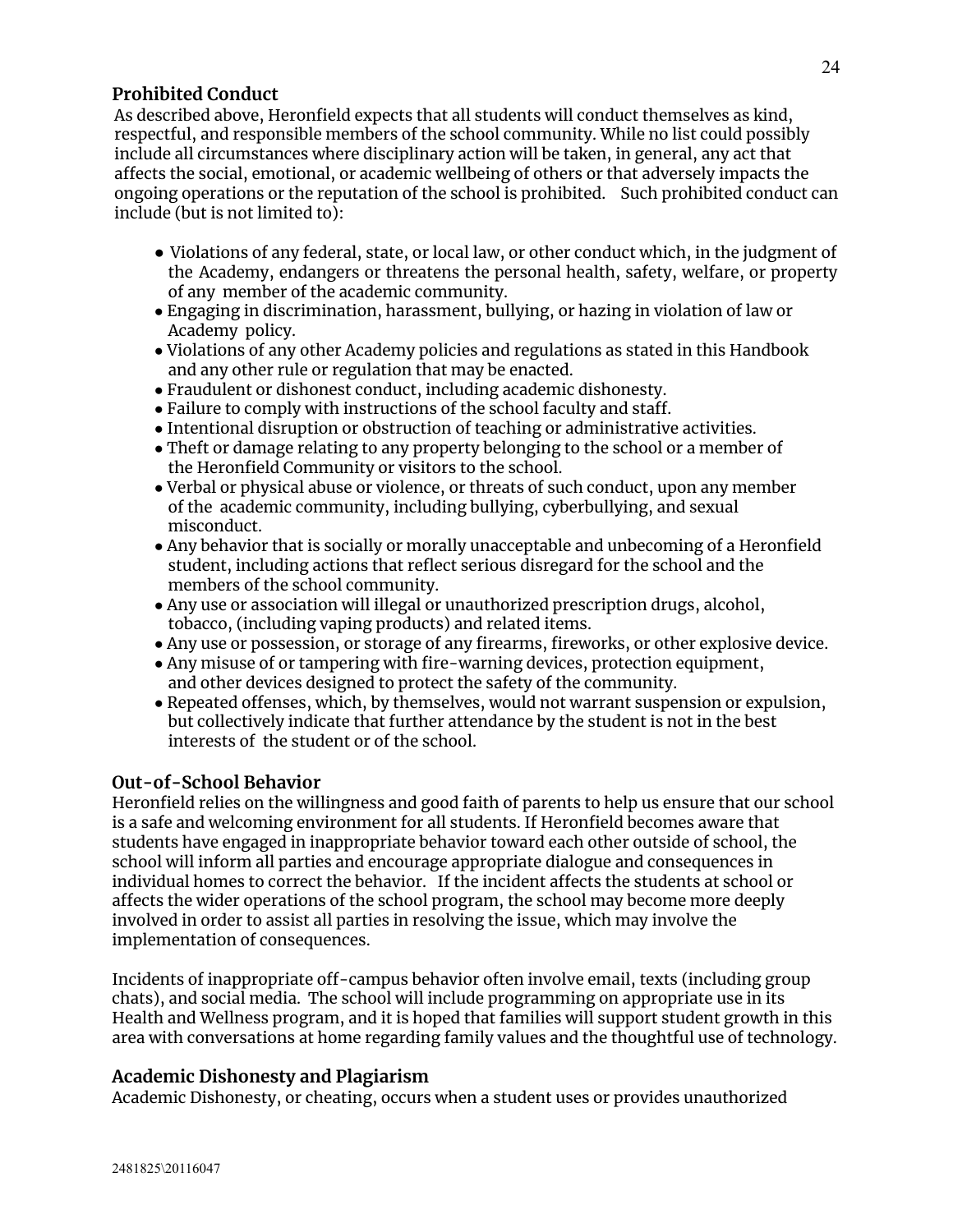aid of any kind in completing academic work, especially graded assessments. While these violations are most commonly associated with tests, they can also occur on homework assignments where a student improperly uses resources or works together with a classmate when specifically instructed to complete the assignment on one's own.

Plagiarism is a particular type of academic dishonesty that involves using the words or ideas of someone else and making them appear to be one's own by not giving credit to the originator of them. It is not enough to paraphrase information gained from a source: one must still acknowledge the author of the ideas presented even if the words have been changed. This most often occurs with research papers, but it is important to develop the habit and skills of attributing the sources of any material used in completing schoolwork, such as a poem, a video, or an image.

Heronfield Academy will treat all instances of academic dishonesty with a high level of concern, and each situation will be evaluated as to its nature and according to the age and record of the student. Consequences may include a lowered grade, or even no grade, on the assignment, an obligation to redo the work or complete an alternate assignment, and possibly additional disciplinary measures.

#### **Other Disciplinary Responses**

Depending on the circumstances, other disciplinary or non-disciplinary responses may be required such as community service, counseling, research and essay writing, alcohol or drug assessment or testing, restitution, or whatever other disciplinary or responsive action the Head of School or designee may determine to be appropriate under the circumstances.

#### **Head's Leave**

Students and parents understand and accept that a student may be required to go on a "Head's Leave" such as during the investigation of a serious matter. Head's Leave is considered a non-disciplinary leave and should not be considered a conclusion by the school of any wrongdoing. During a Head's Leave, the school will work with students to continue their educational experience to the extent possible such as through tutoring, online learning and other methods.

#### **Investigations**

After a complaint has been brought to the attention of the school, an impartial, fact-finding investigation of the complaint is conducted by the Head of School or designee. This investigation may include (but is not necessarily limited to) interviews with the complainant, alleged target, witnesses to the incident, the person or persons against whom the complaint was made, and any other parties who witnessed or may otherwise have information relevant to the alleged incident. The investigator may consult with teachers, the school counselor, staff, the parents/guardians of the student or students who were allegedly targeted, and/or the parents/guardians of the student or students alleged to have been the aggressors, or any other person whom the investigator(s) deem to have knowledge about, or circumstances surrounding, the complaint. The school, in its sole discretion, may also deem it appropriate to use external investigators to review a complaint. In certain circumstances, the school may be obligated to report misconduct to external authorities, such as to law enforcement or the child welfare agency. The school cooperates with external agencies and may therefore postpone its own investigation into misconduct as appropriate.

#### **Cooperation with Investigations**

Students are expected to cooperate in investigations and be honest when doing so. Failure to cooperate with an investigation may itself be cause for disciplinary action. If a student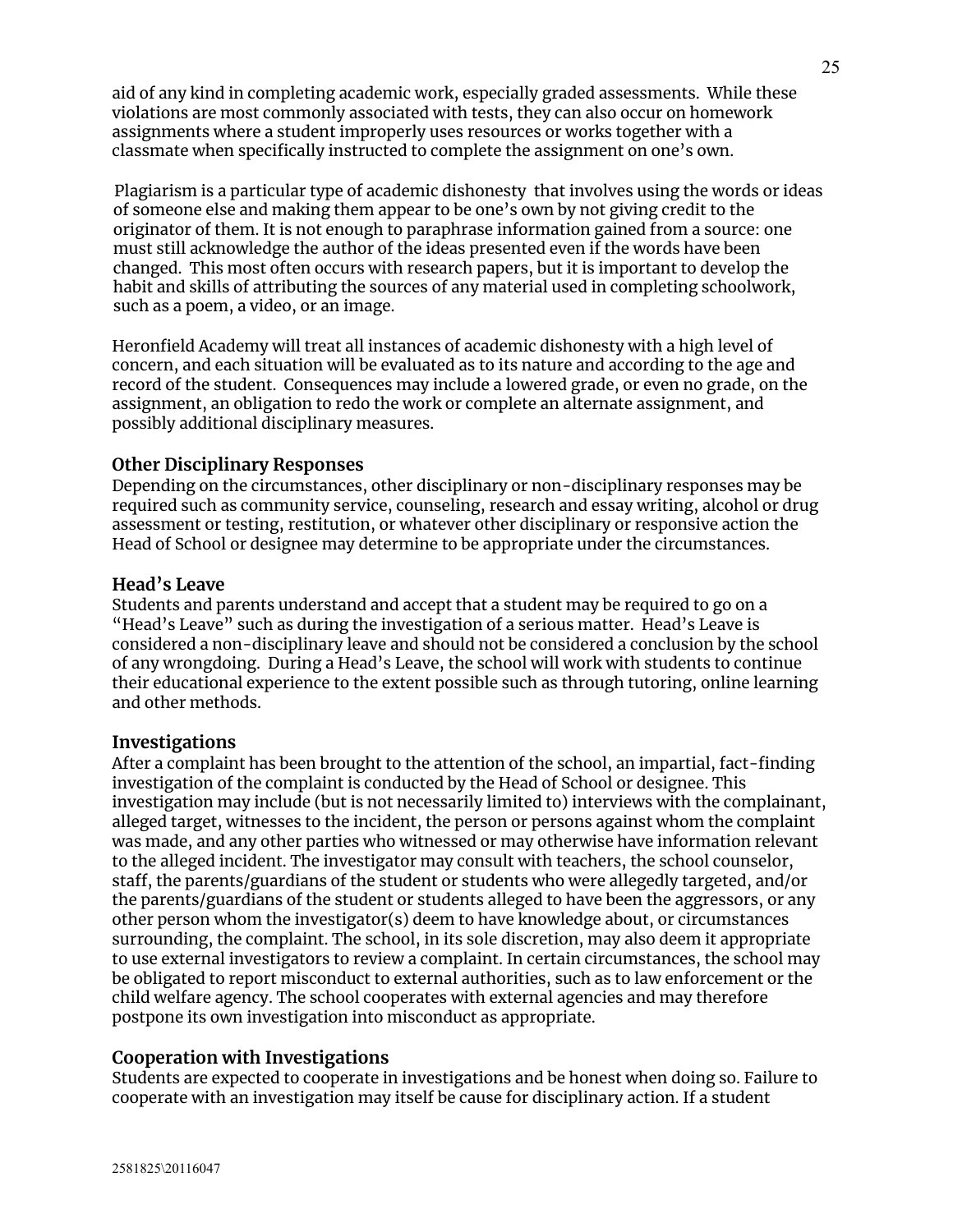refuses to participate or cooperate at any stage of an investigation for whatever reason including, but not limited to, pending criminal charges, the school reserves the right to take action, including proceeding without a statement from the student, or to require the student to withdraw from the school.

#### **Publicizing Disciplinary Responses**

The entire school may be informed about any aspect of a disciplinary matter when, in the sole judgment of the Head of School, it is deemed appropriate to help further the educational or learning experience of the school community.

#### **Reapplication**

After dismissal or withdrawal from the school, students may apply for readmission. Normally readmission is considered only after a six month period of time and the student has demonstrated significant growth and is not guaranteed.

#### **Withdrawal**

If parents decide to withdraw a student for any reason, they must notify the Head of School in writing of their decision. The official date of withdrawal will be the date of written notification or the date the student actually departs from the School, whichever comes later. A withdrawn student may not return to campus until after all current students have graduated, except by permission of the Head of School.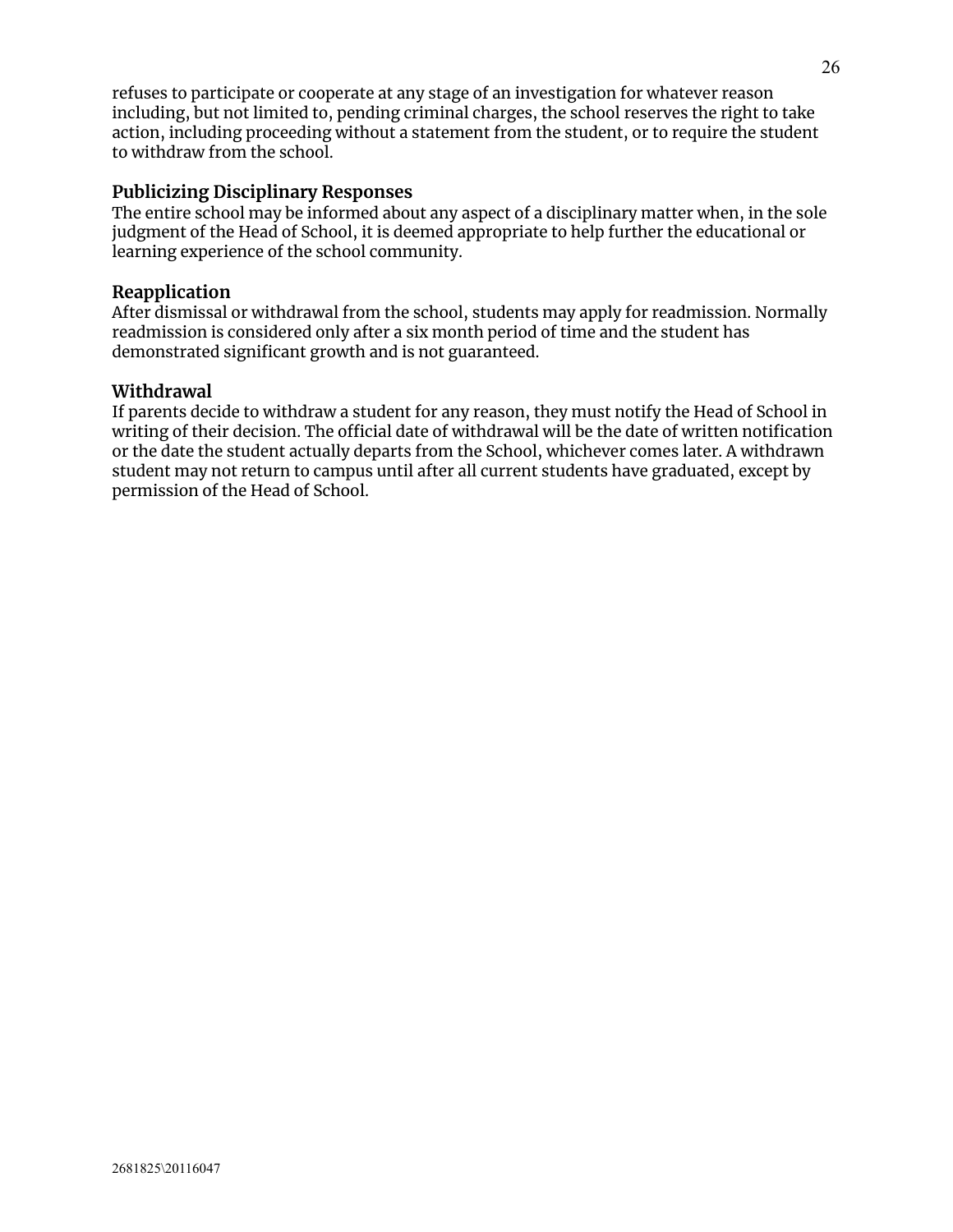## **Section Five: School Policies**

#### **General Conduct**

All members of the Heronfield Academy community are expected to treat one another with respect and kindness at all times. As a community of people, we come together with different experiences and different perspectives but for a common purpose. Our interaction, even those that occur over the phone or through electronic communication, should build upon and model the school community values. As moments of disagreements arise, community members should listen for understanding, identify common beliefs and work with others to develop solutions that help everyone learn and move forward together.

#### **Attendance and Absences**

Heronfield expects that all students will attend school in person as much as possible throughout the school year. At the same time, the school also advises families to keep their children at home if they are sick as it is important for students to focus on their health and also avoid transmitting an illness to others. As a general rule, students should remain away from school for a full 24 hours if they have a fever or if they have been vomiting.

If a student is not able to attend school, he or she can communicate with their teachers or classmates to learn about any work to be completed, and many teachers post assignments and resources through Google Classroom and TeacherEase as well. Teachers will support students in their efforts to make up any work or complete assessments. Students are allowed a period of time to make up the work that mirrors the length of the absence; that is, if a student misses three days of school, the student will have three days to work with teachers to get caught up.

If a family anticipates that their student will miss one or more days of school, it is best for the parent to communicate any plans well in advance with the Front Office and the child's advisor. As the dates of the absence draw closer, the student should connect with his or her teachers to discuss any work to be completed, whether before or during the time away, or upon return.

A student must attend at least half of his or her classes during the school day to be able to take part in after school activities, including athletic practices or competitions and any evening social events. A student who has gone home sick during the school day should not participate in any such after school activities.

#### **Remote Learning**

It is the school's deeply held belief that teaching and learning occur best when teachers and students are together in the same classroom, and as such the school will place a high emphasis on in-person instruction and will not offer opportunities for individual remote learning except in the most extreme cases, such as a medical condition that makes it impossible or impractical for a student to attend school.

Under extraordinary circumstances, however, such as an epidemic, pandemic, governmental action or other reason, the school may be required to, or may determine that for the health and safety of the school community, it must initiate a remote learning process on a school-wide basis.

If this is the case, our faculty and staff will take great care in designing a curriculum and activities that can be followed and engaged in safely at home. Nonetheless our teachers, coaches, and advisors are unfortunately unable to be there with their students to supervise all activities associated with the curriculum so we must ask parents and guardians to play that role. Please note that course material and activities are designed for a particular grade and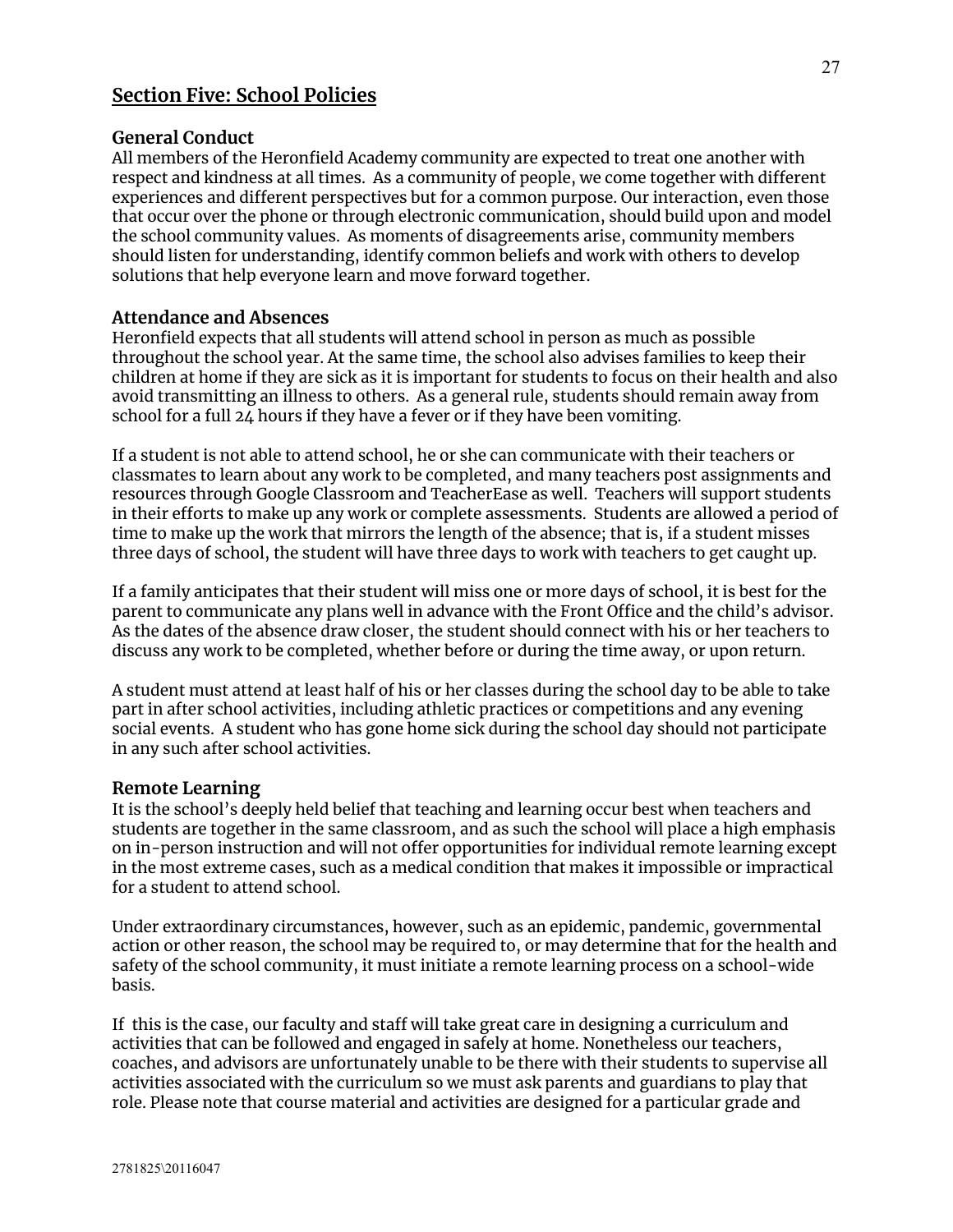level of experience and thus may not be appropriate for younger siblings who are also at home. Parents and guardians are therefore asked to play an active role in monitoring their student's engagement with the remote learning material.

In order to facilitate remote learning, the school may record audio and video of certain classes, meetings, and other school related events ("Recordings"). Students and other individuals will participate in Recordings in real-time, as well as view Recordings at later times. The school does not intend to edit the Recordings. Thus, in addition to educational content, the Recordings will likely capture the students' and other participants' names, appearances, voices, personal information and characteristics, activities, and any other information that occurs or is provided during the Recordings. Students and parents are not permitted to make their own recordings. If and when the school transitions to a remote learning environment, families will be given more detailed information about the process, and will be asked to consent to the school's recording of remote learning activities, as described above.

Families are reminded that the school's responsible use of technology policy is in effect during any period of digital learning. Students are expected to treat each other, faculty, and staff with respect and to refrain from any inappropriate conduct. If a student feels uncomfortable or worse as a result of an interaction with another student or a school employee, the student and/or parents should report the concern immediately to the Head of School. The school's policies for addressing reports of misconduct contained elsewhere in this Handbook will be followed to address the situation.

Regardless of the learning environment for the school year, families are asked to understand that the tuition and fees families provide are in exchange for learning, academic credit, and certain non-academic services that will be provided whether remotely, in a hybrid environment, or entirely remotely. The school, in its sole discretion, will calculate the actual reduction in the costs of operations (if any) as a result of a transition to remote learning and may refund that amount in proportion to the actual tuition and fees paid by the parents.

## **Late Arrivals and Early Dismissals**

Students who arrive after 8:00am should check in with the front office before proceeding to their advisor group or to class. If a family anticipates that a child will be late to school, such as following an early appointment, it is helpful to communicate with the Front Office and the child's advisor so that teachers are able to plan accordingly.

If a student needs to leave school early for a family obligation or an appointment, parents should share these plans with the Front Office and the advisor in advance. When the parent or designated adult arrives on that day, the Front Office will communicate with the child's classroom teacher so that they can be dismissed as planned.

If a student begins feeling ill while at school and needs to go home for the day, the Front Office will call one or both parents to make such arrangements. As the school does not have an infirmary or a school nurse on staff, it is important for parents to partner with the school and to make alternate arrangements as such needs arise.

#### **Security**

Heronfield is committed to the safety and wellbeing of all of its community members, and many security measures underscore this commitment while at the same time providing for a welcoming and friendly school environment.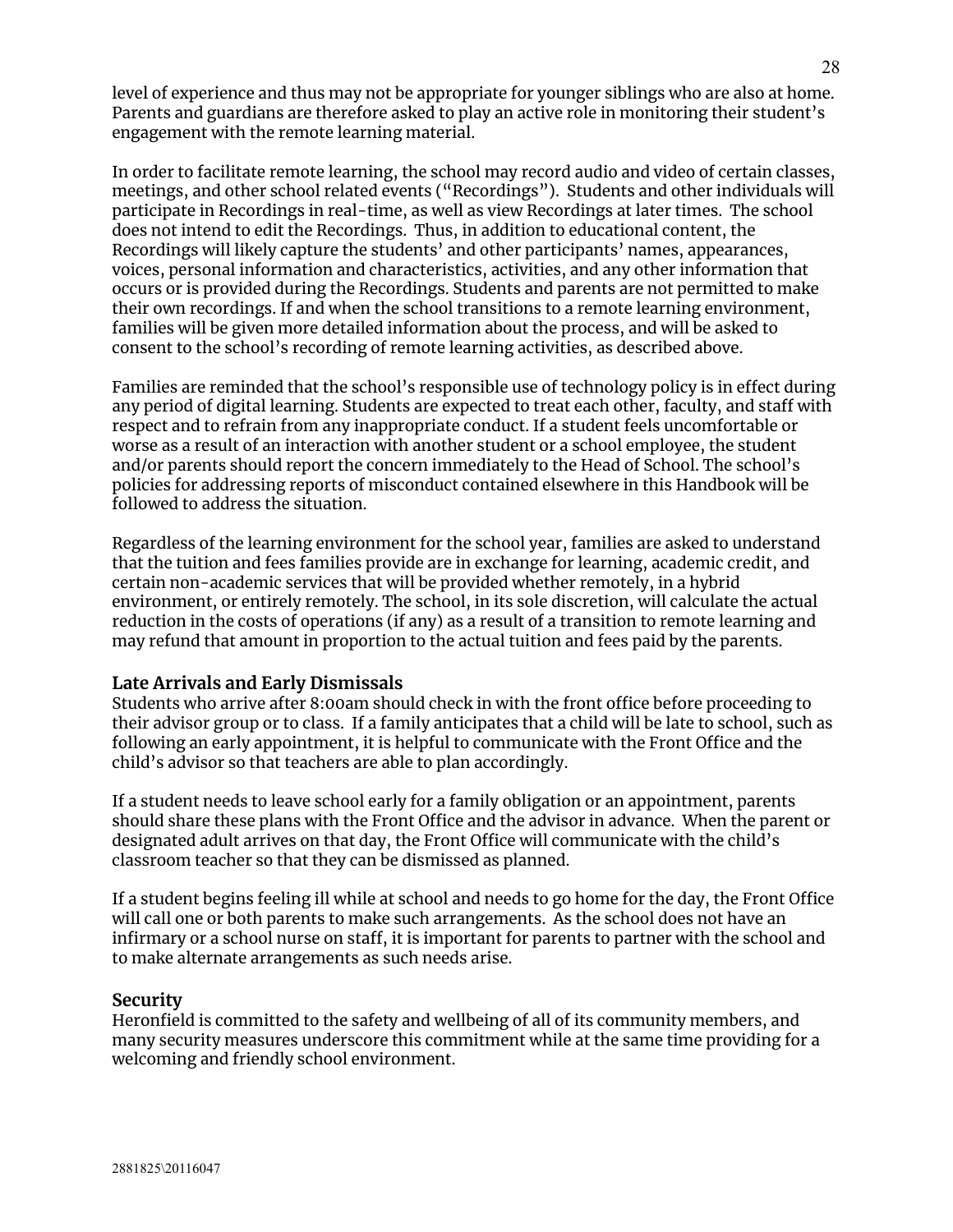The main entrance doors to the Schoolhouse and Farmhouse are locked at all times and can only be opened by the use of a keypad. All students and faculty and staff members will be given an access code to be used when passing between buildings. In addition, all other doors, such as those at the Field House and TEA Studio, can be locked from the inside in case of emergency. Security cameras have also been installed in several locations to provide consistent monitoring of campus spaces and to note anyone who is coming up the school driveway.

Heronfield also maintains a strong relationship with the town of Hampton Falls Police Department. The chief of police and the police department are very responsive to the school's requests for advice and assistance, and the department regularly drives through the campus during the school day, in the evenings, and on weekends to maintain a level of oversight and vigilance.

## **Fire Drills and other Emergency Drills**

Heronfield conducts regular fire drills to practice evacuating buildings safely, quickly and quietly. Before the first of these drills in the fall, advisors will review all instructions with students to ensure understanding and compliance. In addition, regular inspections of the campus by town fire officials and testing of the fire suppression system will ensure that the school is well prepared for any fire emergency.

The school will also conduct regular drills for other security situations, including shelter-in-place and lockdown situations. The school's Safety and Crisis team will meet regularly to ensure that Heronfield remains up to date on best practices across a range of possible events and maintains its commitment to provide a safe campus environment.

#### **Dress Code and Appearance**

In the spring of 2021, a new code of student dress guidelines was developed by a combined faculty and student committee. The revised guidelines begin with the belief that student clothing choices should allow students to safely and comfortably take part in all aspects of the school day, and the guidelines also elevate the important principles of equity and inclusion. A full overview of the new Student Dress Guidelines was shared with all families in July of 2021, and it is also included in Appendix A at the end of the handbook.

#### **Field Trip Permissions**

Heronfield students participate in many field trips during the school year, and families are asked to complete one comprehensive form that provides permission for students to leave campus with a teacher for a school activity. For each trip, the lead teacher will provide specific details about the event, such as date, destination, time of departure and return, and contact information for all adults on the trip.

#### **Harassment and Bullying**

Heronfield Academy strives to provide a teaching and learning environment that is safe, secure, and free from harassment, including conduct also known as bullying. The school will not tolerate any type of unlawful harassment or bullying, which is defined by the website *stopbullying.gov* as:

*Aggressive acts made with harmful intent, repeatedly inflicted by one or more students against another. Acts may be physical, verbal, or indirect, such as social exclusion, or electronic, such as sending threatening messages. What distinguishes bullying from mere unkindness or aggression is that bullying is repetitive and involves a real or perceived power imbalance between the perpetrator and the victim.*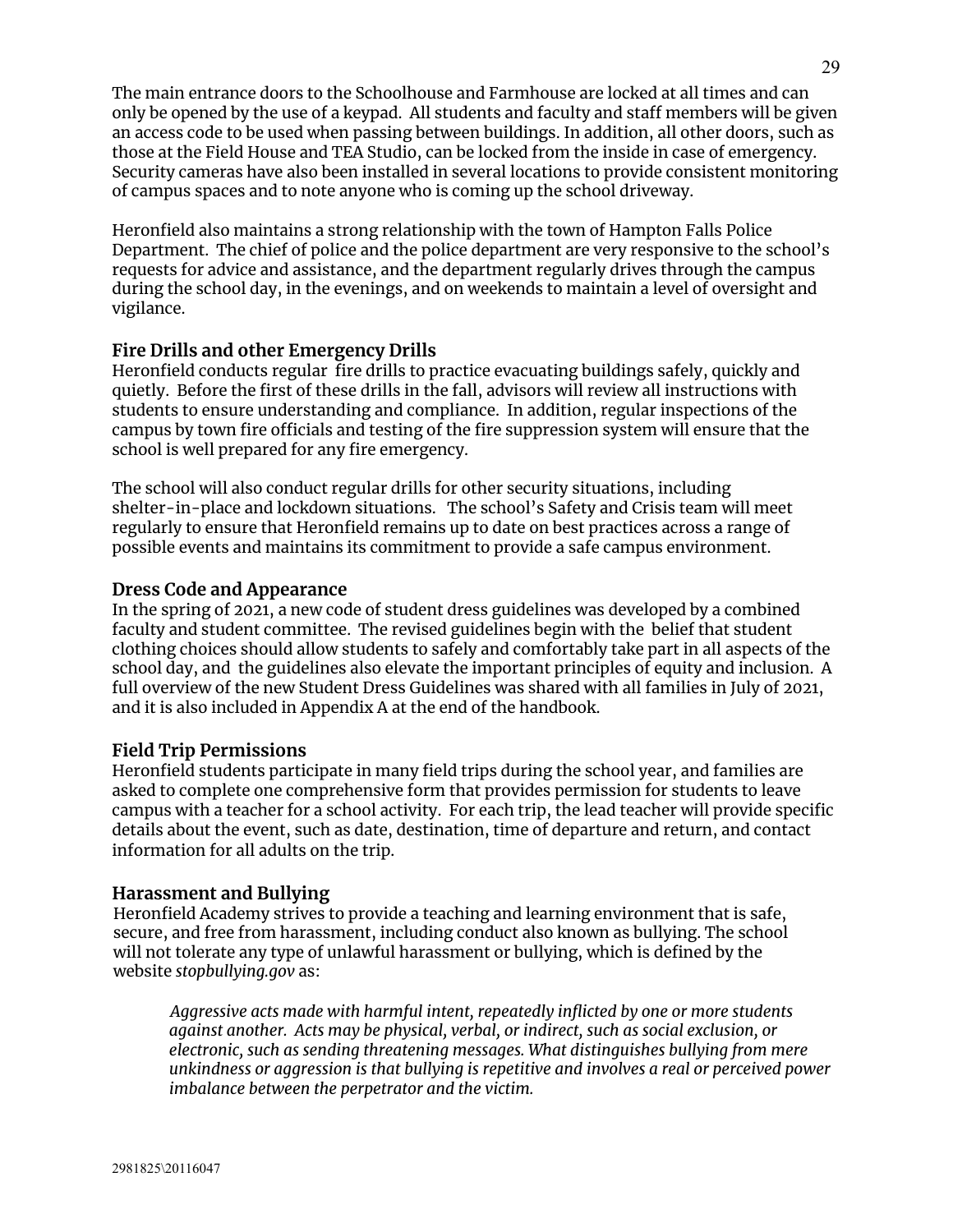Heronfield will provide regular programming to encourage students to build healthy relationships and have positive interactions with peers, and this will include lessons about bullying. If any student or parent, however, observes or becomes aware of any instance in which bullying - including insults, taunts, or challenges - has occurred or is suspected, that person should promptly report the situation to a faculty member and to the Head of School.

The Head of School or designee will lead the school in investigating alleged acts of bullying and will take action to ensure that the situation is resolved and that the bullying actions cease. While restorative practices will have a role in many disciplinary situations to allow all parties to move forward, the Head of School may assign consequences including, but not limited to, reprimand, detention, suspension, or expulsion.

## **Sexual Harassment, Sexual Abuse and Safe Schools Reporting Requirements**

Heronfield Academy stands against all incidents of sexual harassment and sexual abuse, and a full overview of the school's approach to these topics can be found in Appendix B at the back of this Handbook, along with an overview of New Hampshire's Safe Schools reporting requirements that must be considered whenever a potential crime has occurred.

#### **Electronic Communications and Responsible Use**

In this day and age, electronic communication can take place in many forms ranging from email to texting to social media platforms. It is deeply important that every member of the community uphold the school's Core Values and in any type of communication, and this extends to electronic contact of any sort. All such communication should be neutral to positive in tone, and it should never cast aspersion on a person or persons, and should never cast the school or its members in a negative light. Anonymous postings should be avoided, and all communication that occurs using school accounts or school devices, or that involves exchanges between or about members of the school community, are governed by the school's Acceptable Use of School Technology Policy (See Appendix C).

Though it is not the school's intention or capability to monitor any use of technology outside of its own network, students should understand that whether physically on campus or off campus, whether during the school day or at night, on vacation or at any other time while enrolled at the school, whether linked to the school's network from in school or from a remote location or not at all, or using their own personal computer or communication device on or off campus, students are expected to comply with this Responsible Use Policy and any applicable policies and procedures as long as they are enrolled at the school, as set forth in this Handbook and as further described below. Students are prohibited from engaging in cyberbullying or any form of harassment using technology that may negatively impact a member of our school community.

All members should hold in mind that there are limitations to electronic communication. Email and similar means are best suited to providing factual information. As opinions and even opposing views come forward, it is best for all parties to schedule a time to meet in person or by phone call.

#### **Student Laptops**

In order to complete technology-based assignments and activities both at home and at school, Heronfield requests that each student be outfitted with a laptop for use during the school day. Many brands and models can serve student needs, though Chromebooks are most compatible with the array of programs and applications used in the academic program. Heronfield will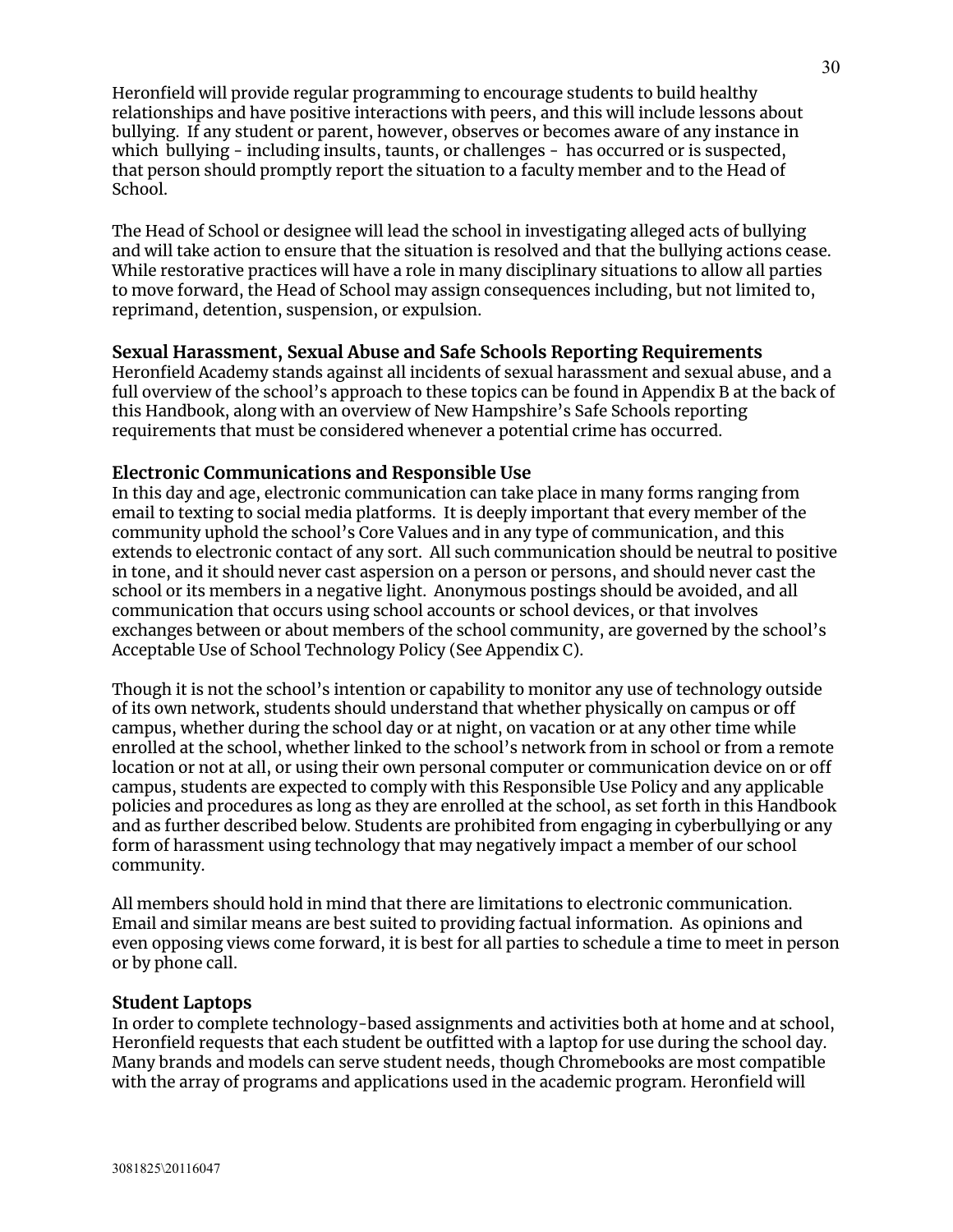work with families who receive tuition assistance and provide a school-owned device for student use, if requested.

Each student is responsible for having the device charged and ready for use at school. Though each device is controlled by the student and their family, devices may only be used during class at the direction of a teacher, and a student should seek permission of a teacher to use their device during a non-class time such as break or lunch.

#### **Email and Google Apps for Education**

Heronfield will provide each student with a special Google mail account ending in @heronfieldacademy.org. These accounts are managed by the school, and they can only receive emails from accounts within the Heronfield network.

Student email accounts are part of Heronfield's partnership with Google Apps for Education, which provides students with an array of web-based applications to support their academic work, including Drive, Slides, Classroom, Calendar, and Forms.

#### **Cell Phones and Electronic Devices**

As it is important for students to be present and focused on the activity of the day, students are not permitted to use cell phones while at school. If a student possesses a phone while at school, such as if they will need it for an activity after school, the phone will need to be off and not seen during the school day.

If a student needs to communicate with a parent while at school, he or she should seek permission from a teacher or staff member to use one of the school phones.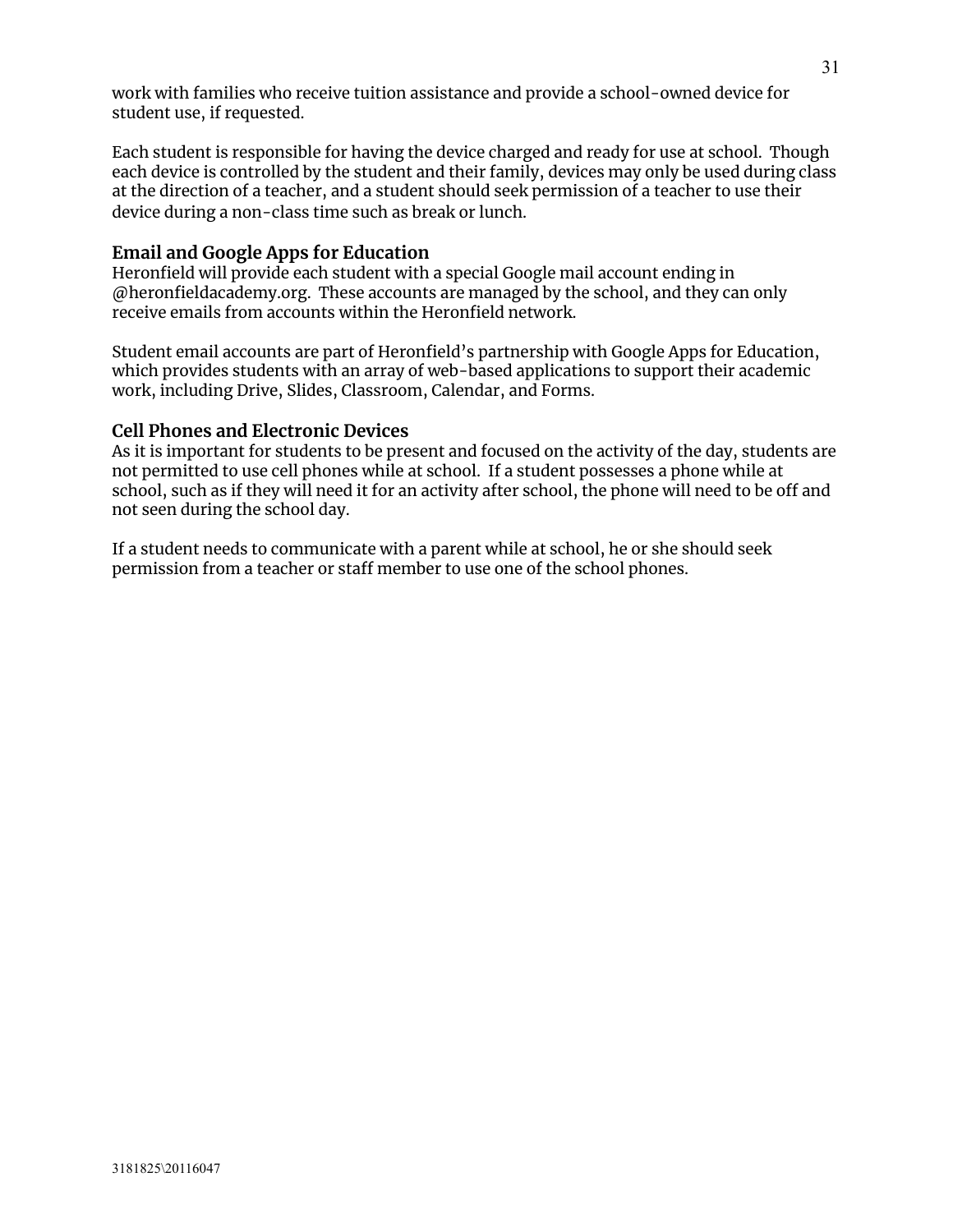## **Section Six: Co-Curricular and Extracurricular Activities**

## **Athletics**

Heronfield offers three sports across the school year: cross country in the fall, basketball in the winter, and track & field in the spring. Participation is voluntary, though many students take part each season. Practices occur two to three days each week on a set schedule, and usually occur from 3:15 to 4:15. Each student should be prepared with the requisite attire and shoes to participate fully in each sport, and the school will provide team uniforms for games and meets.

A fee of \$50 per athlete per season supports the athletic program and supplements the cost of uniforms, equipment and transportation to off-campus training and competition.

Each season features interscholastic competitions with other area schools, and transportation will be provided to and from Heronfield for any away events. If a student's family attends an away game, the family may arrange for the child to travel directly home from the event rather than return to school. For more information on Heronfield's athletics program, contact Athletic Director Arin Jordan.

#### **Music**

Heronfield Academy has a deep tradition in music instruction and performance. Sixth grade students have regularly scheduled music classes and are required to learn to play an instrument, while those with experience are often encouraged to take up a different instrument. Students can choose to participate in one of several ensembles that meet during study hall period and just after school, and the school chorus and a music production club round out the offerings. The music director will provide more information about the music program and about additional after school lessons at the outset of the school year.

Heronfield's musicians perform for our community throughout the year, and the December Festival of Light and the Spring Concert in late May are especially notable events.

#### **Clubs and Activities**

A selection of clubs and activities will be offered to students during the study hall periods and at other times each week. Clubs will be designed to reflect student interests and to extend the skills that they are learning in their classes. A full description of these clubs and activities will be made available early in the school year. Students are encouraged to participate as much as they like, but many students will find it helpful to complete schoolwork during the study hall period as well.

#### **Yearbook**

For the last several years, Heronfield has prepared a yearbook to capture the people and events of the school year. Students are encouraged to become more involved in the design and production of the yearbook. The yearbook is provided as a gift to each graduating eighth grade student, and families of seventh and sixth grade students are welcome to purchase a yearbook as well.

#### **Library**

Heronfield maintains a Reading Room in the Farmhouse, largely stocked with fiction and narrative nonfiction titles, both classic and contemporary. The collection allows students to regularly select books for reading as part of their English classes or as pleasure reading, and students are welcome to take books home at any time, as long as they let their English teacher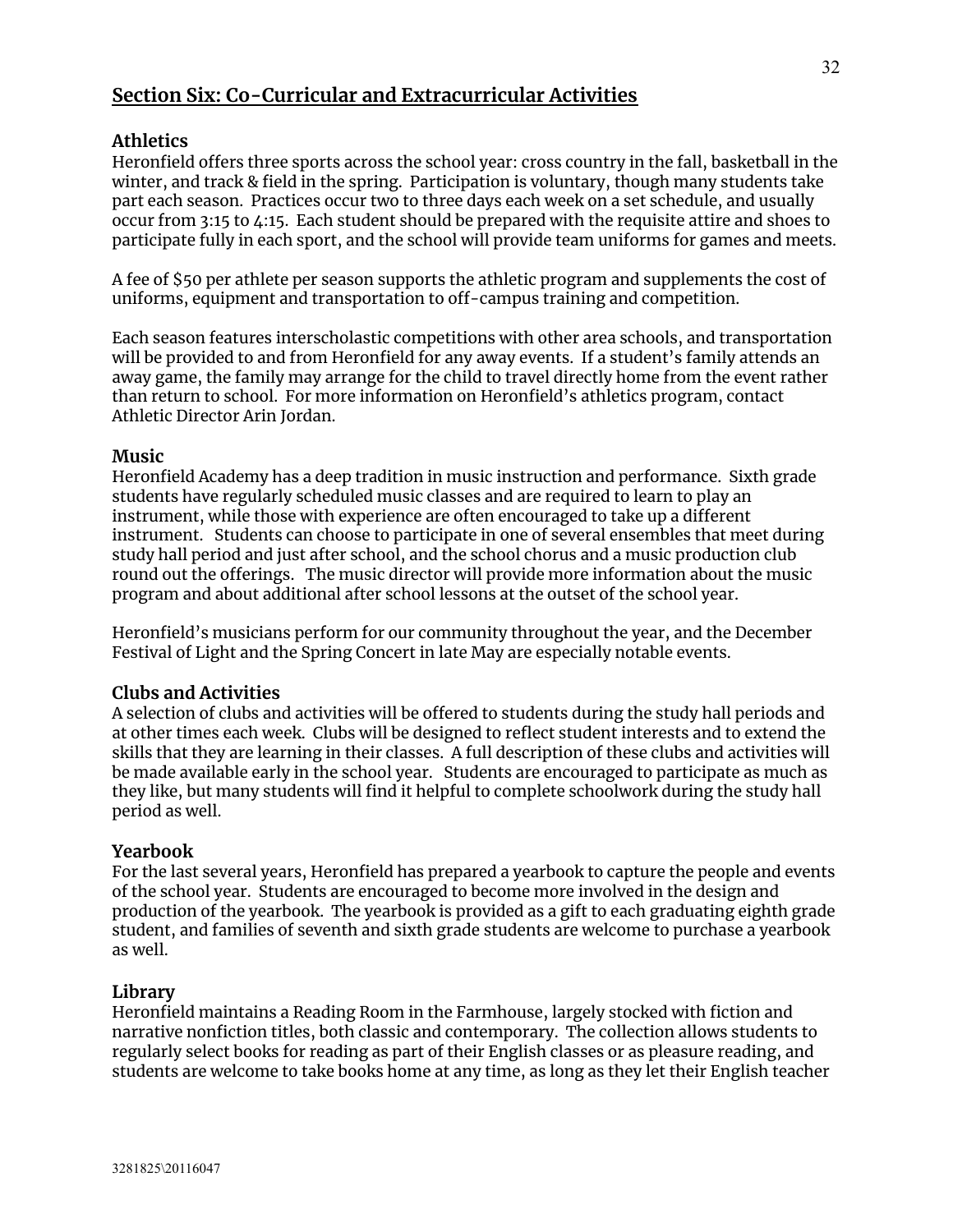know. The collection has been built over time through the generosity of our families, and donations are welcomed throughout the year.

#### **Field Trips**

As noted in Section Five (School Policies), Heronfield's classes regularly travel off campus to extend their learning and to participate in service opportunities. Information about each of these trips, along with the contact information for all teacher chaperones, will be provided several days in advance.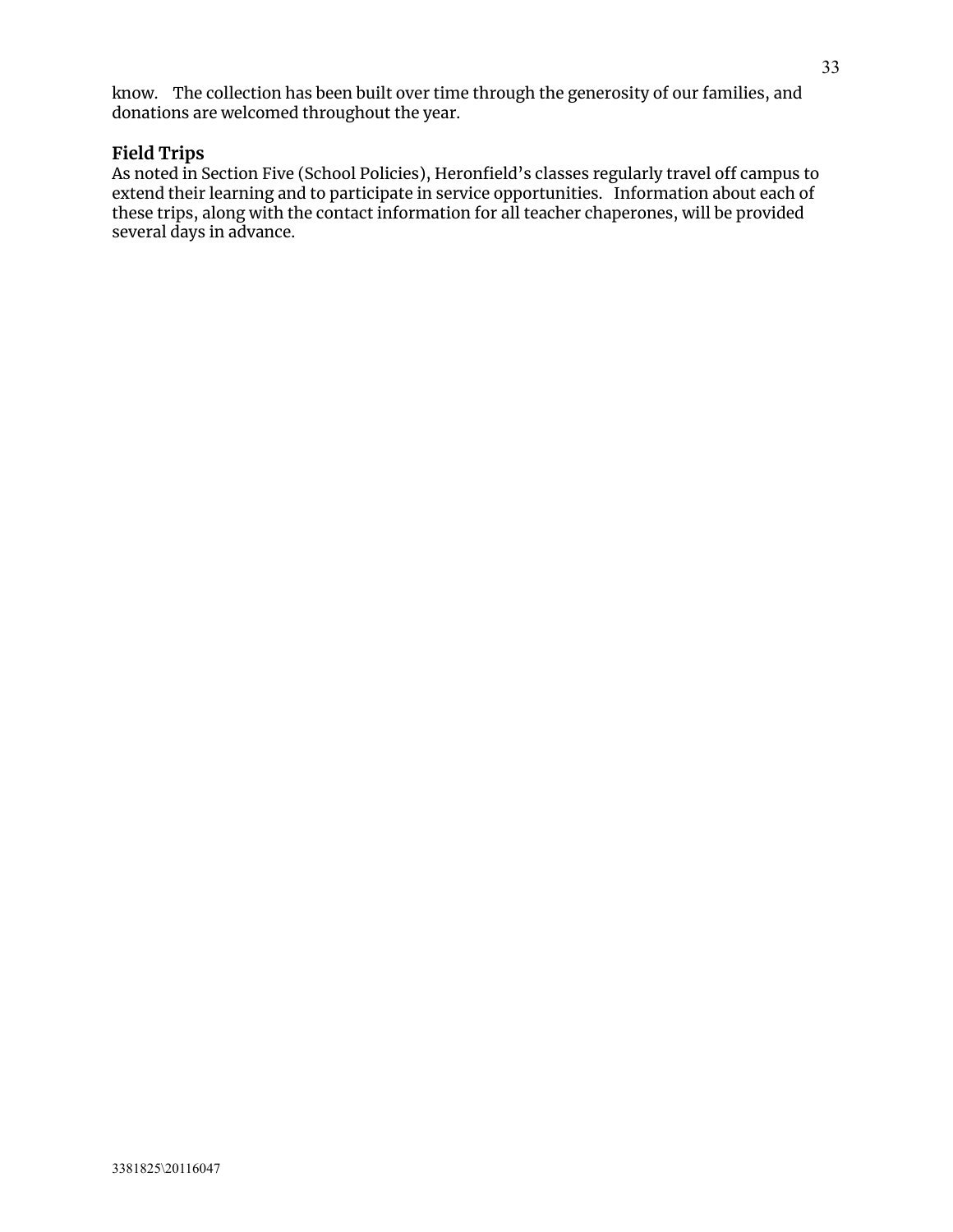## **Section Seven: Special Events**

#### **Special Days**

On occasion, Heronfield takes a break from its regular classes to teach, learn, and build community in different ways. Some examples of these special days include:

Grandparents Day - This day provides a wonderful opportunity for grandparents and other invited guests to spend a few hours at Heronfield and to learn about the student experience. Guests will take part in a couple of classes and that will also gather to hear more about Heronfield from leaders among the students, faculty and staff.

Arts Day - Usually held in the Spring, Arts Day emphasizes the creativity of our community as groups of students across all three grades collaborate on both permanent and temporary installations that enrich our campus and raise our spirits. The day often features guest speakers in the arts and a chance to take a 'gallery walk' at day's end to see everyone's creations.

Community Day - A celebration of the breadth and richness of our community, this day is set aside to help us consider the ways we become stronger by knowing and valuing one another. Recent Community Days have included guest speakers and artisans as well as small group discussions and school-wide art projects to celebrate the day's theme.

Field Day - Often held on a sunny day near the end of the year, Field Day is about friendly competitions of many sorts that highlight the spirit of our school. Games and events range from athletic contests to brainy games to silly relay races, and each of the mixed grade groups comes up with team names, songs and cheers to win extra points.

#### **Evening Student Events**

Friday nights throughout the year provide the perfect times for students to get together with classmates and to enjoy some good, clean, wholesome fun.

Game Nights - Grade-specific Game Nights will begin in the fall, and they are not to be missed! The advising team for each grade and other teachers host an evening of high-energy and high-laughter outdoor games such as sharks and minnows, manhunt, sardines, and charades.

School Dances - At least three all-school dances will be spread across the year, each with a different theme and with the Semi-Formal providing a chance to dress up for the party. Teacher chaperones will work with the community leading up to and during each dance to make sure everyone's included in the evening and that everyone has a great time.

#### **Parent Gatherings**

The Heronfield Community extends beyond the students to include parents and caregivers as well, and the school looks forward to hosting a number of on-campus events in the fall to help families and parents get to know one another and to share the spirit of the campus. A family picnic early in the school year will kick off our parent events calendar, and other gatherings will occur throughout the year, leading up to our Spring Fundraising Gala in May. In addition, the school looks forward to partnering with some families who might host smaller parent get-togethers and admissions coffees at their homes.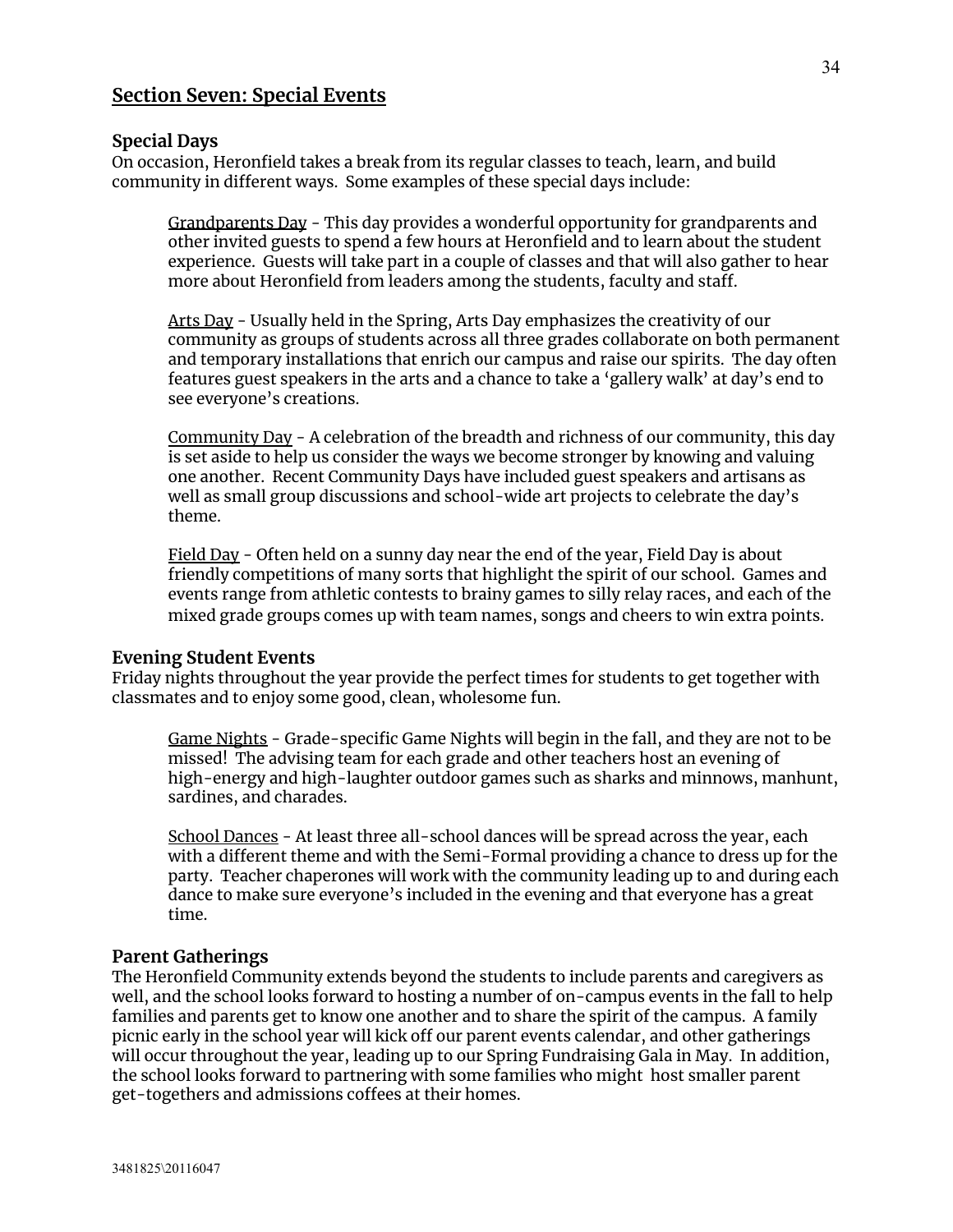## **Back to School Night**

Usually hosted toward the end of September, Back to School Night offers parents a first-hand view of the Heronfield experience as they come to the campus and meet their child's teachers while moving through a set of abbreviated classes. It's a wonderful time to get to know the members of the faculty and staff and to connect with other parents as well.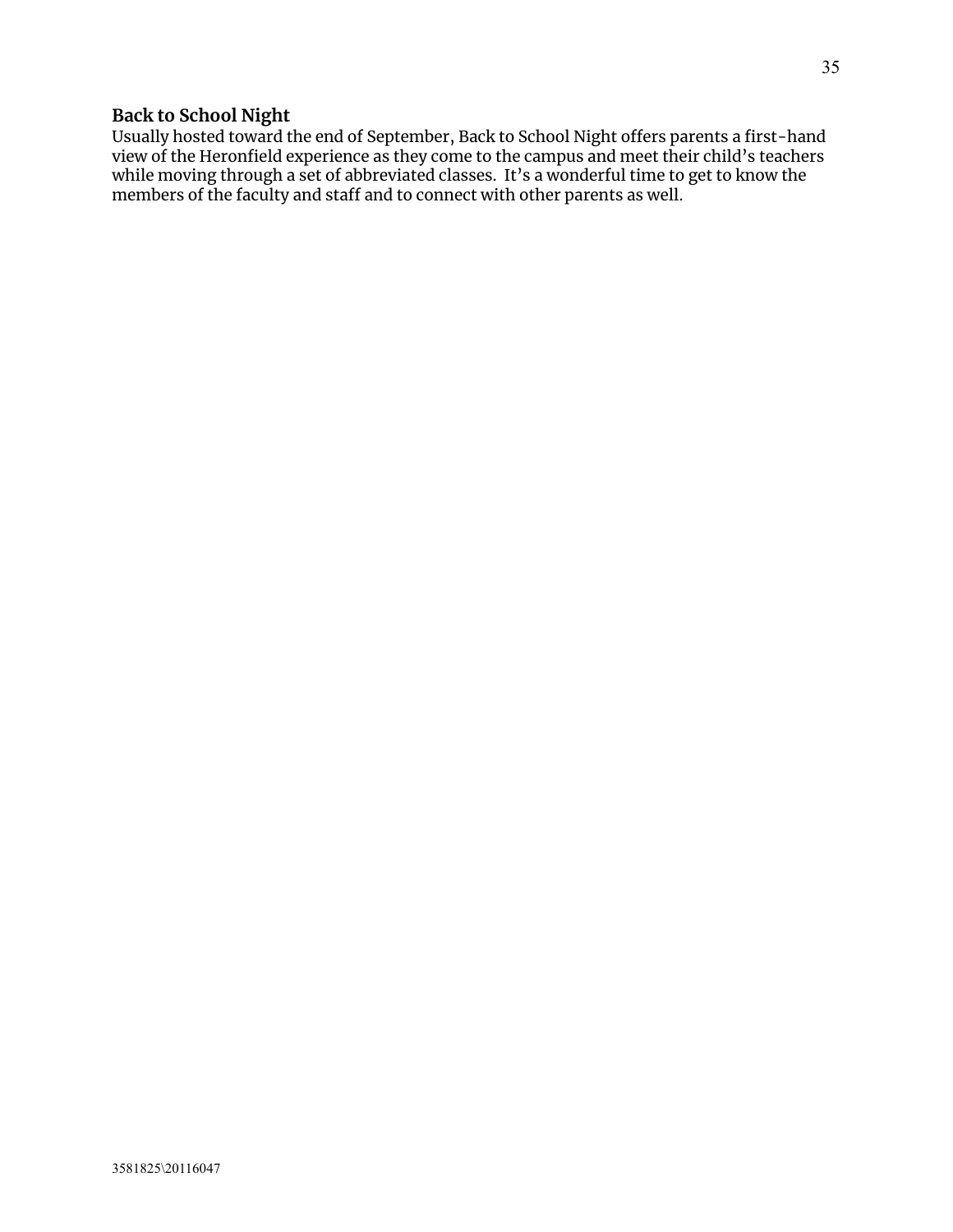## **Section Eight: Health and Wellness**

## **Health Care at School**

Students who do not feel well enough to attend school and take active part in all activities should remain home for the day, and the student can be confident in working with teachers to make up any assignments and assessments that were missed.

Students who become ill or injured while at school will be guided to the Front Office, where they will receive basic care, whether a bandage or an ice pack or a chance to rest as needed. As situations warrant, a parent or caregiver will be called to discuss the incident and to arrange for the student to go home or to receive further medical care if needed. A member of the faculty and staff will always remain with any student with a medical need until the student returns to class or leaves school with a parent or caregiver.

Students who miss school due to a fever or vomiting must remain home for at least a full day after the symptoms have subsided.

#### **School Counselor**

For the last ten years, Scott Bleakley, the Clinical Coordinator at Seacoast Youth Services, has served as Heronfield's consulting school counselor. Mr. Bleakley spends time at the school each week and is available to work with students individually or in groups as needed in order for students to make the most of their experience at the school. He is also available to families for consultation on a variety of topics at any time. If a student needs more involved care, Mr. Bleakley can provide a referral to a private therapist or agency.

## **Mental Health Support**

Middle School can be a bumpy time for many students, and while some navigate these years smoothly, others may need a bit more guidance and support. Heronfield is committed to supporting the emotional and mental wellbeing of each student, and this effort is best supported by early and ongoing communications between home and school as any situations arise that might affect the student's overall approach to school or their ability to engage in the school day. Likewise, the student's advisor or another teacher may be in touch to share news from the school day that might impact the student's emotions at home. This partnership will be even more important as longer, more challenging situations arise, such as anxiety and depression, but families can rely on the school and the experience of its teachers for guidance and support. As noted in the previous section, the school has a long-standing partnership with a local counselor who can be an additional resource**.**

## **Medical Accommodations and Medical Leave**

At Heronfield we seek to foster the emotional and physical well-being of students and to support our students with a high standard of personal care. While the school will work to support any student whose medical needs may require special considerations, the safety of the student and of others must be our first priority. In addition, a student's ability to participate in academic and athletic programs needs to be at a level that serves the student's learning and growth, and at a level that faculty and staff can reasonably manage and support.

In instances when there are concerns about supporting a student who needs special consideration for medical reasons, the circumstances will be reviewed by the Head of School and the School Counselor. The Head of School or designee may also request to consult with the student's treating physician or mental health specialist. When medical recommendations call for an adjustment in the student's scheduled commitments, the Head of School will work with the faculty to evaluate whether suggested accommodations can be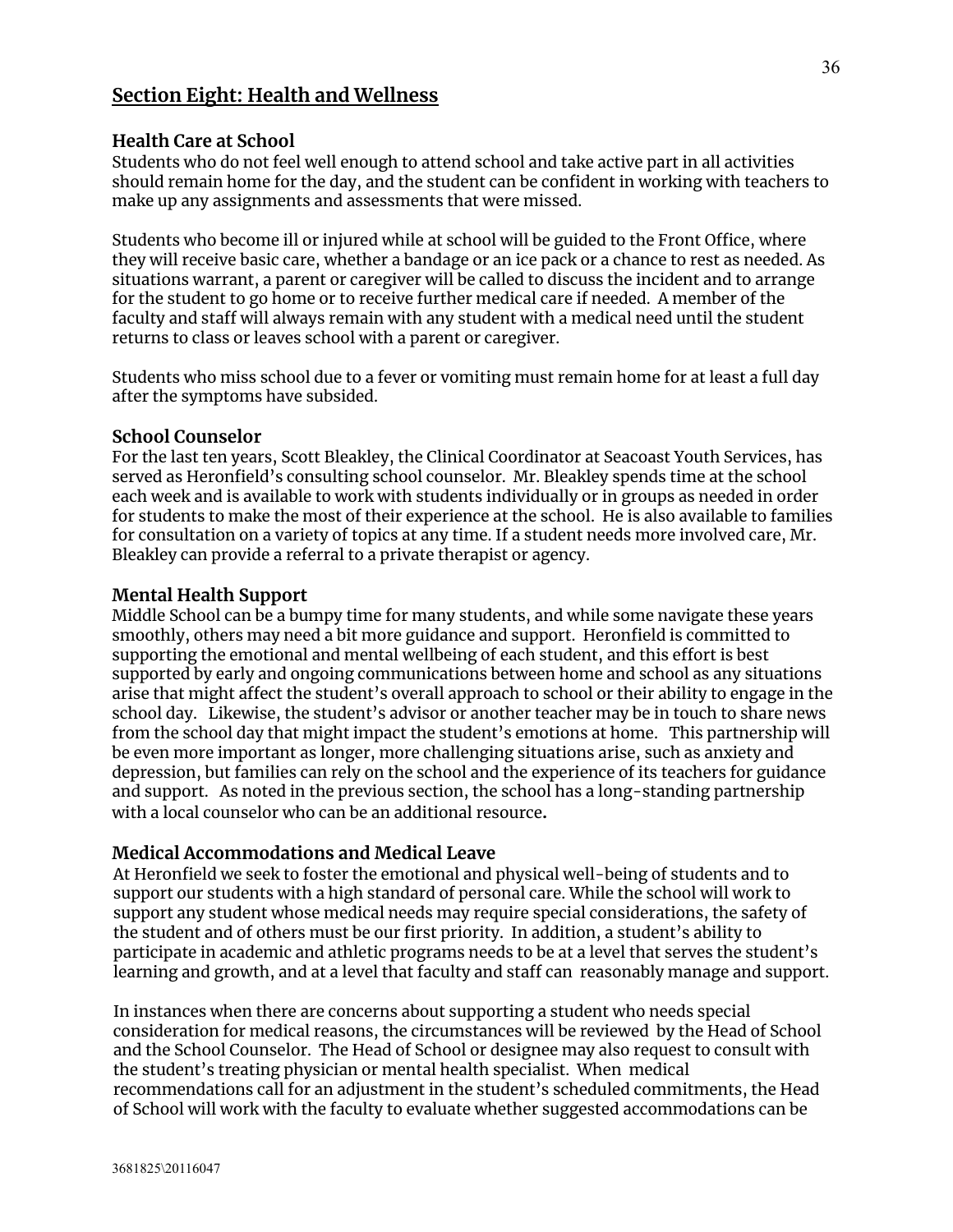supported. In matters regarding medical leaves and withdrawals, the Head of School is responsible for assessing the school's preparedness to support the student well without compromising other students or faculty and staff.

Should physical health or mental health needs require a student take a medical leave away from the school community, the Head of School, the student's advisor and the School Counselor will work with the student's family to consider how and whether a student can reasonably complete his or her academic obligations and complete the studies of each course. On occasion, some teachers may be able to waive some assignments to allow the student to focus energies on other essential tasks, but coursework must be completed according to the guidance of each teacher to earn course credit. Should the medical leave or the time required to complete necessary work extend beyond the school year, arrangements can be made to complete work over the summer. In general, a student may also be asked to withdraw from the school if a medical leave will extend for more than four weeks.

#### **Medications at School**

All prescription or over-the-counter medications for students must be provided to the Front Office and administered under the supervision of the Front Office or a designated member of the faculty or staff. The Front Office is responsible for storing and dispensing all prescription and over-the-counter medications for students.

Prescription medication will not be administered without appropriate written, signed doctor's orders, and written parental permission. Over-the-counter medication will not be dispensed without clear written instructions and permission from the parent (as indicated on the medical information form, completed by parents as part of the back-to-school process). All prescriptions MUST be accompanied by written doctor's orders. Any changes in prescriptions (including dosage change) will require new orders. All medications must be provided in the original packaging with physician's orders and directions for storage clearly visible.

Heronfield Academy expects that students who need to take such medication at school will be responsible in obtaining the medication from the Front Office or designated faculty or staff member, as well as taking the medication as directed by a physician. Students are expected to come to the Front Office at the designated time, to establish a regular routine with the staff, and to follow through consistently with picking up medications.

A student will be permitted to keep emergency medications (such as inhalers or EpiPens) in their possession, provided written permission is provided by the family and by the family physician. Any changes to this authorization, such as a change in dosage or a discontinuation, should be shared with the school.

No medications other than emergency medications noted above for which special permission has been obtained are to be kept by a student. A student possessing medication in any amount without special permission or sharing medication with another student is a violation of school rules.

#### **Health Records**

As a condition of enrollment, all families must provide updated health information about their Heronfield student before the start of the school year, and it is expected that parents will provide updates to the Front Office and to the student's advisor if there are any changes in the students physical or mental health that may affect the school day and the learning experience. Examples of topics that might warrant such an update include, but are not limited to, a recent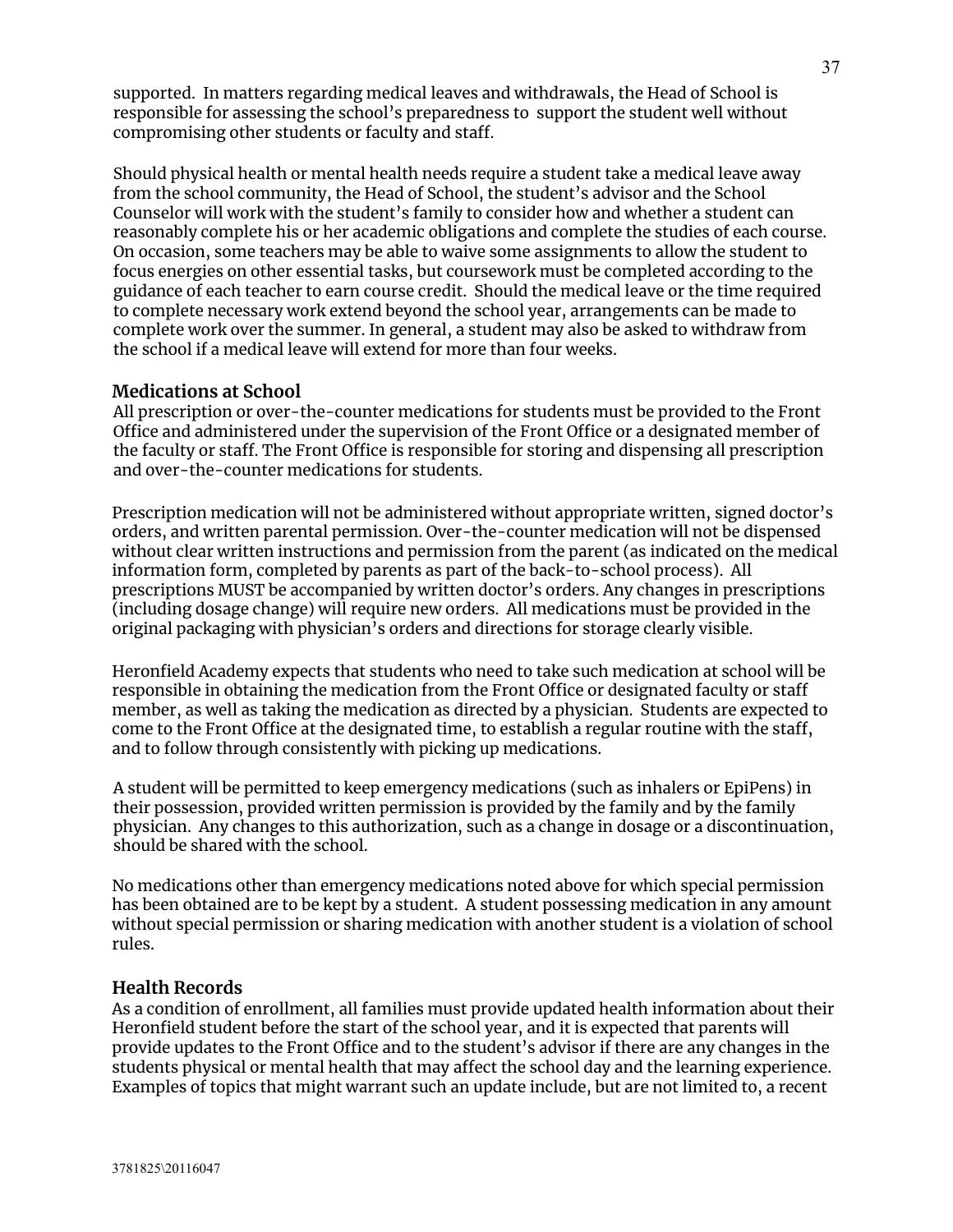vision exam, a decision to seek counseling of any sort, a physician's recommendation about athletic activity, or a change in medication.

#### **Immunizations and Communicable Illnesses**

Heronfield places a premium on the health and welfare of our community. When students are not immunized, the school is placed in the difficult position to protect the children and adults in the community against illness while respecting parents who file a formal religious or medical exemption for their minor children.

Heronfield's immunization policy follows the laws of the State of New Hampshire, which requires that all students receive those vaccinations that are mandated by the state and provide their child's immunization records to the school. A family who chooses to not have their child vaccinated on religious or medical grounds will need to provide official documentation to the school.

Throughout the Covid-19 pandemic, the school has relied on expertise from public health and infectious disease experts as it implemented health and safety protocols. Consistent with that approach, the school strongly recommends that our age-eligible students be vaccinated against Covid-19. If and when New Hampshire mandates the Covid-19 vaccine for school-age children, we will be following state law and also requiring vaccination of our students, subject to the medical and religious exemptions recognized by our state. The school will not accept a religious exemption for the Covid-19 vaccine only, if families are complying with other state immunization requirements.

In support of recommending that students be vaccinated, we offer the following:

- A fully vaccinated student population is the best way to protect the health of students, employees, and the broader community against Covid-19 infection.
- Guidance from the Centers for Disease Control and Prevention emphasizes that vaccinations against the coronavirus are safe and effective and protect against current variants. Vaccines are now widely available.
- People who are fully vaccinated are less likely to transmit infection to others.
- This public health approach is consistent with longstanding efforts across the United States to protect students of all ages from a wide range of serious and contagious diseases.

In order to gauge how many students will be vaccinated, we may ask families to complete a questionnaire and update the student's vaccine status if it changes. This information will be maintained confidentially, and will only be used to help us to determine what safeguards we will need to have in place as we welcome families back this fall and otherwise update policies throughout the school year. Depending on the vaccine census in the school community, we may therefore be requiring periodic Covid-19 testing, mask wearing, and other public health measures recommended by public health and education agencies.

We anticipate additional guidance will be issued by these agencies before the start of the school year, and possibly throughout it, so our actual policies and protocols are not yet finalized. We will keep you informed and ask for your continued partnership as we emerge from the pandemic.

Students who are exempt from the state's immunization requirements may be prohibited from attending school and participating in school activities in the event of an outbreak of a vaccine-preventable disease. Students excluded from the school for this reason will not be permitted to return until (1) the danger of the outbreak has passed; (2) the student becomes ill with the disease and completely recovers; or (3) the student is immunized. In determining whether there is an outbreak of a vaccine-preventable disease, the School may consult with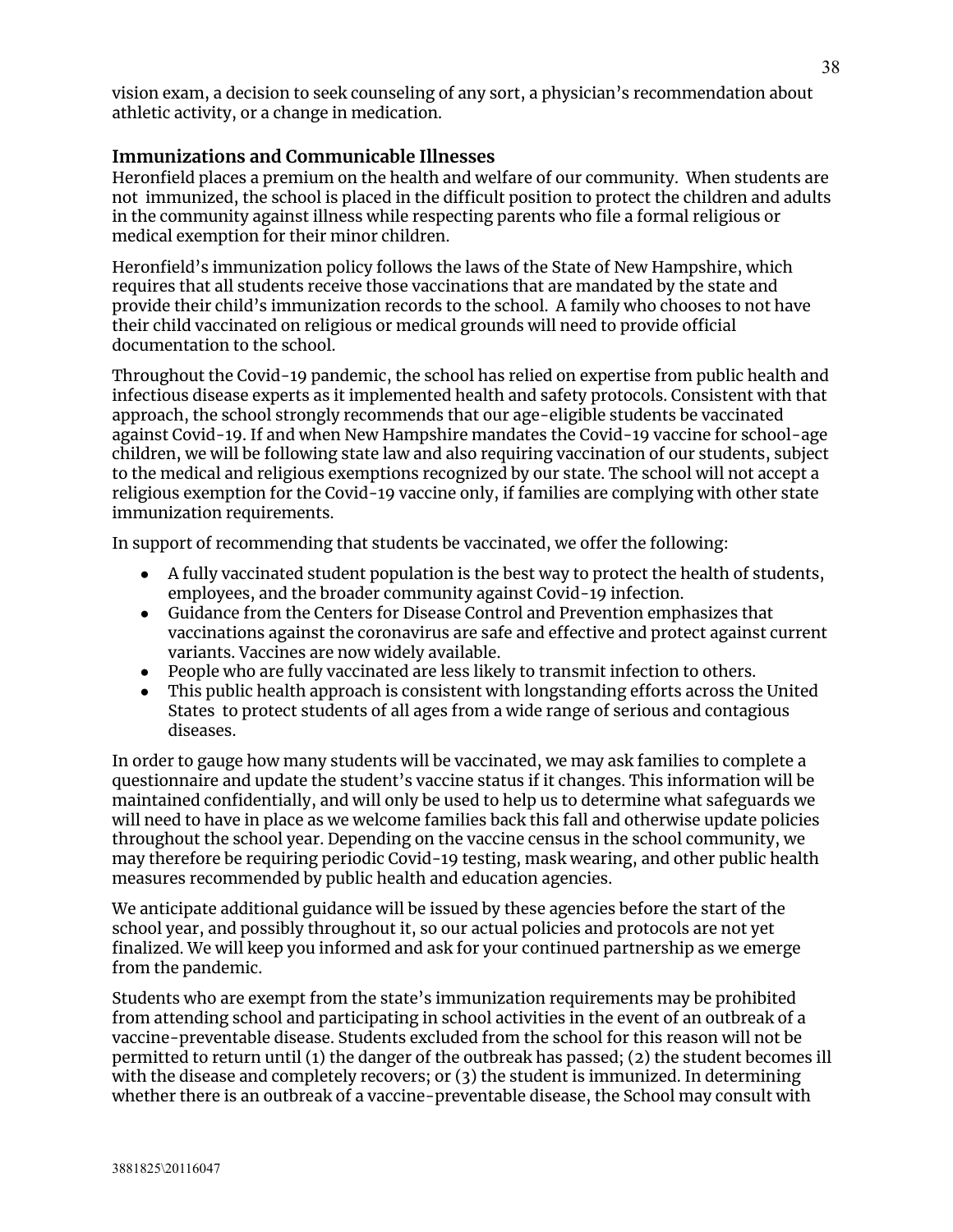appropriate medical professionals and/or the New Hampshire's Department of Health and Human Services.

## **Food Allergies and Dietary Restrictions**

Food allergies can present significant challenges for families and their students, and yet as students grow into their adolescent years, it is important for the student and the family to play the primary role in ensuring that the student's food is safe by providing appropriate and healthy choices as they pack lunch and snack each day. Heronfield is not an 'allergen-free' school and does not restrict what students may bring to school for lunch and snack, but as dietary needs and allergies can vary from one student to the next, students should not share snack or lunch food with classmates.

From time to time, Heronfield will provide special snacks or lunches to the teachers and students, and the school will always provide gluten-free, nut-free, vegetarian and vegan options to those students who require them.

#### **Emergencies**

If a true emergency arises, families should know that the faculty and staff will seek immediate care for any member of the community, which may include calling paramedics and other emergency services for treatment. Every effort will be made to contact parents and caregivers, including any emergency contacts that have been provided. In all cases, the school and its employees will make the best possible decisions in the interest of the student's health and in consultation with physicians until parents or caregivers have been contacted.

## **Health and Wellness Classes**

Students in all grades will have a one-semester Health and Wellness class. The class will meet once per week for approximately 18 weeks, and the focus will be on in-class lessons and conversations in each session, with minimal homework and assessments. The lessons will cover a range of topics, which may include nutrition, sleep, drug and alcohol awareness, healthy relationships, digital citizenship, and mental health (among others).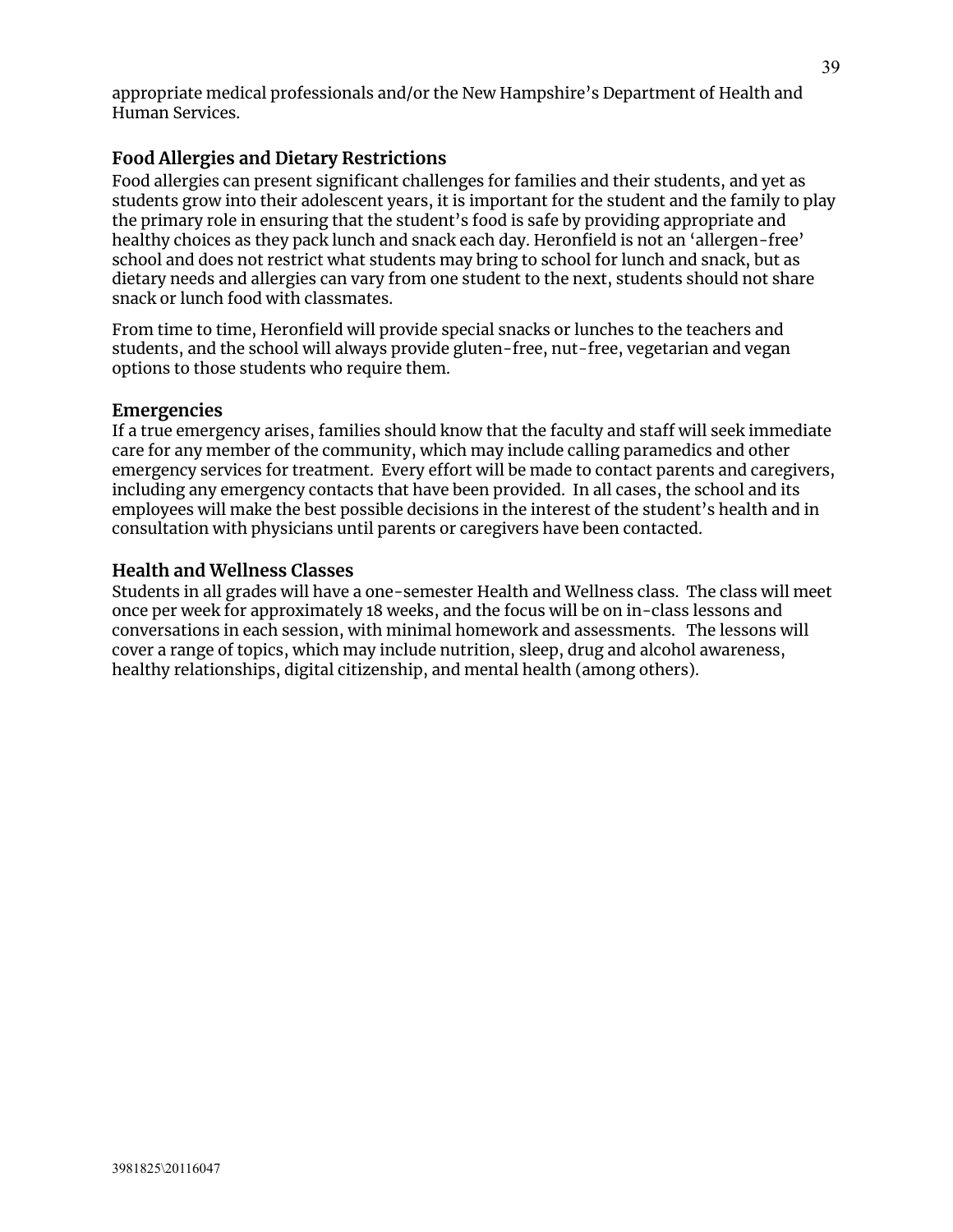## **Section Nine: Student Support**

#### **Academic Help and Tutoring**

Heronfield's teachers are committed to each student's growth and success in all parts of their experience at Heronfield. As students and their families recognize that additional academic support is needed, they should know that there are a variety of options. Students can arrange to meet with a teacher at a mutually convenient time, whether before or after school or during a break, and this might occur occasionally or on a weekly basis. Some teachers will also host group review sessions during the lunch period or after school, either regularly or before upcoming assessments.

Heronfield offers additional support to students on topics ranging from organization to homework completion, and the quiet spaces can be provided to take assessments and to make up any work missed during absences.

In addition, sixth grade students will begin the school year with a weekly Study Skills class to provide further support on managing one's schedule and materials, as well as insights into how to take notes, prepare for assessments, and complete big projects on schedule.

While Heronfield's teachers take great pride in their dedicated work with students, there may be times when a family wishes to enlist a tutor for additional academic support. Heronfield's teachers may not tutor students in their classes for pay during the same school year, but they can be contacted about tutoring students that they do not teach. As needed, the school may be able to provide names of potential tutors in the local area.

#### **Privacy and Confidentiality**

Members of the school community commit themselves to maintaining appropriate professional tact and discretion with regard to confidential information they receive. If sensitive information about a student has to be shared, it will be done on a need-to-know basis and in compliance with applicable law. However, confidential information may be disclosed to the Head of School, appropriate administrators, outside professionals, law enforcement officers, parents/guardians and others when there is a compelling reason for doing so, including, without limitation, in cases of health and safety emergencies (when students or others are in imminent danger of harm); when there is concern about an individual's ability to function academically, emotionally, physically, and/or mentally within the School environment, or when legal requirements demand that confidential information be revealed.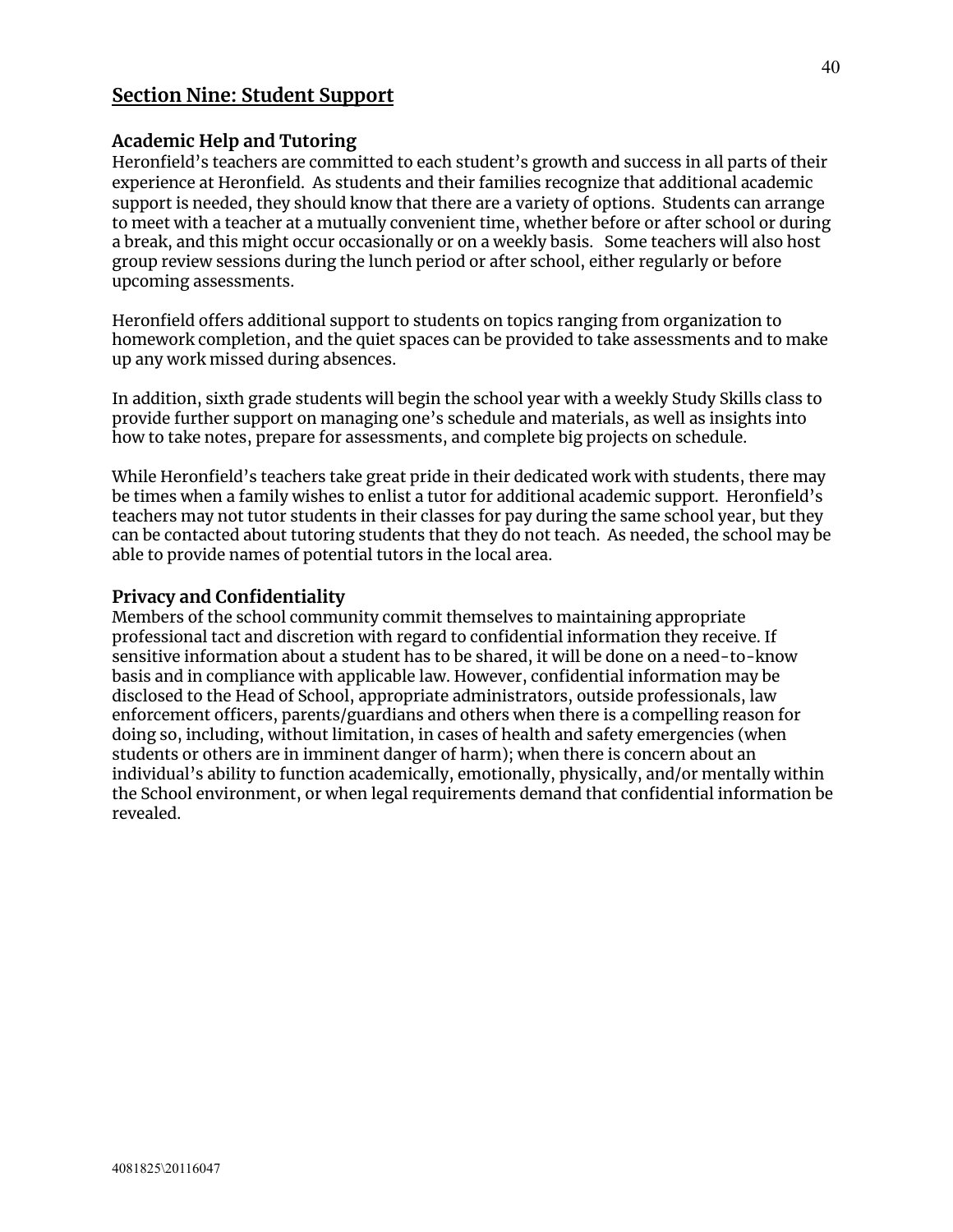## **Section Nine: Parents as Partners**

#### **Parental Comportment and Support for School Policies**

As parents sign the enrollment contract to secure their child's place at Heronfield Academy for the upcoming year, they are also affirming their belief in the school, its mission and philosophy. Just as students are asked to represent themselves well at school and to represent the school well when they are in the wider community, so too it is expected that parents will largely support the school and its work in as many ways as possible. This begins with supporting their child's experience and extends through adhering to both the letter and spirit of many of the policies outlined in this handbook. The support of the Heronfield parent community has been a driving force for the school since it was founded, and this ongoing belief and trust will continue to be a crucial element in the school's future.

Even so, questions and differences of opinion may arise from time to time, and parents should be sure to contact their child's advisor or teacher, the Front Office, or the Head of School to ensure that their voices are heard and that topics are addressed in a timely and satisfactory manner. The school will always seek a positive resolution to matters that may arise, and all parties will contribute to shared solutions in assuming goodwill and placing the student and their growth at the center of each conversation.

#### **Parent Partnership**

Heronfield's parents have supported the school in myriad ways since its founding, whether in organizing events, helping with campus cleanup, or spearheading fundraising efforts. While the most recent school year necessitated stepping back from the full range of opportunities for parent support and involvement, Heronfield will be once more enlisting the support of parents, beginning with a recasting of the Heronfield Academy Parent Partnership (HAPP), and sharing with parents of all grades the opportunities to take part in the program and to support the school through a variety of activities across the school year.

#### **The Heronfield Fund and other Fundraising Efforts**

The Heronfield Fund represents the school's major fundraising drive in each academic year, and it helps to support the additional aspects of the program that may not be fully covered by tuition, such as field trips, guest speakers, classroom resources, and faculty professional development. The fund is kicked off in October of each year, and a phonathon by parent volunteers provides opportunities to reach out to alumni, alumni parents, and other long-time supporters of the community. The Heronfield Fund remains open through the end of June, though the majority of donations and pledges are made in the fall and just before the end of the calendar year.

Each spring, the school hosts a Spring Fundraiser to further garner community support, often focused on a core opportunity to help move the school forward. In most years, a festive parent gathering has included a silent auction, a raise-your-program event and a live auction. Planning for the spring event often begins in the winter months, and there is always an array of volunteer possibilities for parents in the community.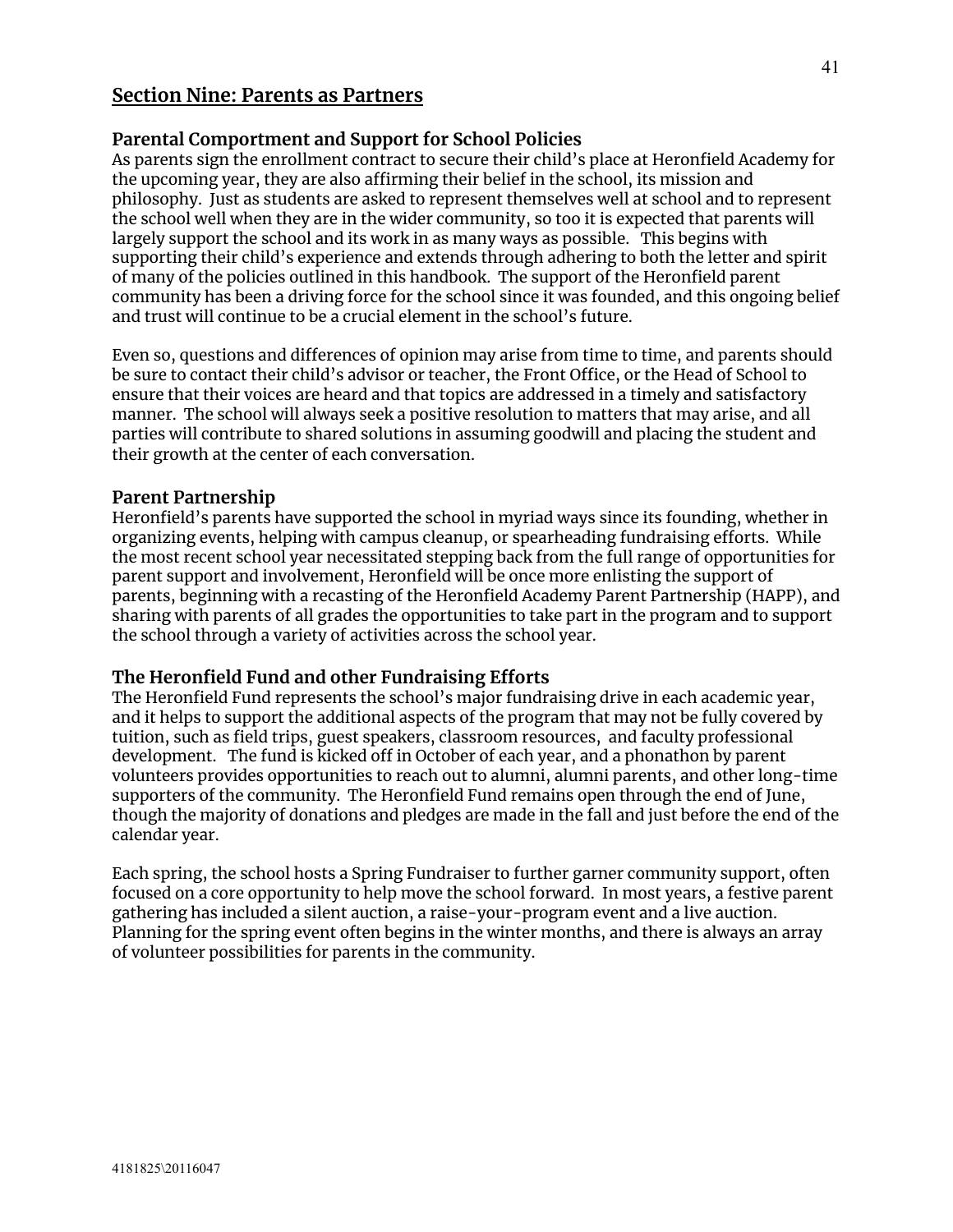## **Section Ten: Financial Information**

#### **Enrollment Contracts**

The enrollment contract provided to many students and families at the conclusion of the admissions process demonstrates the school's belief that the student will both benefit from and contribute to the Heronfield community. As long as the student remains in good academic, behavioral, and social standing, the family can expect that enrollment contracts will be reissued for successive years.

In signing the contract and enrolling their child at Heronfield, the family also pledges to support the school, its mission, and its program, and also agrees to pay the annual tuition and ancillary expenses such as for books and school supplies, for athletic participation, and for any private music lessons. If a family consistently demonstrates opposition to the school and its operations, or does not pay the required tuition, the school and its leadership may choose to temporarily or permanently withhold an enrollment contract for the following school year.

#### **Tuition and Tuition Assistance**

Tuition for the 2021-2022 school year at Heronfield Academy is \$25,450. While tuition supports the basic operations of the school, annual fundraising supplements tuition income and further enhances the teaching and learning experience.

Heronfield is committed to meeting the demonstrated financial need of as many families as possible, and families who would benefit from such tuition assistance are encouraged to take part in this consideration. The process it outlined on the school's website, and families should keep in mind that all materials are due by January 30, 2022.

A family who receives tuition assistance one year can largely anticipate that similar support will be provided in successive years, as long as the family's financial situation remains relatively the same, but adjustment can occur in either direction according to the information at hand. Families who receive tuition assistance must resubmit all financial information each year in order to be part of this process, and families who have not previously requested consideration may engage in a later year.

#### **Tuition Billing Schedule**

Heronfield offers its families three payment plans for school tuition:

- Payment in full due no later than July 1 of each year;
- Two payments, with half due on July 1, 2021, and the second half due on October 1;
- Or ten payments over a period starting in July and ending in April, offered by FACTS Tuition Management. Families must register for this plan, and further information can be provided by the business office.

#### **Billing**

Families will be billed for ancillary expenses, such as athletic fees, music lessons, and school-wide pizza lunches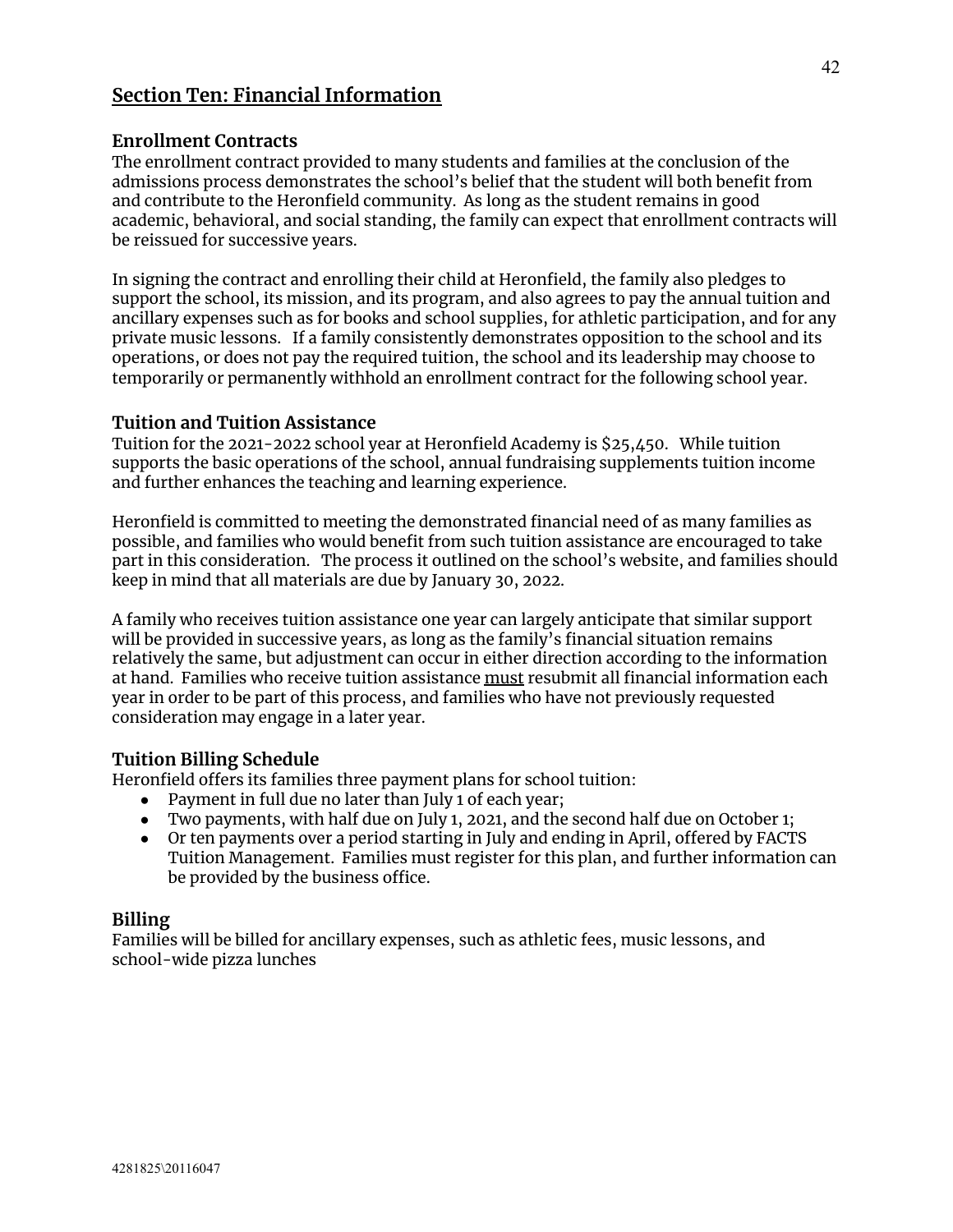# **Appendix A: Student Dress Guidelines**

As a community, we believe all members of the Heronfield Academy community should dress in a way that reflects the importance of our common work of teaching and learning. *Our student dress guidelines are intended to support equal access to education for all of our students, and to uphold our school's Core Values and to honor our commitment to diversity, equity and inclusion.*

The goal of the Heronfield Academy Dress Guidelines is to create an atmosphere that is comfortable and that supports play, movement and a safe learning environment. Additionally, students should be able to dress comfortably and in clothes conducive for learning without fear of or actual unnecessary discipline or body shaming.

## **A Shared Community Effort**

The primary responsibility for a student's attire rests with the student and their family, and together they must ensure that the student's attire is suitable for all aspects of the school day and any school-sponsored activities. For special occasions, such as ceremonies or field trips, students and families may be advised of specific dress recommendations.

The school is responsible for ensuring that student attire does not interfere with or affect the participation in any activity or affect the student's health or safety.

The entire Heronfield community of teachers, staff, students, and parents will need to work together to ensure that the dress guidelines are upheld effectively and equitably.

**Our Guiding Principles:** Certain body parts must be covered for all students at all times, and clothing must be functional for all aspects of the students' school day

#### **All students must wear:**

- $\rightarrow$  A top with fabric in the front, back, and on the sides under the arms, and a finished neckline
- → Bottoms that extend to approximately fingertip length or beyond
- → Closed-toed shoes that provide adequate protection (such as in science class) and allow for full participation (as in PE class)

#### **All students may wear:**

- → Jeans, khakis, skirts, skorts, shorts, dress pants, opaque leggings, yoga pants, and other athletic-style shorts and pants
- → Sweaters, turtlenecks, blouses, collared shirts, sleeveless tops, jerseys, and t-shirts with neutral to positive messaging
- ➔ Heronfield-branded clothing, of course!

#### **Students may not wear:**

- $\rightarrow$  Hats, hoods or sunglasses while indoors
- → Shorts, or skirts without tights or leggings, between Thanksgiving Break and Spring Break
- → Shirts with overly large armholes or with spaghetti straps, or strapless tops
- ➔ Shirts that are cut or designed to show one's abdomen in normal standing position
- $\rightarrow$  Any clothing item that reveals undergarments (excluding visible straps)
- $\rightarrow$  Any item that obscures the face, eyes or ears (except for religious or medical reasons)
- → Any clothing item with language or images that support or suggest violence, alcohol or drug use, profanity, vulgarity, or hate speech

Inspired by the *Model Student Dress Code* by Oregon NOW (National Organization for Women) in February, 2016. Adapted for the 2021-2022 academic year by a Heronfield Academy faculty and student committee in May, 2021.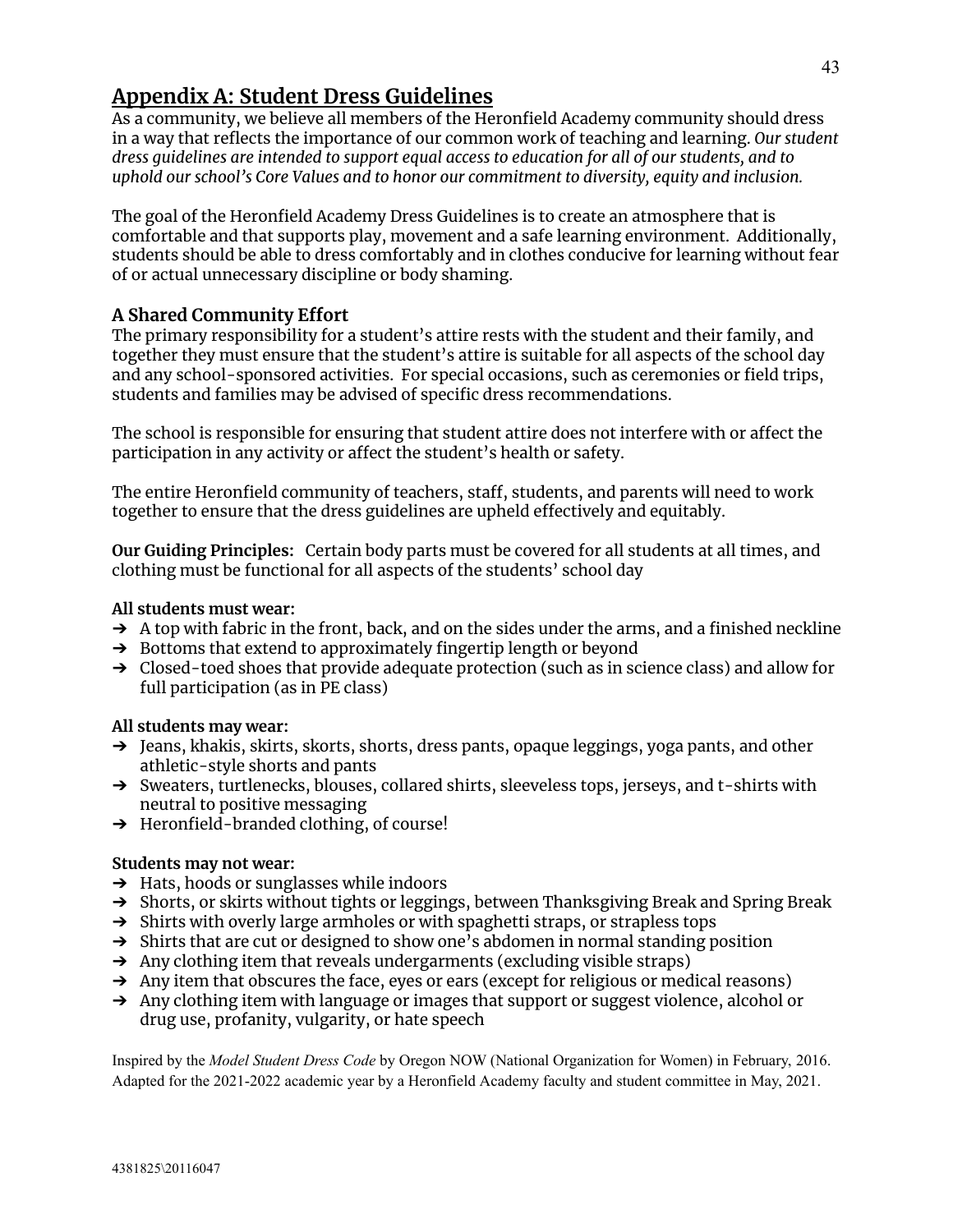## **Appendix B: Harassment, Sexual Harassment, Sexual Abuse, Bullying, and Reporting Requirements**

## **Harassment**

Heronfield Academy expressly prohibits any form of harassment including that based on race, color, religion, sex, national origin, age, sexual orientation, gender identity, marital status, veteran status, genetic information, or physical or mental disability.

It is the policy of Heronfield Academy to maintain a learning and working environment that is free from all forms of harassment, including sexual harassment. Heronfield Academy will not tolerate harassment of any kind, whether it is of a general or sexual nature, or whether it is based on specific characteristics. The Academy will not tolerate sexual or other harassment of employees or students by anyone, whether on Academy property, at school or work-related assignments, off Academy property, or at Academy-sponsored social functions or activities. Where inappropriate conduct is found, Heronfield Academy will act promptly to eliminate the harassing conduct and take other appropriate corrective action, including separating an individual from the Academy.

Any form of harassment, including written or verbal harassment in the form of voice mail, electronic messaging systems, electronic mail, or use of the Academy's internet or intranet sites will not be tolerated. Harassment may include easily identifiable acts of verbal, written, or physical abuse. It may also include more subtle, but equally damaging forms of harassment such as graffiti, epithets, and remarks or "humor" that stereotype individuals. No matter what form it takes, harassment of any member of this community is strictly prohibited.

It shall be a violation of this policy for any student of Heronfield Academy to harass another student, or employee, or other visitors or members of Heronfield Academy community through conduct or communications of a harassing or sexual nature as further defined in this policy. Violations of this policy will be cause for disciplinary action, including possible dismissal from the Academy.

Any form of retaliation directed toward someone making a complaint about harassment or for participating in a harassment investigation is also prohibited.

#### **What is Harassment?**

Harassment refers to unreasonable conduct or behavior which is personally offensive or threatening, impairs morale, or interferes with the work effectiveness of employees or students. Examples of harassment include conduct or comments that threaten physical violence; offensive, unsolicited remarks; unwelcome gestures or physical contact; display or circulation of written materials, items, or pictures degrading to any gender, racial, ethnic, religious, age, handicap, or other group listed above; and verbal abuse or insults about or directed at any employee or student, or group of employees or students because of their relationship in any of the groups listed above.

Any of the following acts may be viewed as harassment:

- Conduct or comments that threaten physical violence.
- Offensive, unsolicited comments.
- Unwelcome gestures or physical contact.
- Threatening phone calls or text messages
- Display or circulation of degrading printed materials or pictures.
- Any action that is threatening or implies a threat.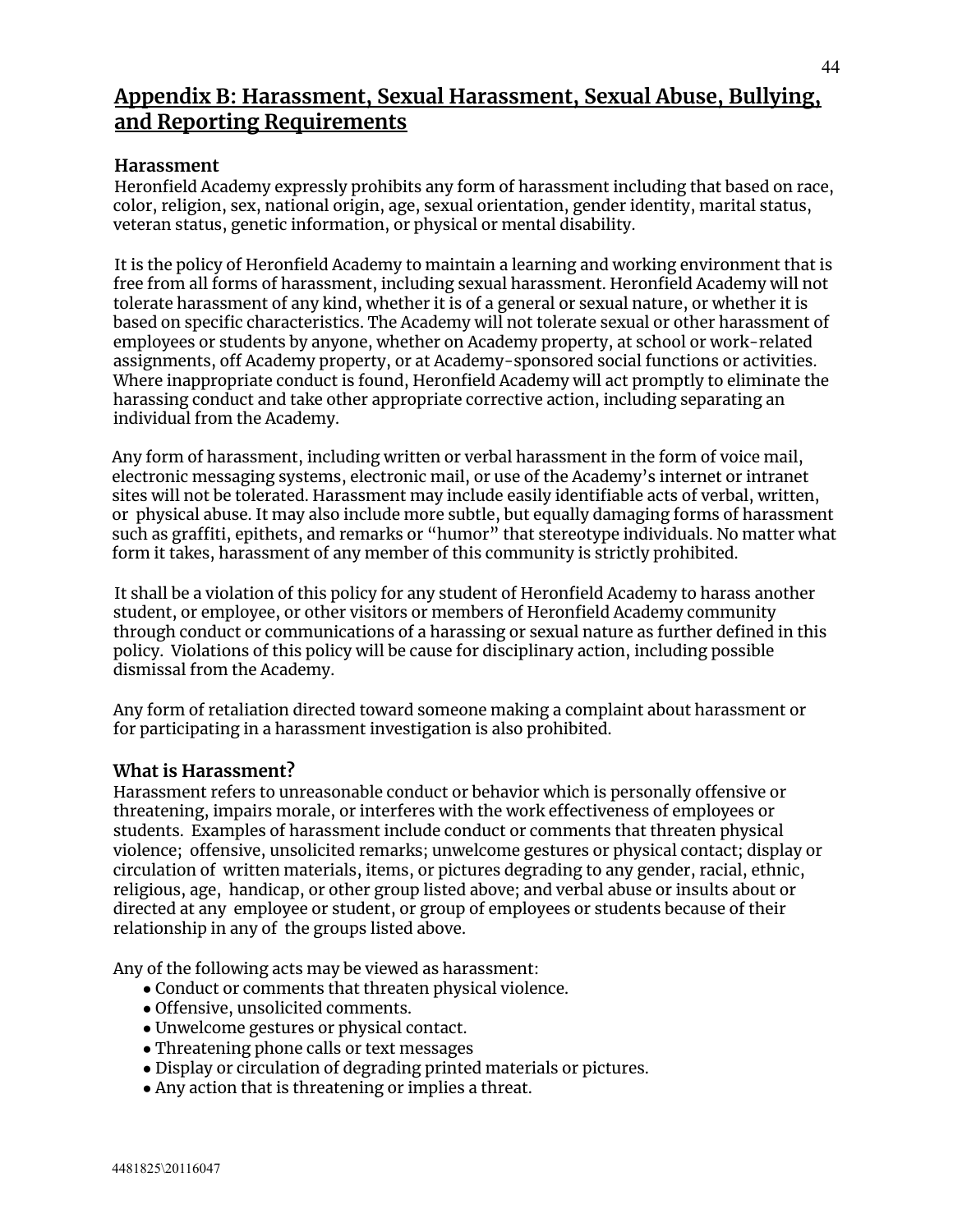## **What is Sexual Harassment?**

Sexual harassment may be described as unwelcome sexual advances, requests for sexual favors, and other physical and expressive behavior of a sexual nature where:

- Submission to such conduct is made either explicitly or implicitly a term or condition of an individual's employment or education;
- Submission to or rejection of such conduct by an individual is used as a basis for academic or employment decisions affecting the individual;
- Such conduct has the purpose or effect of interfering with an individual's academic or professional performance, or of creating an intimidating, hostile, or demeaning employment or educational environment
- Such conduct has the purpose or effect of interfering with an individual's perceived acceptance in the school community.

Some examples of sexual harassment are:

- Physical assault, including rape or any coerced or non-consensual sexual relations
- Sexual advances, whether they involve physical touching or not
- Sexual physical contact
- Sexual or lewd jokes, remarks, leering, whistling, brushing against the body, or other suggestive or insulting gestures or comments
- Inquiries into one's sexual experiences or activities or discussion of one's own sexual experiences or activities
- Intimidating or suggestive remarks about an individual's sexual orientation, whether actual or implied
- Sexually suggestive or degrading sounds or remarks (written, oral, or electronically transmitted), including graffiti and the spreading of sexual rumors, made to or about another member of the community
- The use of technology to transmit sexually suggestive, offensive, and/or degrading material, whether received at the school or elsewhere
- The open display of sexually offensive objects, pictures, messages

The list is not exhaustive, and members of the community should seek advice and assistance in any circumstance in which they are made to feel uncomfortable by the behaviors of another. Each student should exercise his or her own good judgment to avoid engaging in conduct that may be perceived by others as harassment.

Harassment can come from superiors, school employees, fellow students, visitors, or vendors. Men as well as women, and boys as well as girls, can be victims of sexual harassment. Heronfield Academy will not tolerate any form of illegal discrimination or harassment. Violations of this policy, whether intended or not, will not be permitted.

## **Legal Definitions and School Policies**

In accordance with the school's mission, values, and standards of conduct, the school has supplemented certain definitions and concepts provided by law in an effort to articulate the school's philosophy toward addressing disrespectful and harmful misconduct. In essence, the school's standards may be stricter than the law and the school may impose discipline accordingly. The school's efforts to enhance its protection of students in no way expands an individual's rights under the law.

## **Harassment and Complaint Procedure**

A student who feels that he or she is a victim of harassment or has been treated in a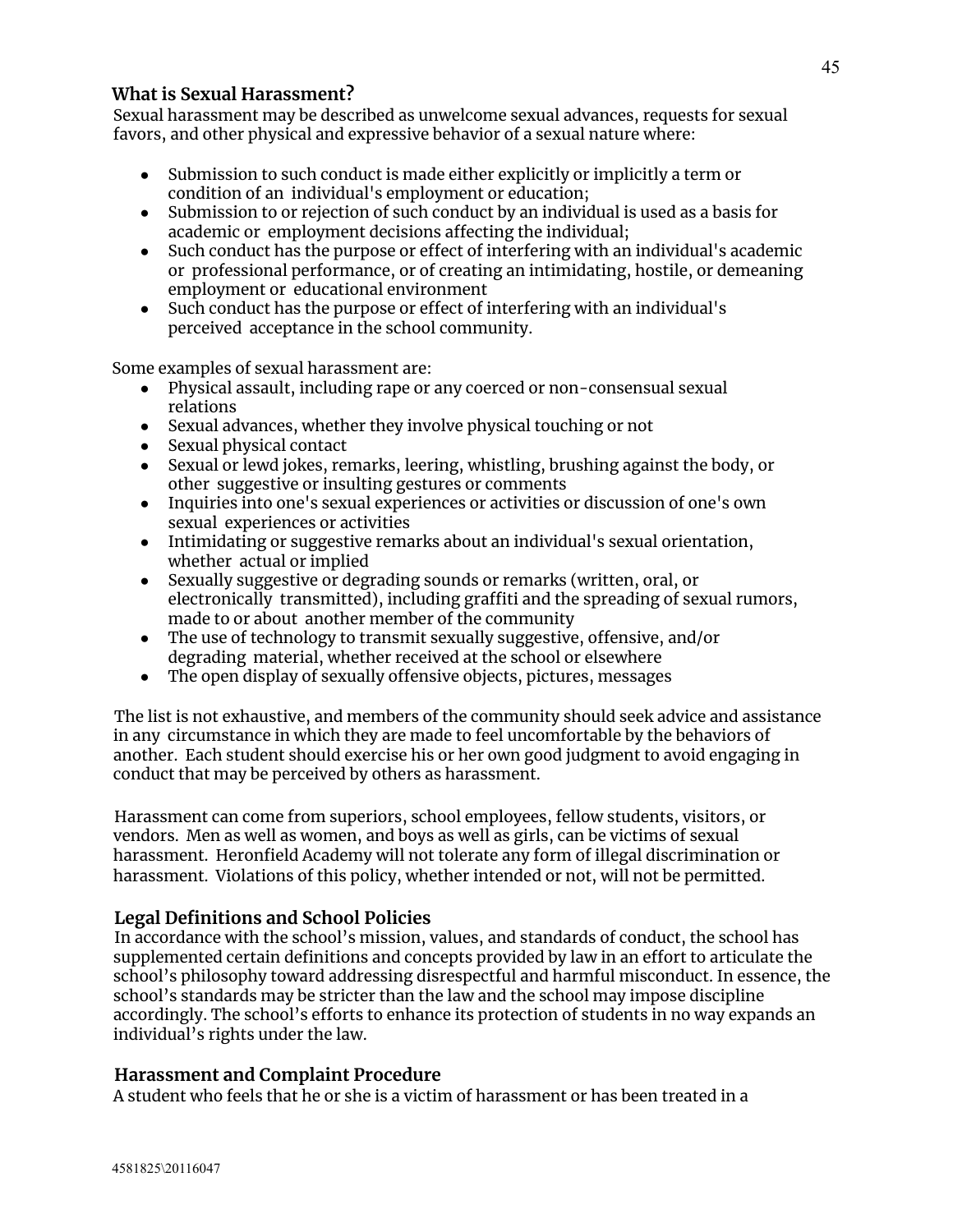discriminatory manner, should promptly report the incident to their advisor or the Head of School.

The school will do everything in its power to respect the confidentiality of the complaint without jeopardizing a complete investigation of the situation and to implement corrective action to end the harassment and prevent its recurrence.

If, after investigating a complaint of harassment or discrimination, Heronfield determines that the complaint is not bona fide or that an employee or student has provided false information regarding the complaint, disciplinary action may be taken against the individual who filed the complaint or gave the false information.

#### **Reporting Complaints**

With respect to reporting sexual assault in particular, students are strongly urged to speak to a trusted adult on campus or at home, to a nurse in the Health Center. When making such outreach, students may share as little or as much information as they would like.

A parent or guardian who believes that his or her child is the target of bullying, harassment, or sexual harassment, or whose child has witnessed or otherwise has relevant information about such conduct, is urged to notify the Head of School or appropriate dean immediately. Furthermore, any parent or guardian who has directly witnessed bullying, discrimination, hazing, sexual harassment or sexual assault, or has relevant information concerning such an incident or any incident of retaliation, is strongly encouraged to contact one of these administrators.

The School urges students and parents/guardians not to make anonymous reports. Although there are circumstances in which an anonymous report can be better than none at all, it is far more difficult to determine the facts of what occurred if complaints are made anonymously, and disciplinary action will generally not be taken against an individual solely on the basis of an anonymous report. The school cannot promise absolute confidentiality to those reporting bullying, harassment, or sexual harassment, as there may be a need to share information during an investigation or otherwise; however, the school will disclose such information with discretion, on a need-to-know basis.

#### **Investigation Process**

After a complaint has been brought to the attention of the school, an impartial, fact-finding investigation of the complaint is conducted by the Head of School or designee. This investigation may include (but is not necessarily limited to) interviews with the complainant, alleged target, witnesses to the incident, the person or persons against whom the complaint was made, and any other parties who witnessed or may otherwise have information relevant to the alleged incident. The investigator(s) may consult with teachers, Health Center staff, the parents/guardians of the student or students who were allegedly targeted, and/or the parents/guardians of the student or students alleged to have been the aggressors, or any other person whom the investigator(s) deem to have knowledge about, or circumstances surrounding, the complaint.

The school, in its sole discretion, may also deem it appropriate to use external investigators to review a complaint. In certain circumstances, the school may be obligated to report misconduct to external authorities, such as to law enforcement or the local child welfare agency. The school cooperates with external agencies and may postpone its own investigation into misconduct as appropriate.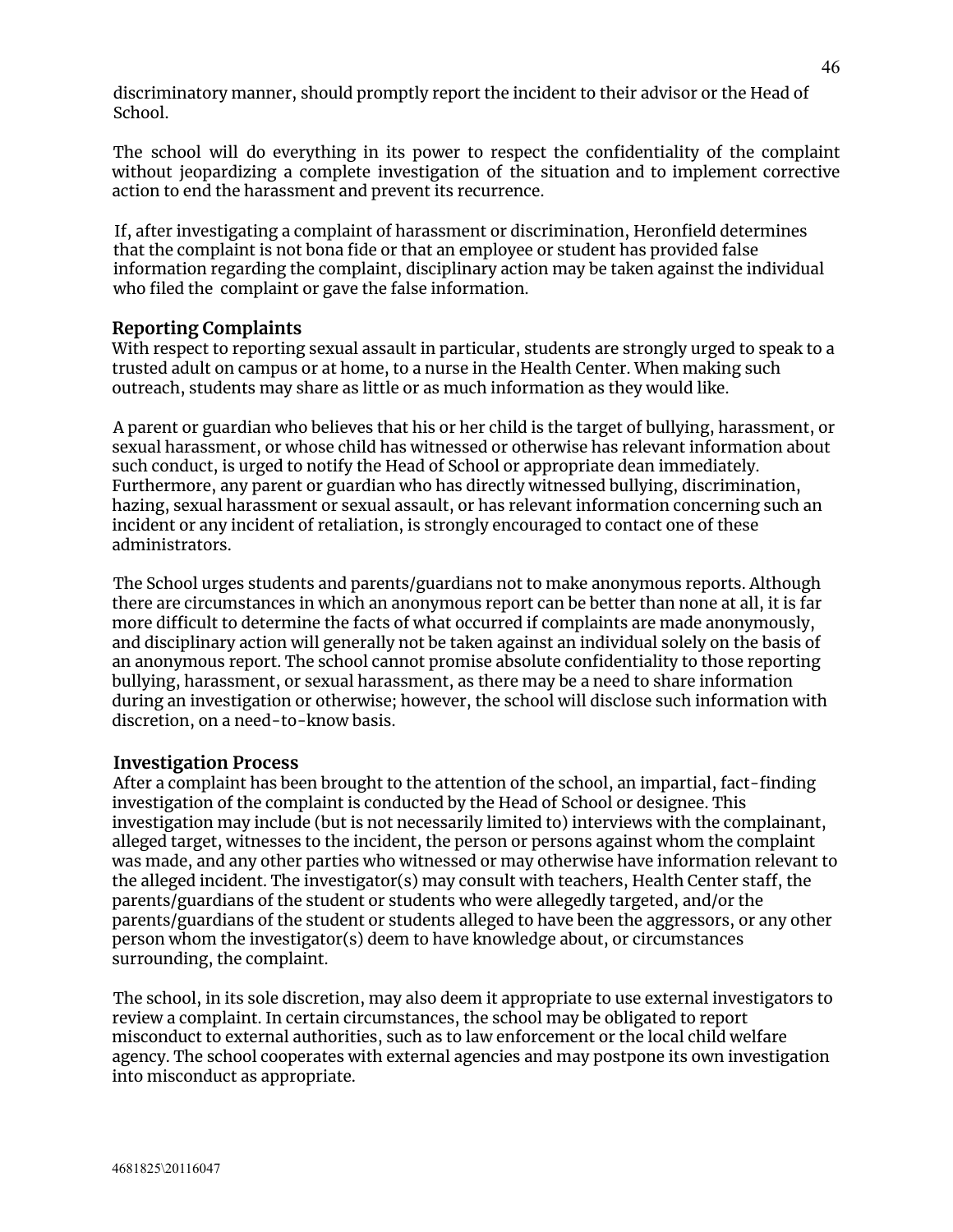The school neither tolerates nor engages in retaliation against an individual for filing a complaint about interpersonal misconduct, or for cooperating in an investigation of such a complaint. Retaliation of any sort will not be tolerated. No adverse action will be taken against a student for making a good faith report of alleged bullying, discrimination, hazing, sexual harassment or sexual assault. An individual who is found to have engaged in retaliation against a student for filing a complaint, or participating in the investigation of a complaint, may be subject to disciplinary action.

## **False Complaints**

All persons involved in an investigation should understand that false or exaggerated accusations can be extremely damaging to innocent persons; therefore, the School expects and requires the honest and full disclosure of facts by all involved. Any person who knowingly makes a false accusation may be subject to disciplinary action.

## **Retaliation**

Retaliation is any form of intimidation, reprisal, or harassment directed against a student who reports misconduct. Retaliation may include behaviors such as being ostracized, having rumors or misinformation spread about the reporter, or the reporter being given extra cleaning or other onerous student life assignments, within the purview of student leaders to assign. Anyone who retaliates against a complaint of harassment, bullying, hazing, or other serious misconduct is also in violation of school policy. A student may violate this anti-retaliation provision regardless of whether the original complaint turns out to be true or the retaliation was not intended to be harmful ("it was just a joke"). Each retaliatory offense will be investigated and sanctioned separately. Individuals who themselves are not complainants, but who participate in an investigation, for example, as witnesses, will also be protected from retaliation under this policy.

#### **Reporting Requirements: Responsibilities to Our Students**

At Heronfield Academy, the emotional and physical safety of our students is one of our utmost priorities. We strive to teach by what we do, how we do it, and by what we say. We also comply with all applicable New Hampshire reporting laws such as those relating to reporting of crimes, hazing, abuse, and neglect. The following policies describe some special responsibilities we have towards the students in our care.

## **Child and Sexual Abuse Reporting (RSA 169-C)**

Heronfield Academy employees are required under New Hampshire law to report any case of suspected abuse or neglect to the Division of Children, Youth, and Families (DCYF). Any employee with any knowledge whatsoever of suspected abuse or neglect is required to report it immediately to the Head of School or his or her designee so that appropriate reporting and necessary responsive actions can be taken.

"Abuse" is defined to include sexual abuse, intentional physical injury, psychological injury and the exhibiting of emotional symptoms resulting from consistent mistreatment or neglect, or physical injury caused by non-accidental means.

"Neglect" includes abandonment (without proper parental care, control, subsistence, education, etc. necessary for physical or emotional health when health has or is likely to suffer serious impairment) and deprivation not primarily due to parent's lack of financial means.

"Sexual abuse" includes activities indicating a student's health or welfare is harmed or threatened, such as by the employment, use, persuasion, inducement, enticement, or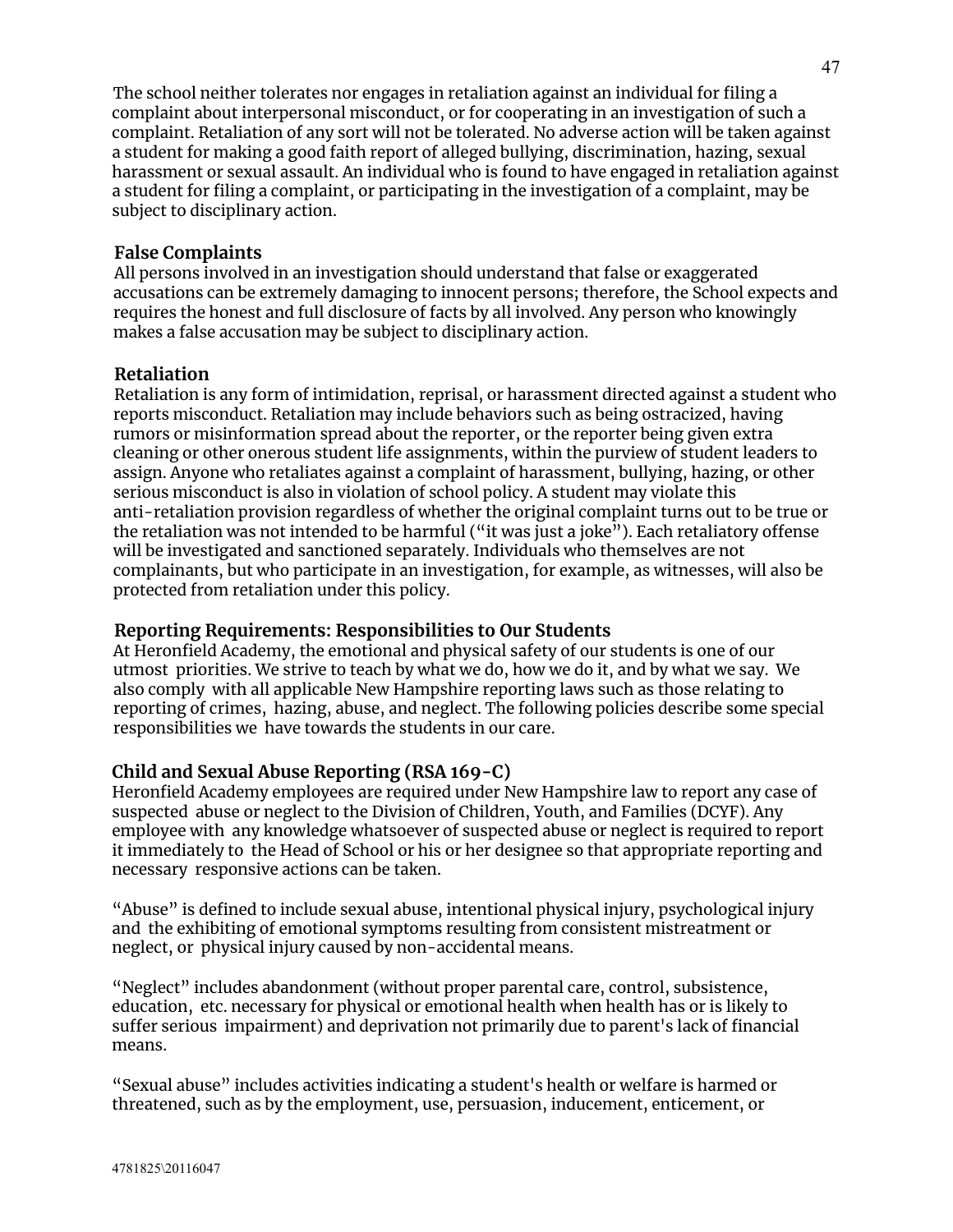coercion of any student at any point in their lives to engage in any explicit sexual conduct or any simulation, for the purpose of producing any visual depiction, or the rape, molestation, prostitution, or other sexual exploitation or incest.

Please note that the threshold for reporting abuse and neglect is triggered by having merely 'reason to suspect." Failure to report is a misdemeanor, but good faith reports are protected under the law. Please contact the Head of School if you have any questions about Child Abuse reporting requirements. The Head of School must be involved in such reporting.

#### **Bullying**

Bullying is defined in full in the main section of this Handbook. Any student or parent who has witnessed or has reliable information that a student has been subjected to bullying, including insults, taunts, or challenges, should promptly report this behavior to a faculty member AND the Head of School.

The Head of School shall investigate alleged acts of bullying and may take disciplinary action as he/she deems appropriate including, but not limited to, reprimand, detention, in-school suspension, out-of-school suspension, long term suspension, or expulsion in order to end bullying and prevent its recurrence.

Although New Hampshire's bullying law, RSA 193-F, applies only to public schools, Heronfield Academy believes that prevention of bullying will benefit the wider community and hereby adopts this policy even though it is not mandated by law to do so.

#### **Safe School Zone Law (RSA 193-D)**

Heronfield Academy aspires to fully comply with the reporting requirements of the New Hampshire Safe School Zone Law (RSA 193-D). All Heronfield employees, whether full or part time, who have witnessed or who have information from the victim of an act of "theft, destruction or violence" on school property, including buses, must report that information to the Head of School immediately. Similarly, any student or parent that observes such acts should report the same to a school official immediately.

The Head of School is required to make a report of the incident immediately to the Hampton Falls Police Department and then to follow up with a written report within 48 hours, unless otherwise instructed by the police.

#### **Notice to Law Enforcement of Student Conduct**

The school will inform the appropriate law enforcement agency of student acts of theft, destruction, and violence as required by law (Safe School Zone law (RSA § 193-D:1), or as otherwise deemed appropriate, including conduct involving assault, sexual assault, unlawful possession or distribution of controlled drugs or alcohol, and unlawful possession of a firearm, or other dangerous weapon.

Students are also advised that Federal and State of New Hampshire laws provide for the imposition of substantial penalties for those convicted of certain conduct, including in some instances mandatory revocation of driver's licenses, mandatory minimum fines, and even mandatory minimum periods of incarceration where certain conduct (such as distribution of a controlled drug) occurs in the area of a school.

The school is covered by the New Hampshire Drug Free School Zone law (RSA § 193-B). Under the Drug Free School Zone law, a drug-free school zone is broader than just the school grounds and includes any property used for school purposes by the school, whether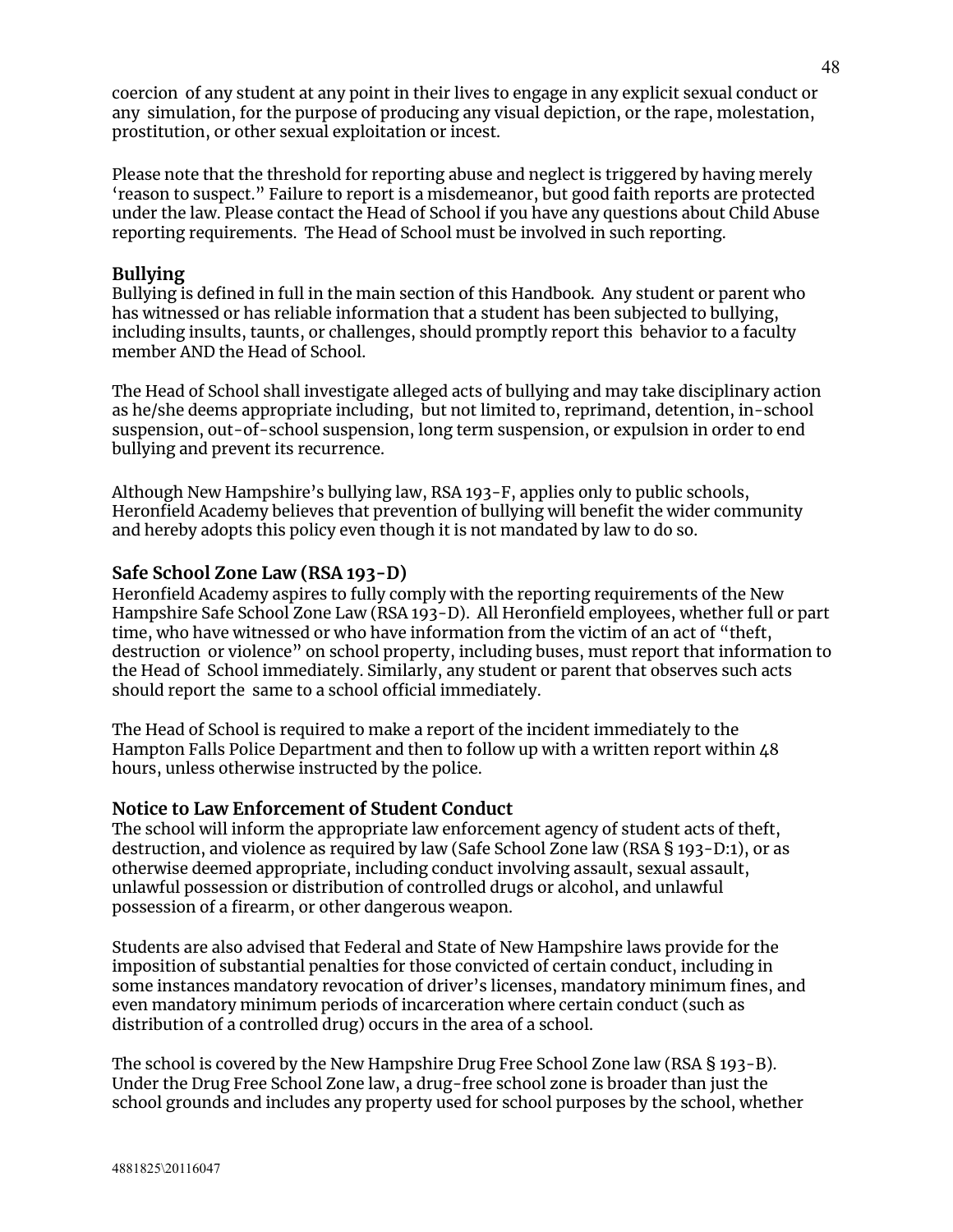or not owned by the school, areas within 1,000 feet of any such property, and areas within and immediately adjacent to School buses. Likewise, under the Safe School Zone law, a safe school zone includes school property and School buses as well as any property, public or private, at which a school-sponsored or School-related event occurs.

New Hampshire law also prohibits any person under the age of twenty-one from purchasing or possessing any liquor or alcoholic beverage. New Hampshire law prohibits anyone under the age of twenty-one from being intoxicated by the consumption of an alcoholic beverage and defines intoxication, for those under twenty-one, to be an alcohol concentration of .02 or more.

Under the terms of the Safe School Zone law, any School employee who has witnessed or who has information from the victim of an act of theft, destruction, or violence in a safe school zone must report it in writing immediately to their supervisor. A supervisor must then report the incident to the Head of School, who is required by law to immediately report it to the local police. In addition, if the alleged victim is a student, the Head of School must immediately notify the person responsible for the victim's welfare that a report was made to the local law enforcement authority. In some cases, a report to the Department of Children, Youth, and Family Services is also required. A "safe school zone" is an area inclusive of any school property or school buses.

The definition of an "act of theft, destruction or violence" is broad and includes:

- Murder or Manslaughter
- First or second degree assault
- Aggravated Felonious Sexual Assault, Felonious Sexual Assault, or Sexual Assault
- Kidnapping
- Endangering the Welfare of A Child
- Indecent Exposure and Lewdness for the purpose of sexual gratification or arousal
- Prostitution and Related Offenses
- Possession, Distribution or Manufacture of Child Sexual Abuse Images
- Computer Pornography
- Prohibited Uses of Computer Services related to online solicitation or enticement of a child
- Obscene Matter offenses related to a child
- Criminal mischief
- Unlawful possession or sale of a firearm or other dangerous weapon
- Arson
- Burglary
- Robbery
- Theft (any theft in excess of \$500 will be reported to the police)
- Illegal possession or sale of a controlled drug

Knowing failure to report as required under the Safe School Zone Law is a violation.

Under the terms of the law, when the School makes a report, we must provide the date and time of the incident, name(s) of the individual(s) involved, names and addresses of witnesses, and actions taken by the School. At Heronfield, these reports are normally made by the Head of School. Once the report is made, the Police Department's response will depend upon a number of factors, including but not limited to the age of the student(s) involved and the nature of the specific crime.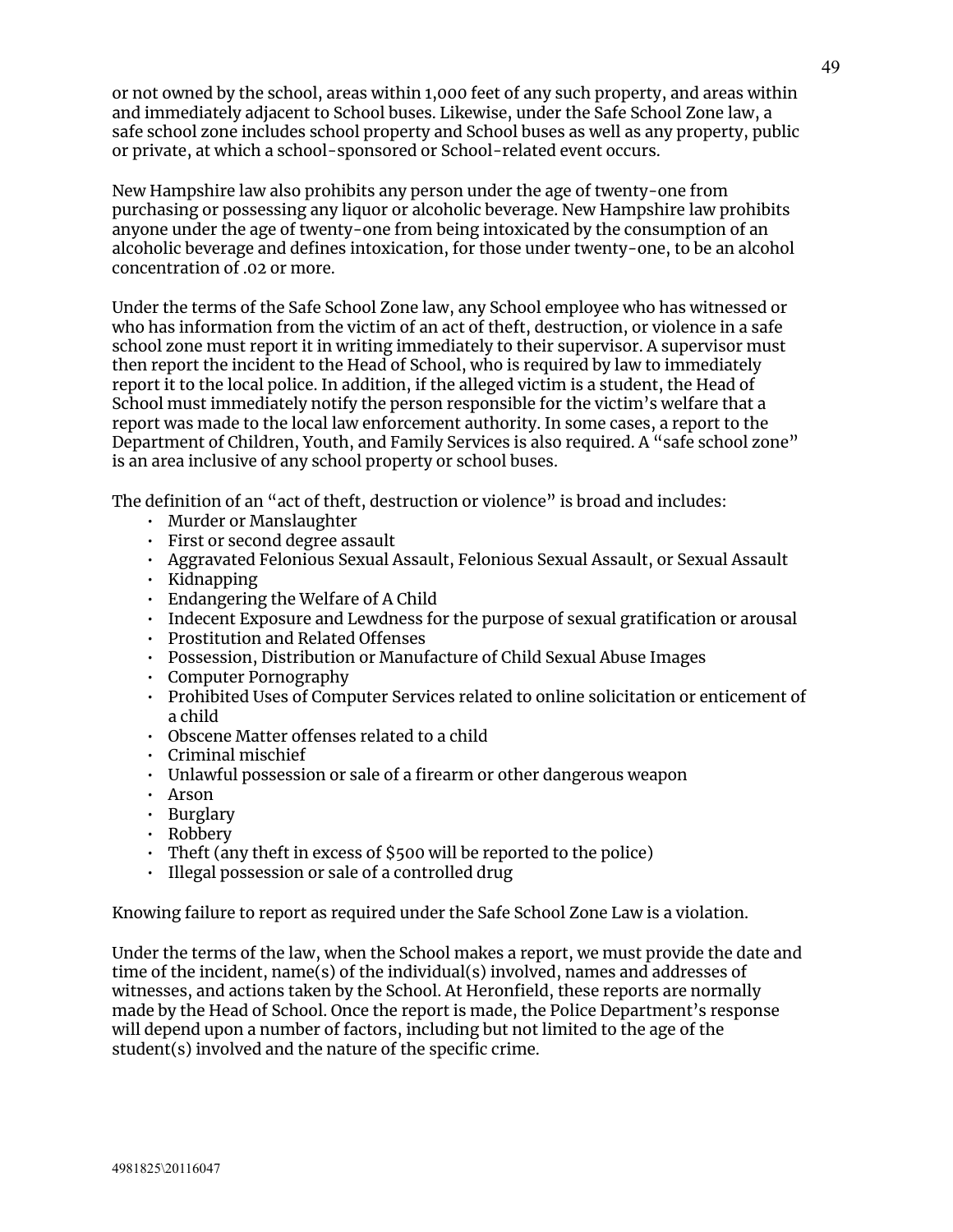# **Appendix C: Responsible Use of School Technology Policy**

## **Responsible Use of Technology**

The School is fortunate to have excellent resources for communication and research. Students are expected to remember that the principal purpose of any exchange of information within this community is for educational purposes and that any communication made to or from the School, with or without School-controlled equipment, must be made in line with the School's general standards of conduct.

Though it is not the school's intention or capability to monitor any use of technology outside of its own network, students should understand that whether physically on campus or off campus, whether during the school day or at night, on vacation or at any other time while enrolled at the School, whether linked to the School's network from in school or from a remote location or not at all, or using their own personal computer or communication device on or off campus, students are expected to comply with this Responsible Use Policy and any applicable policies and procedures as long as they are enrolled at the School, as set forth in this Handbook and as further described below. Students are prohibited from engaging in cyber-bullying or any form of harassment using technology that may negatively impact a member of our school community.

The School has explicit guidelines for using computers and other electronic devices, both on and off campus, using the School's network, and accessing the Internet. The School may monitor the activity and contents (including e-mail) of computers on campus and/or connected to the School's network, to ensure student safety and that the guidelines are being followed.

The School expects students and parents to adhere to the following guidelines. The examples below are just examples and are not an all-inclusive list of requirements and possibilities.

Students may:

- use technology for School work or class projects and assignments, at the teacher's discretion;
- access the Internet with teacher permission to enrich learning related to School work; and
- use technology in ways directed by the teacher.

Students may not:

- post personal contact information about themselves or other people;
- access or try to access network resources not intended for them;
- share their passwords with anyone;
- alter electronic communications to hide their identity or impersonate another person;
- communicate with or make plans to meet in person a stranger whom the student has contacted on-line;
- use inappropriate language or images in email, web pages, videos, or social networking sites;
- be disrespectful by talking or posting derogatory material (images, video, etc.) via email, social networking sites, live chat, web page, or any other method;
- engage in cyber-bullying, harassment or sexting, in violation of the School's anti-bullying policy and related policies as stated in this Handbook;
- access inappropriate information on the Internet such as (but not restricted to) sites that bypass filtering, promote hate or violence, gaming, or sites with sexually explicit or graphic, pornographic, or obscene material;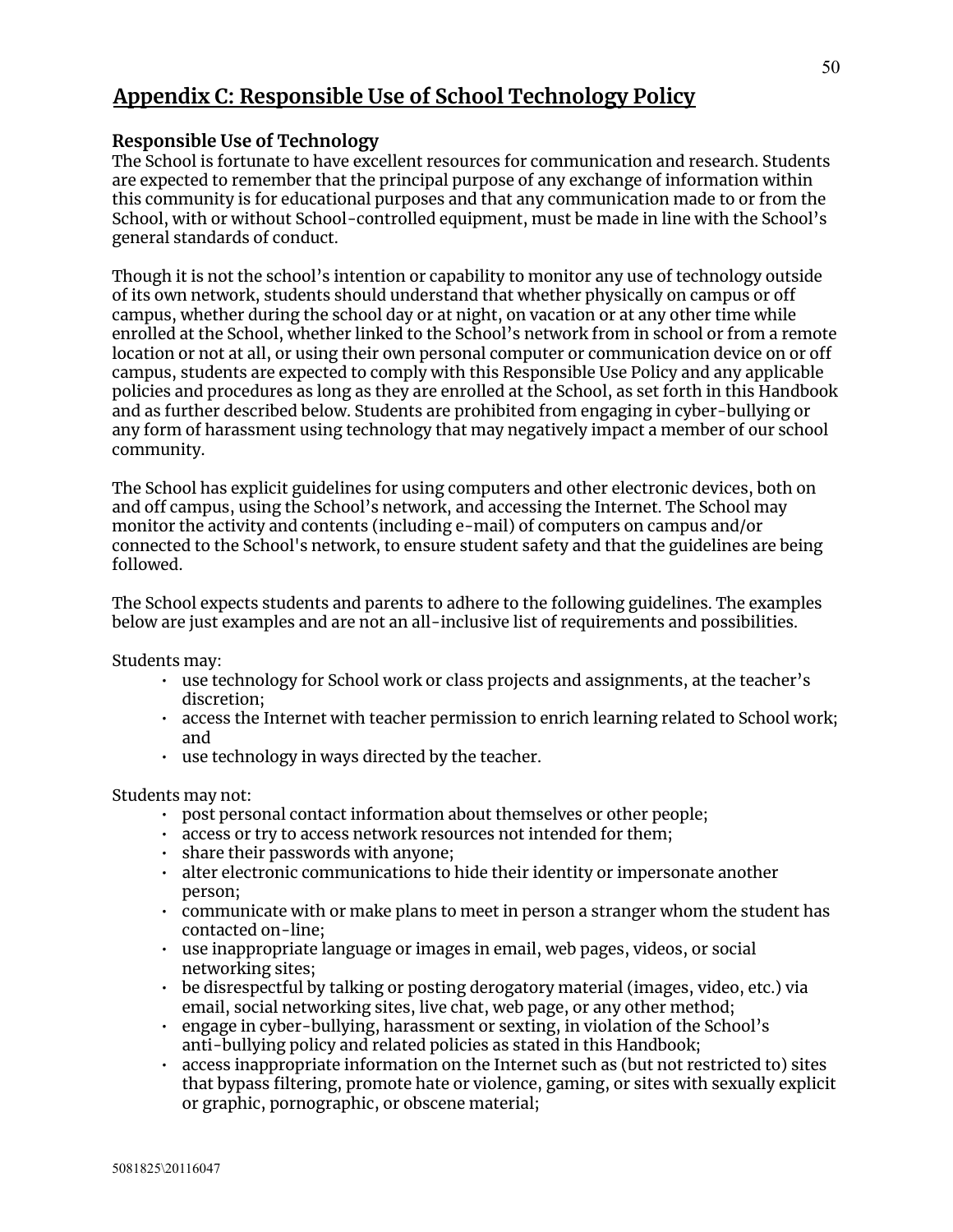- plagiarize printed or electronic information; students must follow all copyright, trademark, patent and other laws governing intellectual property;
- install or download software on to School computers from the Internet, home, or by any other means; they may not remove network cables, keyboards or any other components unless expressly permitted by the School;
- create or use a mobile hotspot on the School campus.
- remove any School-owned computer equipment from the School;
- store personal files on the network, except in their own network user account; any information that a student leaves on a School-owned device may be deleted at any time, with or without notice.
- carry cell phones or other personal electronic communication devices on their person; all such items must remain in backpacks and turned off;
- disclose confidential or proprietary information related to the School, make public remarks that defame or disparage the School, its employees, its students or its interests, or that recklessly disregard or distort the truth of the matters commented on;
- access, change, delete, read, or copy any file, program, or account that belongs to someone else without permission;
- use the network for illegal or commercial activities;
- intentionally vandalize, steal, or cause harm to any School-owned equipment;
- deliberately disrupt or attempt to disrupt the software or hardware of the School network; or
- $\cdot$  be "friends" with, or otherwise directly connected to, any School employee on any social networking site that is not used primarily for educational purposes. If a student is contacted by a School employee via non-School channels for non-educational purposes, the student should immediately notify their advisor or another trusted adult.

#### Students should understand that:

- the use of inappropriate language, harassment, and disrespectful comments in email, texting or a chat room, or on a website or social networking site from either inside or outside the School, and whether during the school day, after hours, or during vacation time, as long as a student is enrolled at the School, may result in disciplinary action;
- there is no guarantee of privacy associated with their use of the School's technology resources. Students should not expect that email, voice mail or other information created or maintained on the School's network or School-issued devices (even those marked "personal" or "confidential") will be private, confidential or secure. The School has the right to access and monitor both student-owned and School-owned computers and communication devices connected to the School's network. By accessing the School's system, each student has consented to the School's right to view and/or monitor the School's network and all of its associated accounts;
- they will be held accountable for unattended accounts, and for use of their computer or communication device, if such equipment is left unattended and/or used by another individual.
- Students should understand that students are responsible for following these rules. If a student does not follow these rules, and if use of technology on or off-campus negatively impacts the educational experience of a student enrolled at the School, the student may lose computer privileges and may face disciplinary action.

Parents should understand that:

- $\cdot$  it is the responsibility of all parents to read this policy and discuss it with the student;
- teachers and administrators will strive to help students understand this policy at a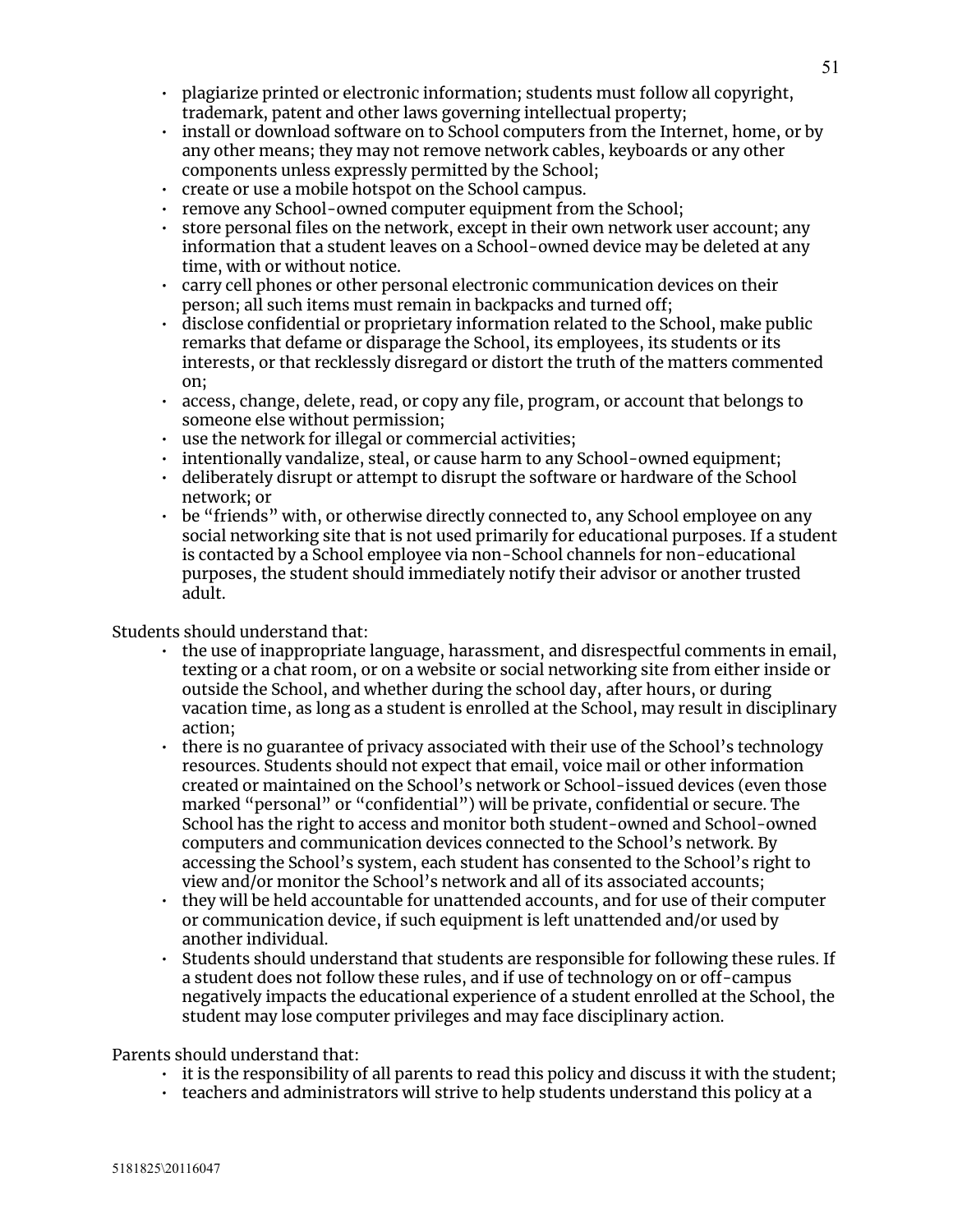level that is appropriate to their age and maturity; and

• if a student willfully damages the hardware or software of any School-owned technology, the parent will be responsible for paying for the repair or replacement of that technology.

The School may:

- access, view, monitor and track any information or communication stored on or transmitted over the School's network, on or over equipment that has been used to access the School's network, or School-issued devices, and under certain circumstances, it may be required by law to allow third parties to do so. In addition, others may inadvertently view messages or data as a result of routine systems maintenance, monitoring or mis-delivery; and
- restrict the material accessed and not permit computers to be used for commercial purposes or for accessing inappropriate sites.

#### **Security**

Security on any computer network is a high priority, especially when the system involves many users. If a student feels that he or she can identify a security problem on the Internet, the student must notify a system administrator. Students should not demonstrate the problem to other users. Attempts to log on to the Internet as anyone but the student himself or herself may result in cancellation of user privileges. Any user identified as a security risk or having a history of problems with other computer systems may be denied access to the School's network.

#### **Vandalism**

Vandalism may result in cancellation of privileges and may result in disciplinary action. Vandalism is defined as any malicious attempt to harm or destroy data of another user, Internet, or other devices or networks. This includes, but is not limited to, the uploading or creation of computer viruses, attempts at gaining unauthorized access, changing hardware or software settings, or changing online materials without permission.

#### **Reporting Violations**

Students are expected to assist in the enforcement of this policy. If a student suspects a violation of this policy, or if a student feels nervous or uncomfortable about another school community member's use of technology, the student should immediately report his or her suspicions, feelings and observations to their advisor or another trusted adult.

#### **Sanctions And Discipline**

Students found to be in violation of this policy may be subject to discipline including, but not limited to, the loss of computer privileges, probation, and dismissal from the School. Some violations may constitute criminal offenses as defined by local, state and federal laws, and the School may initiate or assist in the prosecution of any such violations to the fullest extent of the law.

#### **Faculty, Staff, and Administrative Guidelines for Safe and Appropriate Electronic Communication with Students**

Consistent with the school's commitment to student safety and well-being, we expect all employees to act as role models: to maintain healthy, respectful boundaries in relationships with both students and adults; to communicate in a professional, respectful and courteous manner; and to relay community concerns to appropriate people at the school.

Electronic communication—including texting, Twitter, and messaging apps—has many practical advantages, but by its nature, invites peer to peer like exchanges and can create